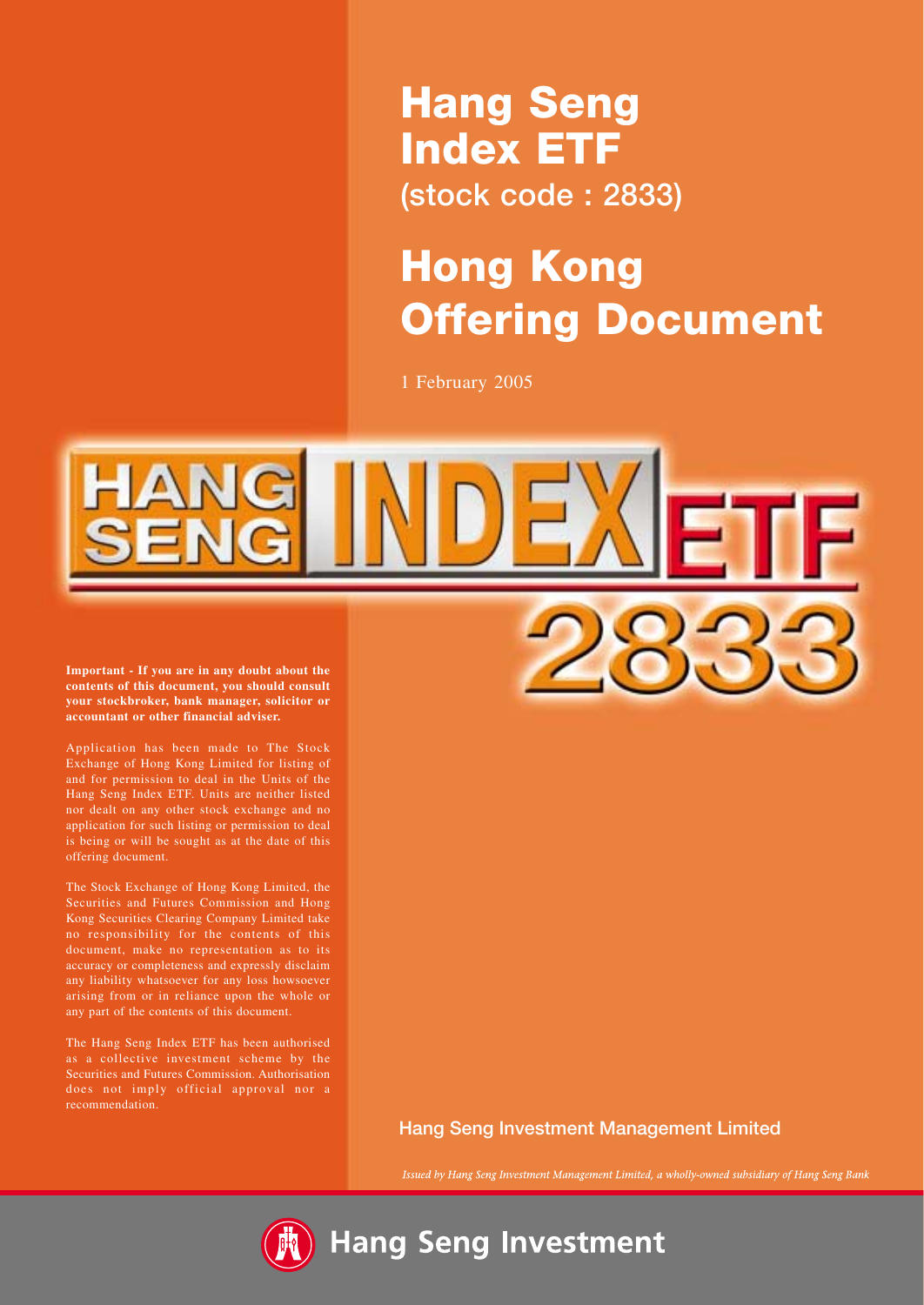# **CONTENTS**

| Are there any Investment or other Restrictions Applicable to the HSI ETF?6 |  |
|----------------------------------------------------------------------------|--|
|                                                                            |  |
| What are the Two Offering Phases and how do they differ?11                 |  |
|                                                                            |  |
| Summary of Different Offering and Trading Methods of Units                 |  |
|                                                                            |  |
|                                                                            |  |
| Suspension of the Determination of Net Asset Value and the Right to Redeem |  |
|                                                                            |  |
|                                                                            |  |
|                                                                            |  |
|                                                                            |  |
|                                                                            |  |
|                                                                            |  |
|                                                                            |  |
|                                                                            |  |
|                                                                            |  |
|                                                                            |  |
|                                                                            |  |
|                                                                            |  |
|                                                                            |  |
|                                                                            |  |
|                                                                            |  |
|                                                                            |  |
| Appendix 1 – Current Fees and Charges (as of 1 February 2005) 25           |  |
|                                                                            |  |
| Appendix 3 - Procedures for In-kind Creation and In-kind Redemption31      |  |
|                                                                            |  |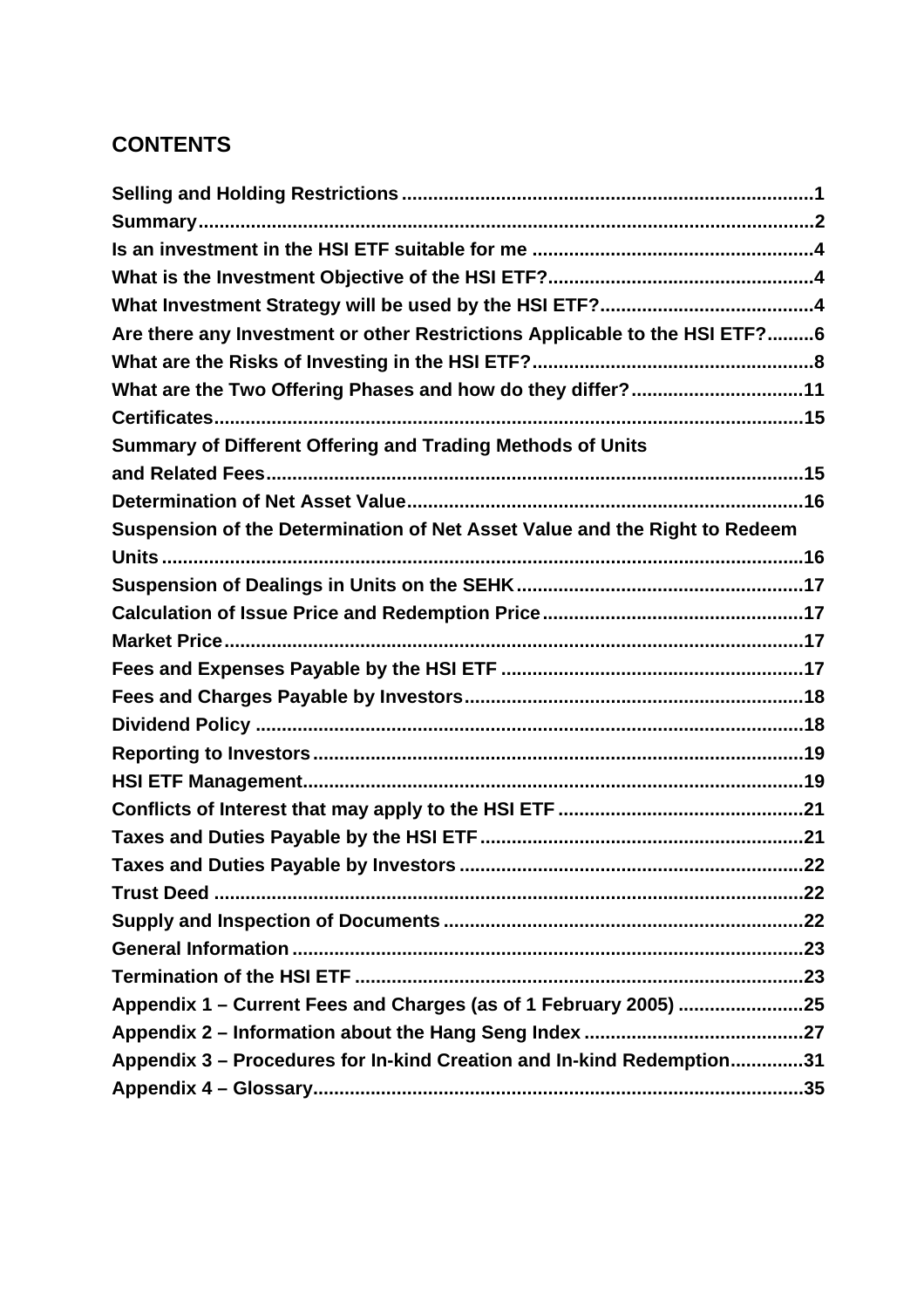#### **Selling and Holding Restrictions**

No action has been taken to permit an offering of any units **(Units)** of the Hang Seng Index ETF (**HSI ETF**) or the distribution of this offering document in any jurisdiction other than Hong Kong where action would be required for such purposes. Accordingly, this offering document may not be used for the purpose of, or treated as, an offer or solicitation in any jurisdiction or in any circumstances in which such offer or solicitation is not authorised unless in the relevant jurisdiction such an offer or solicitation could lawfully be made without compliance with any registration or other legal requirement.

In particular:

- (a) Units have not been registered under the United States Securities Act of 1933, as amended and are not being offered in the United States of America (**US**), nor may they be directly or indirectly offered or sold in the US or in its territories or possessions or areas subject to its jurisdiction or to or for the benefit of any US citizen, resident, partnership or company; and
- (b) Units may not, except pursuant to a relevant exemption, be acquired or owned by, or acquired with the assets of an ERISA Plan. An "ERISA Plan" is any retirement plan subject to Title 1 of the United States Employee Retirement Income Securities Act of 1974, as amended; or any individual retirement account or plan subject to section 4975 of the United States Internal Revenue Code of 1986, as amended.

The HSI ETF has not been and will not be registered under the United States Investment Company Act of 1940, as amended and the manager of the HSI ETF, Hang Seng Investment Management Limited **(Manager)** is not registered under the United States Investment Advisers Act of 1940, as amended.

Units will not be offered for sale in Canada, to residents of Canada, companies incorporated in Canada or for the benefit of any resident of Canada.

The Manager has the power to impose such restrictions as the Manager may think necessary for the purpose of ensuring that no Units are acquired or held by:

- (a) any person in breach of the law or requirements of any country or governmental authority or The Stock Exchange of Hong Kong Limited (**SEHK**) in circumstances which, in the opinion of the Manager, might result in the HSI ETF suffering an adverse effect; or
- (b) any person or persons in circumstances (whether directly or indirectly affecting such person or persons and whether taken alone or in conjunction with any other persons, connected or not, or any other circumstances appearing to the Manager to be relevant) which, in the opinion of the Manager, might result in the HSI ETF incurring any liability to taxation or suffering any other pecuniary disadvantage.

If the Manager becomes aware that any Units are owned directly or beneficially by any person in contravention of any restrictions applied by the Manager, the Manager may require such person to transfer or redeem such Units.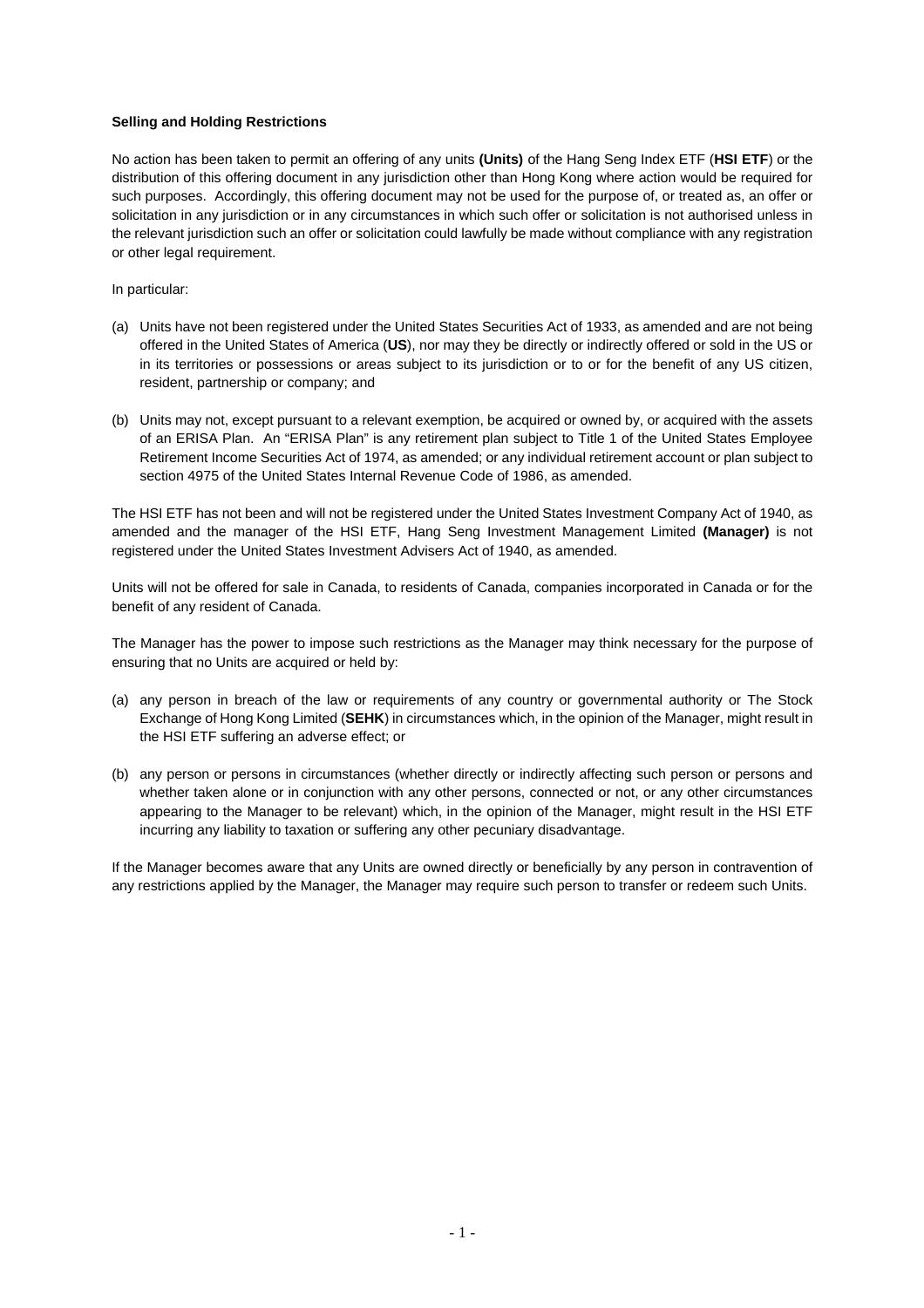# **Summary**

*Set out below is a summary of the HSI ETF. The summary information is derived from, and should be read in conjunction with, the full text of this offering document. Your attention is drawn to the section entitled "What are the Risks of Investing in the HSI ETF?".*

| <b>Instrument Type</b>                                           | Exchange Traded Fund (ETF)                                                  |  |  |
|------------------------------------------------------------------|-----------------------------------------------------------------------------|--|--|
| <b>Tracked Index</b>                                             | Hang Seng Index (Index)                                                     |  |  |
| <b>Listing Date</b>                                              | Expected to be on 21 September 2004, but not later than 31<br>December 2004 |  |  |
| <b>Exchange Listing</b>                                          | The Stock Exchange of Hong Kong Limited (SEHK) – Main Board                 |  |  |
| <b>Stock Code</b>                                                | 2833                                                                        |  |  |
| <b>Trading Board Lot Size</b>                                    | 100 Units                                                                   |  |  |
| <b>Trading Currency</b>                                          | Hong Kong dollars                                                           |  |  |
| <b>Dividend Payout</b>                                           | Semi-annually (if any)                                                      |  |  |
| Market price per Unit in<br><b>Proportion to the Index</b>       | Approximately 1/100 <sup>1</sup>                                            |  |  |
| In-kind Creation/ Redemption<br>(via Participating Dealers only) | Minimum 50,000 Units (or multiples thereof)                                 |  |  |
| <b>Manager</b>                                                   | Hang Seng Investment Management Limited                                     |  |  |
| <b>Trustee</b>                                                   | American International Assurance Company (Trustee) Limited                  |  |  |
| Registrar                                                        | HSBC Provident Fund Trustee (Hong Kong) Limited                             |  |  |
| <b>Web Site</b>                                                  | http://www.hangseng.com/etf                                                 |  |  |

#### **Key Information in respect of the HSI ETF**

#### *What is the HSI ETF?*

The HSI ETF is part of the Hang Seng Investment Index Funds Series II (**Index Funds Series II**), a unit trust established on 10 September 2004 as an umbrella fund under the laws of Hong Kong to facilitate the establishment of various index-tracking funds including exchange traded funds. The HSI ETF is the first sub-fund of the Index Funds Series II.

The HSI ETF is an index-tracking fund that seeks to provide investment returns for investors that match the performance of the Hang Seng Index (**Index**) as closely as practicable. Hang Seng Investment Management Limited (**Manager**), the manager of the HSI ETF, intends to adopt a replication strategy to pursue this objective.

The Index is one of the earliest stock market indexes in Hong Kong and currently comprises of 33 constituent stocks which are representative of the Hong Kong stock market. The aggregate market value of these stocks accounts for about 70% of all stocks listed on the Main Board of the SEHK.

# *Two Offering Phases*

The HSI ETF will be established on 13 September 2004.

Units in the HSI ETF are denominated in Hong Kong dollars and are being offered to investors in two phases.

#### Before Listing

The first phase (**Before Listing**) is from 9:15 a.m. on 13 September 2004 until 4:15 p.m. on the Dealing Day (which is expected to be on 20 September 2004 but may be postponed to a day no later than 30 December 2004) before the day on which dealings in Units commence on the SEHK (**Listing Date**) . During this period, the HSI ETF will operate like a traditional index fund. You may acquire or dispose of Units in the following ways:

**This is only a rough approximation and is for reference only (brokerage and other transaction fee not included). The actual<br><sup>1</sup> This is only a rough approximation and is for reference only (brokerage and other transaction** proportion may vary due to market demand and supply for the Units, as well as other factors. The Manager shall not be liable for such rough approximation.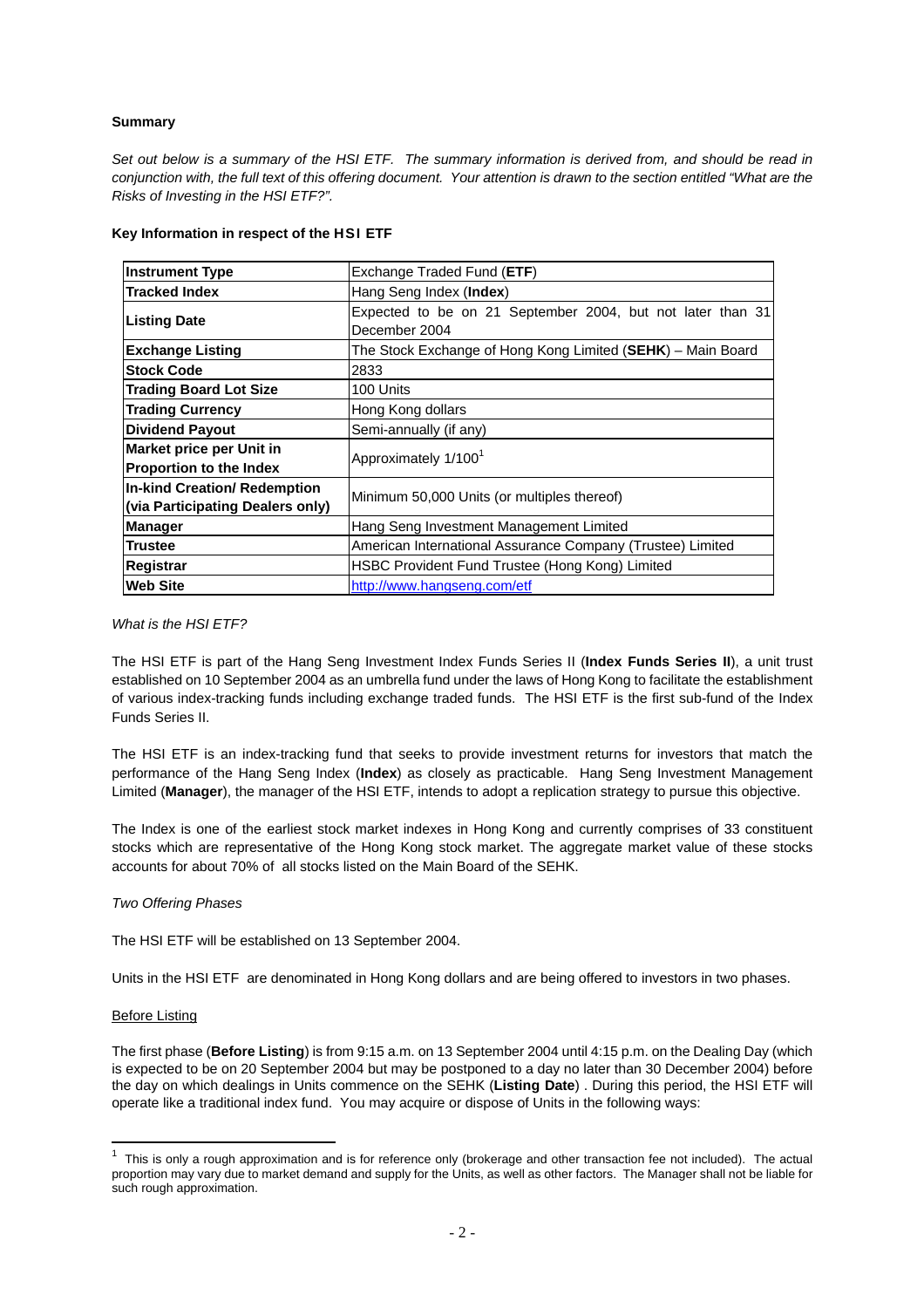- (1) In-kind creation (until the date that is three Dealing Days prior to the Listing Date) through authorised participants (**Participating Dealers**) for Units to be available for trading on the Listing Date; and
- (2) In-kind redemption through Participating Dealers.

#### After Listing

The second phase (**After Listing**) commences on the Listing Date and continues until the HSI ETF is terminated. Dealings in the Units on the SEHK are expected to commence on 21 September 2004, but may be postponed by the Manager to a day no later than 31 December 2004.

You may:

- (1) purchase and sell Units of the HSI ETF in the secondary market on the SEHK; and
- (2) apply for in-kind creation and redemption through Participating Dealers.

#### *Expected timetable*

Please refer to the section headed "What are the Two Offering Phases and how do they differ?" for details. The following table summarises all key events and the Manager's expected timetable:

| Before Listing offering period commences                                                                                                                                                                                                                                                                                                                                                                                                  | 9:15 a.m. on 13 September 2004                                                                                                          |
|-------------------------------------------------------------------------------------------------------------------------------------------------------------------------------------------------------------------------------------------------------------------------------------------------------------------------------------------------------------------------------------------------------------------------------------------|-----------------------------------------------------------------------------------------------------------------------------------------|
| Subscriptions and redemptions (both in cash and in kind)<br>through the Manager for the Feeder Funds<br>In-kind creations and redemptions through Participating<br>Dealers in minimum number of 50,000 Units (or multiples<br>thereof) (expected to commence on 15 September 2004)                                                                                                                                                        |                                                                                                                                         |
| The date that is three Dealing Days prior to the Listing Date<br>Latest time for in-kind creation applications through<br>Participating Dealers for Units to be available for trading on the<br><b>Listing Date</b>                                                                                                                                                                                                                       | Expected to be 4:15 p.m. on<br>- 16<br>September 2004 but may be postponed<br>by the Manager to a day no later than 28<br>December 2004 |
| The date that is one Dealing Day prior to the Listing Date<br>All Units issued Before Listing and not already registered in the<br>name of HKSCC Nominees Limited (and not redeemed) will be<br>deposited with CCASS and transferred to and registered in the<br>name of HKSCC Nominees Limited before CCASS's last<br>batch settlement run in order to facilitate the secondary market<br>trading of the Units on the SEHK After Listing | Expected to be 20 September 2004 but<br>may be postponed by the Manager to a<br>day no later than 30 December 2004                      |
| After Listing period commences on the Listing Date<br>Investors may start trading Units on the SEHK through any<br>designated brokers;<br>Subscriptions and redemptions (both in cash and in kind)<br>through the Manager for the Feeder Funds continue;<br>In-kind creations and redemptions through Participating Dealers<br>in a minimum number of 50,000 Units (or multiples thereof)<br>continually applies*                         | Expected to be 9:30 a.m. on 21<br>September 2004, but may be postponed<br>by the Manager to a day no later than 31<br>December 2004     |

\* The CCASS terminal will be available from 9:15 a.m.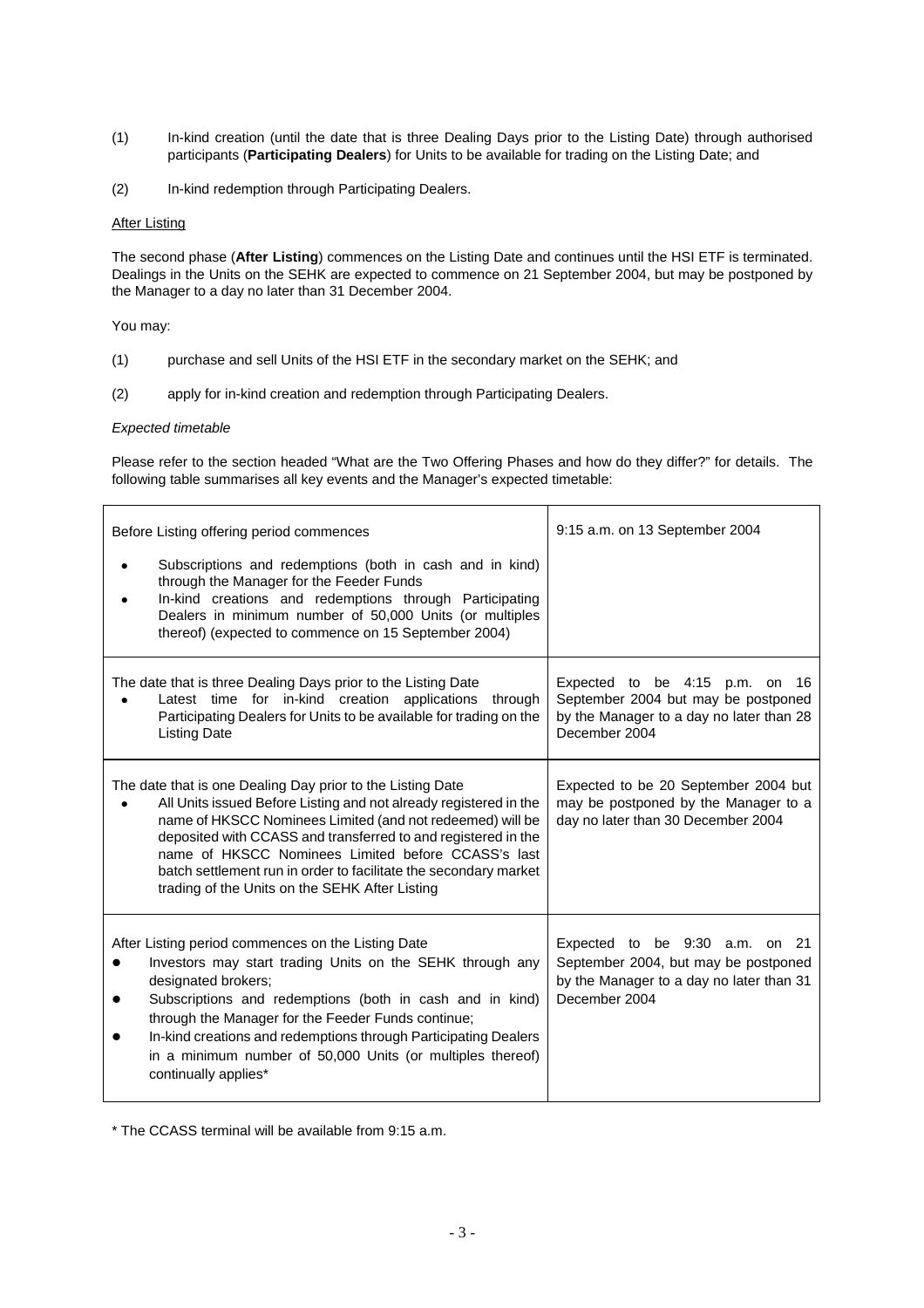The expected timetable may be changed. You have to consider any likely change in the expected timetable in making your investment decision in relation to the HSI ETF. Notice of any such change will be given in accordance with "General Information – Notices to Investors". Please see the section entitled "What are the Risks of Investing in the HSI ETF? – Trading and Listing Issues".

#### **Is an investment in the HSI ETF suitable for me?**

The answer really depends on an assessment of your own circumstances. You should satisfy yourself that Units are suitable for you in terms of your own circumstances and financial position before making any decision to invest in the HSI ETF.

By way of background, the HSI ETF has been established for investors seeking a relatively inexpensive and passive means of investing in a portfolio of shares which are representative of the Hong Kong stock market. In tracking the Index, the HSI ETF will be investing in companies which are listed on the SEHK and the shares of which generally have high market value and liquidity.

You should carefully consider the risks involved in investing in the HSI ETF together with all other information included in this offering document before making an investment decision. Please specifically see the section entitled "What are the Risks of Investing in the HSI ETF?".

In addition, you should avoid excessive investment in any single type of investment (in terms of its proportion of your overall portfolio) including any proposed investment in Units so as to avoid having your investment portfolio being over-exposed to any particular investment risk.

#### **What is the Investment Objective of the HSI ETF?**

The HSI ETF is an index-tracking fund tracking the performance of the Index, as more fully described below.

The investment objective of an index-tracking fund is to match, before expenses, as closely as practicable, the performance of an underlying index against which the index-tracking fund is benchmarked.

A stock index tracks the performance of a group of stocks (**Index Shares**) which an index provider selects as representative of a market, specific industry sector or market segment.

The index provider determines the relative weightings of the group of Index Shares in an index and publishes the information regarding the market value of the index.

The HSI ETF seeks to provide investment returns that match as closely as practicable the performance of the Index. For more information about the Index and its constituent stocks (**HSI Constituent Stocks**)*,* please see Appendix 2 "Information about the Hang Seng Index".

#### **What Investment Strategy will be used by the HSI ETF?**

A replication strategy, as more fully described below.

Index-tracking funds are not managed according to traditional methods of active investment management, which involve the buying and selling of securities based on the fund manager's economic, financial and market analysis and investment judgement.

Unlike an actively managed investment fund, an index-tracking fund does not attempt to outperform any particular stock market or sector thereof nor any underlying benchmark or stock index.

Instead, using a passive approach or indexing investment strategy, the fund manager attempts to match, as closely as practicable, the performance of the underlying index relevant to the index-tracking fund.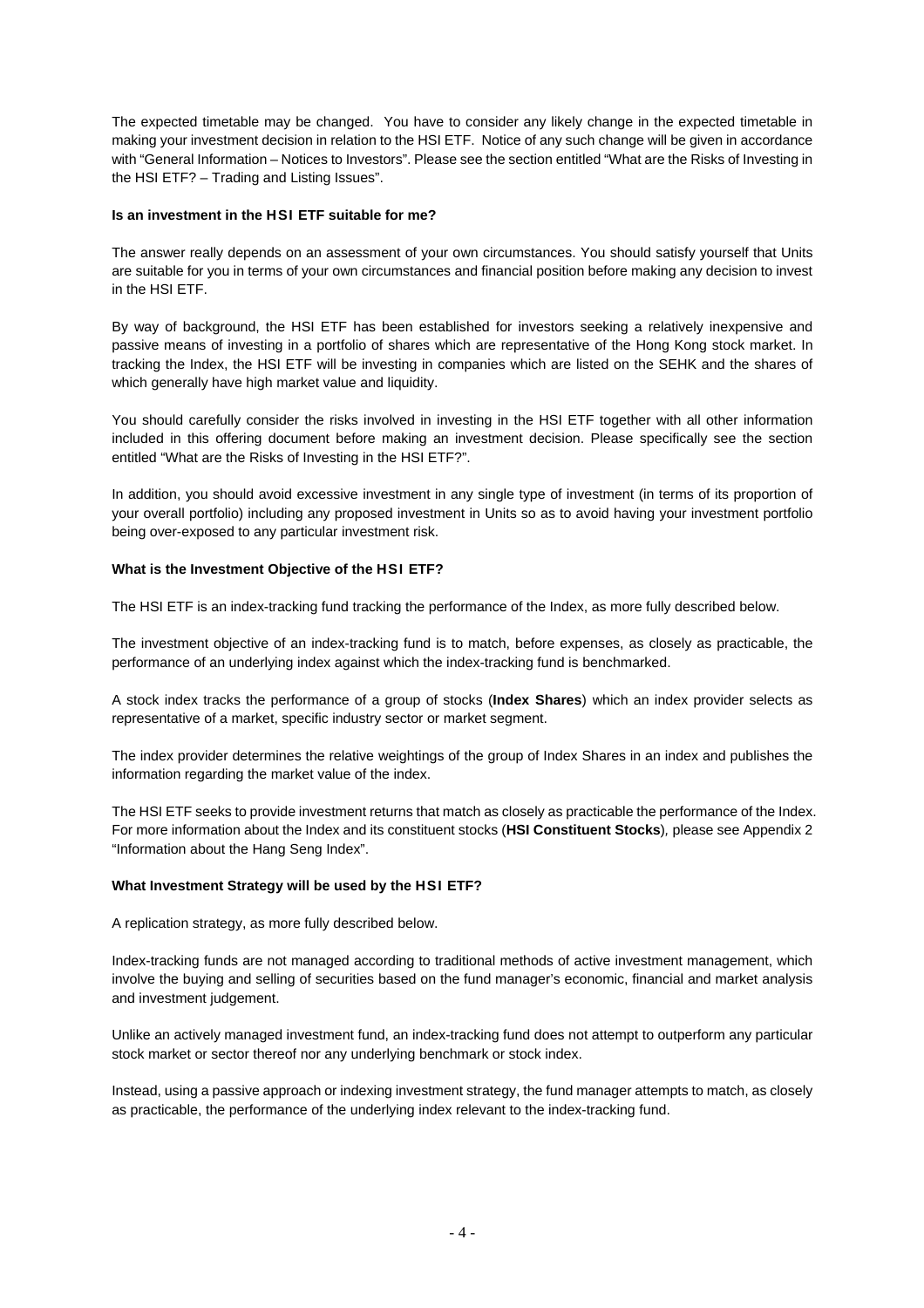#### *What are indexing investment strategies?*

Indexing investment strategies are used by fund managers to fulfil an index-tracking fund's investment objective. Replication and representative sampling are the two most common strategies.

### *Replication Strategy*

Using a replication strategy, an index-tracking fund invests in substantially all the Index Shares in substantially the same weightings (i.e. proportions) as these stocks have in the underlying index. When a stock ceases to be an Index Share rebalancing occurs which involves selling the outgoing Index Share and using the proceeds to acquire the incoming Index Share. The downside of using a replication strategy is that transaction costs may be higher than when a representative sampling strategy is being used.

#### *Representative Sampling Strategy*

Using a representative sampling strategy, an index-tracking fund invests in a representative sample of Index Shares selected by the fund manager using quantitative analytical models in a technique known as portfolio sampling. Under this technique, each stock is considered for inclusion in the fund based on its contribution to certain capitalisation, industry and fundamental investment characteristics. The fund manager seeks to construct the portfolio of the fund so that, in the aggregate, its capitalisation, industry and fundamental investment characteristics perform like those of its underlying index. The risk of using a representative sampling strategy is that it may not track the underlying index as closely as a replication strategy would allow, but a representative sampling strategy does provide for a close correlation to the underlying index in a cost- efficient manner.

#### *What Strategy Will Be Used for the HSI ETF?*

The Manager will primarily adopt a replication strategy.

In order to maximise portfolio management efficiency, minimise transaction costs and tracking error, exposure to the Index may also be obtained through other index-tracking strategies or financial instruments from which the return to the HSI ETF will substantially reflect the performance of the Index. Such strategies and instruments will be chosen based on their correlation to the Index and cost efficiency in order to reflect the characteristics of the Index. Hence, the Manager may decide to utilise a representative sampling strategy or another investment strategy from time to time to achieve the HSI ETF's investment objective.

If a representative sampling strategy is implemented by the Manager, the Manager will apply such strategy in accordance with HSI ETF's investment restrictions (please see the section entitled "Are there any Investment or other Restrictions applicable to the HSI ETF?") thereby enabling the Manager to overweight the HSI Constituent Stocks relative to their respective weightings in the Index in accordance with the below limits.

| Stock's weight in the Index | Maximum extra weighting to be allocated |
|-----------------------------|-----------------------------------------|
| Below 10%                   | $4\%$ <sup>1</sup>                      |
| $10\% - 30\%$               | 4%                                      |
| $30\% - 50\%$               | 3%                                      |
| Above 50%                   | 2%                                      |

<sup>1</sup> Where the weighting of an HSI Constituent Stock in the Index is below 10% and if the total allocation to this constituent stock is still below 10% after allocating the maximum extra weighting of 4%, the total allocation to it may be adjusted up to a maximum of 10%.

Disclosures will be made in the HSI ETF's reports and accounts whether the above limits have been complied in full.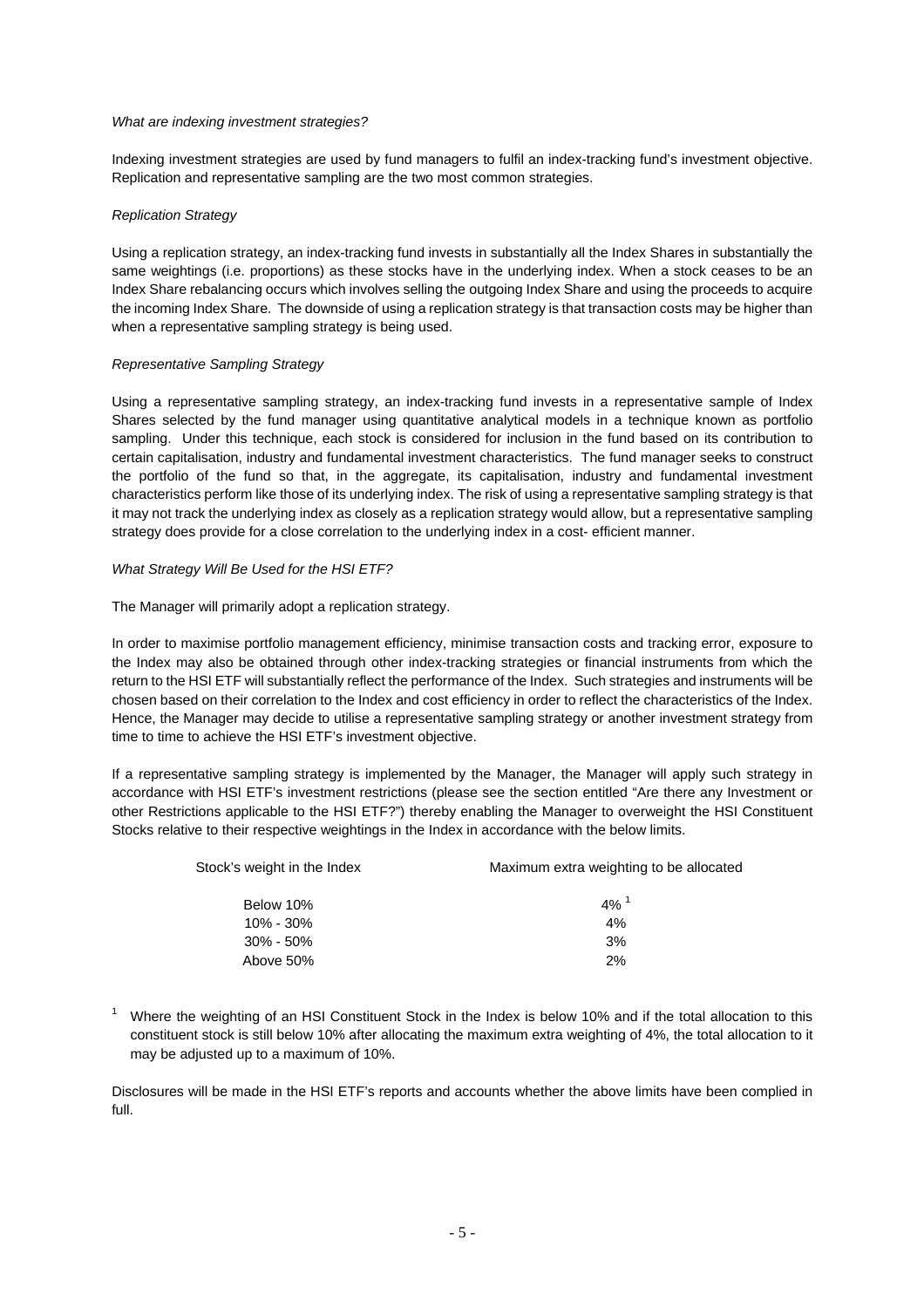#### **Are there any Investment or other Restrictions Applicable to the HSI ETF?**

Yes. The HSI ETF is a collective investment scheme authorised by the Securities and Futures Commission (**SFC**) for sale to investors in Hong Kong pursuant to the Securities and Futures Ordinance (an **Authorised Fund**). The SFC has the right to withdraw such authorisation of the HSI ETF if it no longer considers the Index is acceptable. In addition, as an Authorised Fund, the HSI ETF is not permitted to make certain investments or to engage in certain borrowing or lending activities. These investment, borrowing and lending restrictions are summarised below.

#### *Investment restrictions*

- (1) Not more than 10% of the net asset value (**NAV**) of the HSI ETF may consist of securities (other than government securities) issued by a single issuer, except that this 10% limitation may be exceeded provided that:
	- (i) it is limited to an HSI Constituent Stock that each accounts for more than 10% of the weighting of the HSI Constituent Stock; and the HSI ETF's holding of any such HSI Constituent Stock does not exceed its weightings in the Index (except where such weighting is exceeded as a result of changes in the composition of the Index and the excess is only transitional and temporary in nature); or
	- (ii) the HSI ETF has adopted a representative sampling strategy; and
		- (A) the strategy is clearly disclosed in this offering document, as amended from time to time;
		- (B) the excess of the weighting of the HSI Constituent Stock held by the HSI ETF over its weighting in the Index is caused by the implementation of the representative sampling strategy;
		- (C) any excess in weighting of the HSI Constituent Stock over its weighting in the Index is subject to a maximum limit reasonably determined by the Manager after consultation with the SFC and having had regard to the characteristics of the HSI Constituent Stock, its weighting and the investment objective of the Index and any other suitable factors (the maximum limits applicable to the HSI ETF are disclosed above under "What Strategy Will Be Used for the HSI ETF?");
		- (D) the limits laid down by the HSI ETF pursuant to paragraph (C) above are disclosed in this offering document as amended from time to time; and
		- (E) disclosure is made in the HSI ETF's semi-annual and annual financial reports whether the limits in paragraph (C) have been complied with in full.
- (2) The HSI ETF may not hold more than 10% of any ordinary shares issued by any single issuer.
- (3) The HSI ETF may not invest in securities of any company not listed or quoted on a recognised securities market.
- (4) Not more than 30% of the NAV of the HSI ETF may consist of government securities of a single issue, except that this 30% limitation may be exceeded provided that (1)(ii) is complied with or if the excess is limited to any government securities that are HSI Constituent Stocks that each accounts for more than 30% of the weighting of the Index and the HSI ETF's holding of any such constituent securities does not exceed their respective weightings in the Index (except where weightings are exceeded as a result of changes in the composition of the Index and the excess is only transitional and temporary in nature).
- (5) Not more than 15% (in terms of the total amount of premium paid) of the NAV of the HSI ETF may consist of warrants and options, other than warrants and options held for hedging purposes.
- (6) The HSI ETF may not invest in futures contracts (other than futures contracts entered into for hedging purposes) or in physical commodities (including gold, silver, platinum or other bullion) or commodity based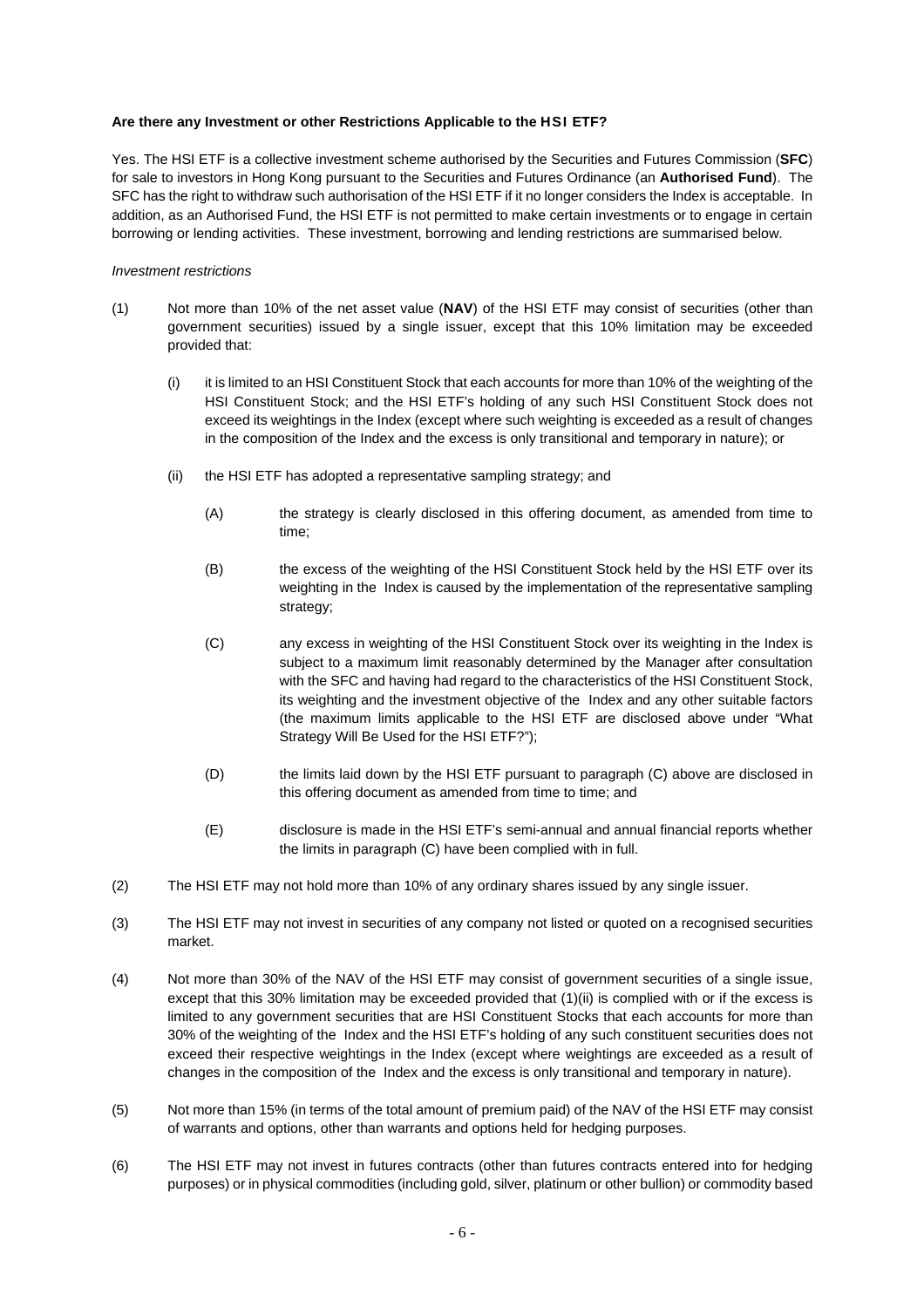investments (other than securities issued by companies engaged in producing, processing or trading in commodities).

- (7) Not more than 10% of the NAV of the HSI ETF may consist of shares or units in collective investment schemes.
- (8) No increase in the overall total management fees, trustee fees or any other costs and charges payable to the Manager or any person connected to it by investors in the HSI ETF or by the HSI ETF may result if HSI ETF invests in another collective investment scheme managed by the Manager or a person connected to it.
- (9) The HSI ETF may not invest in any share where a call is to be made for any sum unpaid on that share unless that call could be met in full out of cash or near cash by the assets of the HSI ETF, the amount of which has not already been taken into account for the purposes of paragraph (10)(e) below.
- (10) The Manager shall not, on behalf of the HSI ETF:
	- (a) invest in a security of any class in any company or body if any director or officer of the Manager individually owns more than 0.5% of the total nominal amount of all the issued securities of that class, or collectively the directors and officers of the Manager own more than 5% of those securities;
	- (b) invest in any type of real estate (including buildings) or interests in real estate (including options or rights but excluding shares in real estate companies);
	- (c) make short sales if as a result the HSI ETF would be required to deliver securities having a value exceeding 10% of the NAV of the HSI ETF and also the securities sold short must be actively traded on a stock exchange, over-the-counter market or other organised securities market which is open to the international public where short selling is permitted;
	- (d) write uncovered options;
	- (e) write a call option on securities if the aggregate exercise prices of all such call option and of all other options written for the account of the HSI ETF would exceed 25% of the NAV of the HSI ETF;
	- (f) make a loan out of the assets of the HSI ETF without the prior written consent of the Trustee except to the extent that the acquisition of a security or the making of a deposit might constitute a loan;
	- (g) assume, guarantee, endorse or otherwise become directly or contingently liable for or in connection with any obligation or indebtedness of any person in respect of borrowed money without the prior written consent of the Trustee; or
	- (h) enter into any obligation on behalf of the HSI ETF or acquire any asset for the account of the HSI ETF which involves the assumption of any liability by the HSI ETF which is unlimited.

#### *Borrowing restrictions*

The HSI ETF is permitted to borrow an amount up to a maximum of 25% of its NAV except that back-to-back loans will not be taken into account when determining whether or not such limit has been breached. The Trustee may at the request of the Manager borrow for the account of the HSI ETF any currency for the following purposes:

- (1) facilitating the subscriptions or redemption of Units or defraying operating expenses;
- (2) enabling the Manager to acquire investments for the account of the HSI ETF;
- (3) enabling the Manager to realise Units or to pay expenses of the HSI ETF; or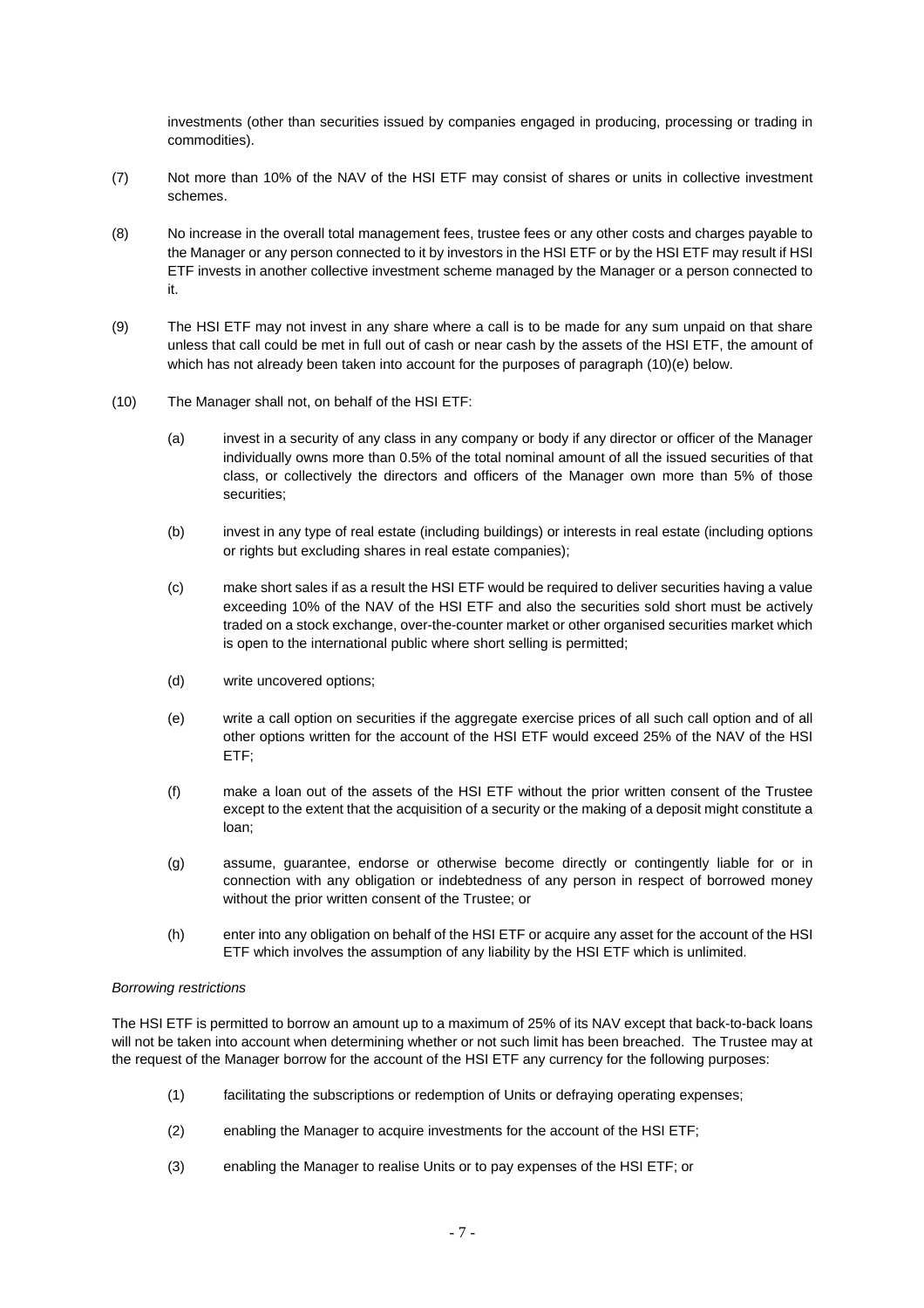(4) for any other proper purpose, as the Manager and the Trustee may agree to.

The assets of the HSI ETF may be charged or pledged to secure such borrowing for the account of the HSI ETF.

If any of the investment or borrowing restrictions applicable to the HSI ETF are breached, the Manager will take all steps necessary within a reasonable period of time to remedy the situation.

#### *Securities lending restrictions*

The HSI ETF may enter into securities lending transactions pursuant to which some or all of its assets may be lent to one or more third party borrowers. Securities lending transactions will only be entered into:

- (1) if the Trustee is satisfied that the borrower will provide assets as collateral for the borrowed securities of a value equivalent to or in excess of the borrowed securities; and
- (2) through the agency of a recognised clearing system or a financial institution acceptable to the Trustee which engages in this type of transaction.

The income received from such securities lending after deduction of any fees or commission payable will be credited to the account of the HSI ETF. Where any securities lending transaction has been arranged through the Manager or the Trustee or a connected person of either of them, the relevant entity shall be entitled to retain for its own use and benefit any fee or commission it receives on a commercial basis in connection with such arrangement. There is no upper limit on the extent of such transactions.

#### **What are the Risks of Investing in the HSI ETF?**

Many factors will affect the performance of the HSI ETF.

You should carefully consider the risks involved in investing in Units together with all other information included in this offering document before making an investment decision. You shall also satisfy yourself that the HSI ETF is suitable for you in terms of your own circumstances and financial position before making any decision to invest. In addition, you should avoid excessive investment in any single type of investment (in terms of its proportion of your overall portfolio) including any proposed investment in Units so as to avoid having your investment portfolio being over-exposed to any particular investment risk.

The HSI ETF's NAV will change based on changes in market conditions in response to other economic, political, monetary and financial developments. HSI ETF's reaction to these developments will be affected by the types of securities in which HSI ETF invests, the financial condition, industry and economic sector, and geographic location of an issuer, and HSI ETF's level of investment in the securities of that issuer.

To the extent that the Index concentrates in the securities of a particular industry or group of industries, the Manager may similarly concentrate HSI ETF's investments. HSI ETF's performance could depend heavily on the performance of that industry or group of industries. In addition, because the Manager may invest a significant percentage of the HSI ETF's assets in a single issuer, HSI ETF's performance could be closely tied to that one issuer and could be more volatile than the performance of more diversified funds.

Index-tracking funds like HSI ETF are not actively managed. The Manager does not have the discretion to select stocks individually or to take defensive positions in declining markets. Hence, any fall in the Index will result in a corresponding fall in the value of the HSI ETF.

When you redeem or sell your Units they may be worth more or less than what you paid for them, which means that you could lose money.

The following additional factors should be borne in mind when deciding to invest in Units.

#### *NAV and Price Fluctuations*

The NAV per Unit of the HSI ETF will generally fluctuate with changes in the Index. Intra-day highs and lows of the Index may be significantly different from its level at the end of the trading day. After Listing, Units may be bought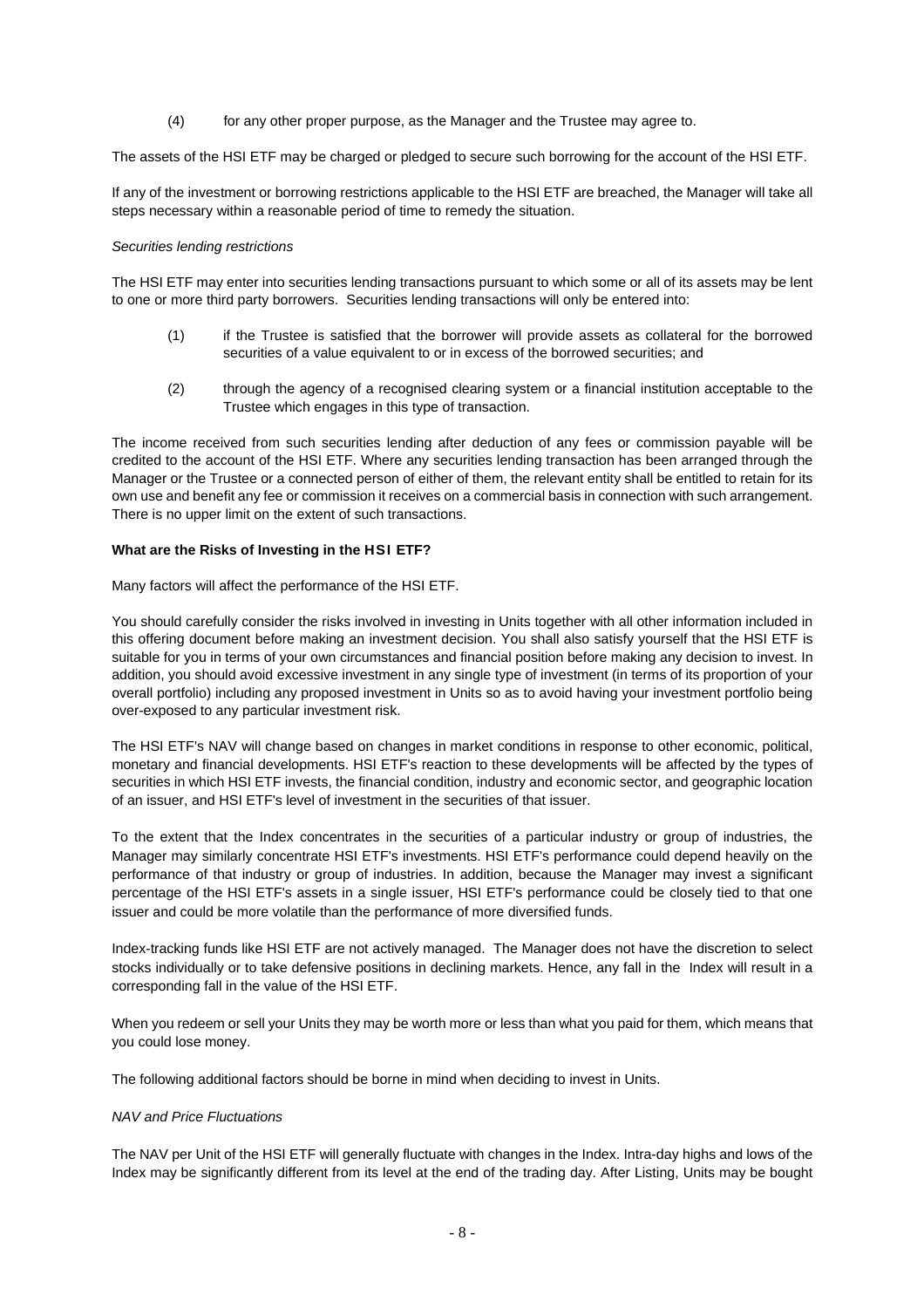and sold in the secondary market through the SEHK at market prices which will fluctuate during the trading day. Although the market price of a Unit is expected to approximate its NAV, it is possible that the market price of a Unit and the NAV per Unit will vary due to, market demand and supply, liquidity and the "bid/ask" spread in the secondary market (as explained further below). As a result, the market price of a Unit in the secondary market could be higher or lower than the NAV per Unit.

As with any ETF, the market price of Units will be subject to a "bid/ask" spread – being the difference between the prices being bid by potential purchasers and the prices being asked by potential sellers. In times of severe market disruption or when there is an insufficient number of buyers and sellers of Units, the bid/ask spread may increase significantly. When the market price of Units is falling rapidly, Units are most likely to be traded at a discount to the NAV per Unit, which may be the time that you most want to sell your Units. However, the Manager believes that, under normal market conditions, large discounts to or premiums in the market price of a Unit over the NAV per Unit will not be sustained because of arbitrage opportunities.

# *Correlation to the Index*

No assurance can be given that the performance of the HSI ETF will be identical to the performance of the Index primarily because (i) there are various fees and expenses payable out of the HSI ETF's assets, (ii) the assets of the HSI ETF may not be fully invested at all times, for example, minimal cash balances may arise from Special Creation Applications and Special Redemption Applications by the Feeder Funds, (iii) the investment strategy used by the Manager may not result in the HSI ETF holding all of the HSI Constituent Stocks in exactly the same weightings as those stocks have in the Index, (iv) of timing differences associated with additions to and deletions from the Index when rebalancing occurs and (v) the number of shares outstanding of the HSI Constituent Stocks may change from time to time. The use of sampling techniques or futures or other derivative positions may also affect the HSI ETF's ability to achieve close correlation with the Index.

# *Trading and Listing Issues*

If the Index is discontinued or the Manager's licence from the Index Proprietor and Index Provider is terminated, the Manager may, in consultation with the Trustee, seek the relevant regulators' prior approval to replace the Index with an index that is tradable and has similar objectives to the Index. For the avoidance of doubt, the index-tracking element of the HSI ETF's investment objective would remain unchanged.

If the Units are not listed on the SEHK on or before 31 December 2004 or if the Units are delisted from the SEHK, the Manager may, in consultation with the Trustee, seek the relevant regulators' prior approval to operate the HSI ETF as a traditional index fund and will notify investors accordingly. In this case, investors in the HSI ETF would not be subject to any redemption fee should they wish to redeem their Units for cash. Alternatively, in such circumstances, the Manager may liquidate the HSI ETF if the Trustee deems it to be in the best interests of investors and will notify the investors accordingly. Investors would then receive NAV per Unit (which may be higher or lower than the amount paid by the investors per Unit at the time of original investment) as of the date of liquidation as a result of the Manager having to liquidate all of the HSI ETF's investments.

Before Listing, the HSI ETF shall operate as a traditional index fund. During this period investors shall not transfer their Units and may only exit from their investment in Units at the Redemption Price (which is calculated based on the valuation of the assets of the HSI ETF at the Valuation Point on the relevant Dealing Day). Investors may miss opportunities to realise their investment in Units when the Index is higher during a trading day than it is at the end of such trading day (when the Redemption Price is calculated) as a result of not being able to exit via a sale on the SEHK.

Units created Before Listing through the Manager will be issued and registered in the name of The Hongkong and Shanghai Banking Corporation Limited. Such Units will then be deposited in book entry form with CCASS on the CCASS Settlement Day immediately before the Listing Date. Once deposited with CCASS, such Units will be registered in the name of HKSCC Nominees Limited (**HKSCC Nominees**) on the register of the HSI ETF. Such Units shall not be transferred by you until After Listing. Units created Before Listing through Participating Dealers will be credited to each Participating Dealer's CCASS Account and registered in the name of HKSCC Nominees on the register of the HSI ETF. Participating Dealers shall not transfer such Units until After Listing.

If Units become non-eligible securities for deposit with CCASS, Units will be transferred out of CCASS to, and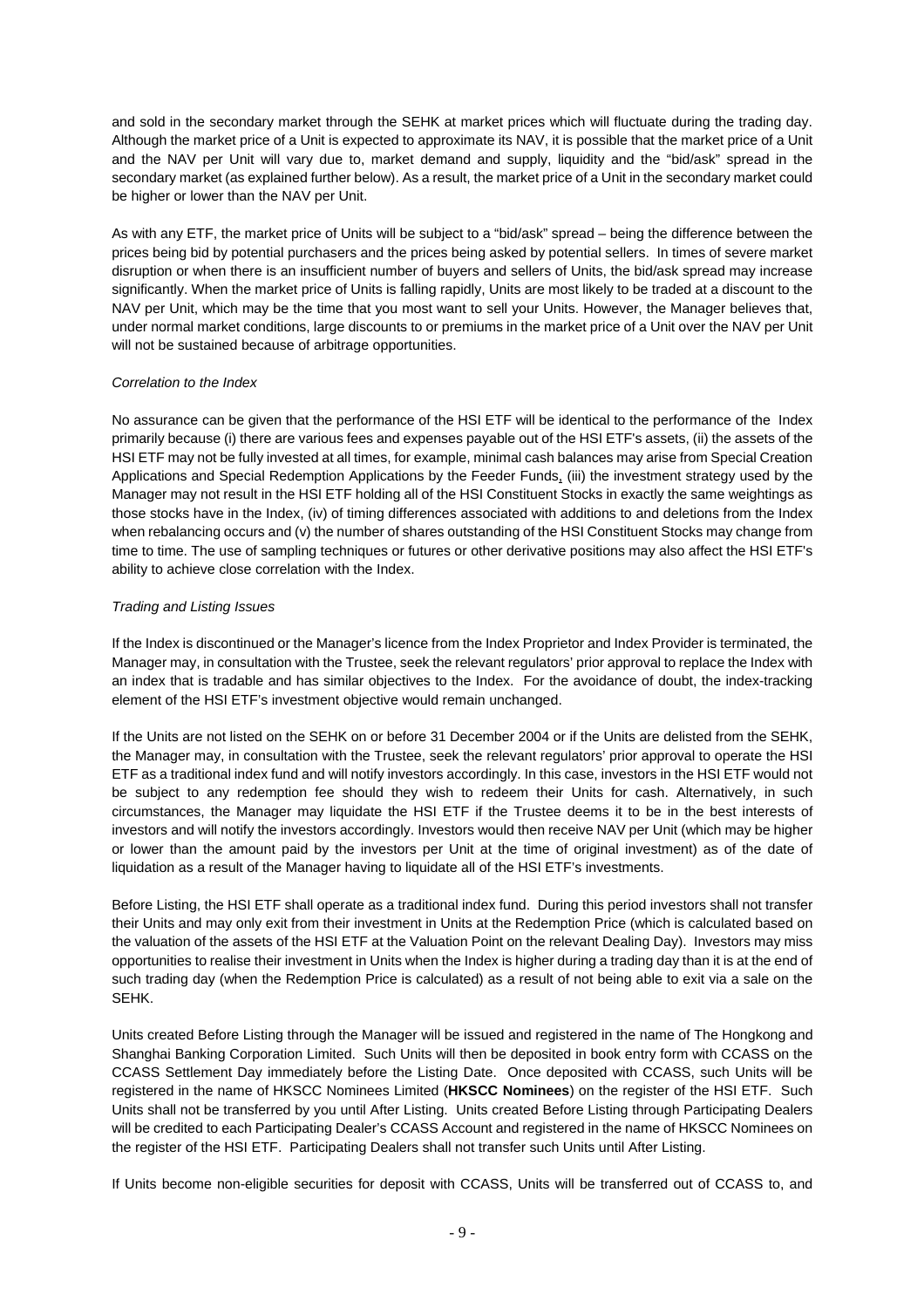registered in the name of, such party through the Manager and to the respective CCASS Participants (in respect of all other Units created through Participating Dealers). CCASS and HKSCC Nominees will inform the CCASS Participants (the nominee holders of Units) about the "de-list day". Any expenses arising from such transfer and registration shall be borne by the HSI ETF. In such circumstances, the Manager, the Trustee, CCASS and the CCASS Participants will use their best efforts to ensure that the transfer and registration of Units will be done in a timely manner. However, you should be aware that there could be a delay in transferring and registering the Units.

Although the Units are to be listed on the SEHK on the Listing Date, there can be no assurance that an active trading market for the Units will be maintained during the After Listing period.

The composition of the Index may change and HSI Constituent Stocks may be delisted.

#### *Concentration of the Index in certain sectors and companies*

The finance sector and the property sector together account for more than half of the market weighting of the Index. Since a substantial amount of the total domestic lending by the banking sector is made for property development and investment and for the purchase of residential properties, the performance of the finance sector may be affected by the performance of the property sector. Property values and rental rates in Hong Kong have been cyclical. This cyclicality can adversely affect the performance, not only of the companies in the property sector but also the banking sector which makes a large portion of lending in connection with property. In addition, certain companies such as HSBC Holdings plc, which represented approximately 33.58% of the Index as at 6 September 2004, are given a large weighting in the Index relative to other companies. As a result, variations in the performance of these sectors or companies could have a larger effect on the price of the Units than a similar variation in the performance of other sectors or companies comprised in the Index.

Declines in the share price of companies in the Index may result in declines in the price of the Units.

#### *Stock Market Volatility*

The value of equity securities, including HSI Constituent Stocks, fluctuates in response to issuer, political, market, and economic developments. In the short term, equity prices can fluctuate dramatically in response to these developments. Different parts of the market and different types of equity securities can react differently to these developments. For example, large cap stocks can react differently from small cap stocks, and "growth" stocks can react differently from "value" stocks. Issuer, political or economic developments can affect a single issuer, issuers within an industry or economic sector or geographic region, or the market as a whole.

#### *Securities lending*

There are various risks from the HSI ETF entering into securities lending transactions which include counterparty risk such as the possibility of a default by the counterparty, for example, if the counterparty fails to return the securities lent, regulatory risk where applicable laws or regulations make the transaction void or unenforceable and market risk from price volatility, market liquidity and exchange rate fluctuations.

#### *Short selling*

The HSI ETF may make short sales in the expectation of covering the short sale with securities purchased in the open market at a price lower than that received in the short sale. However, the possible losses to the HSI ETF from short selling a security differ from losses that could be incurred from a cash investment in the same security. Such losses are unlimited due to the lack of an upper limit on the price to which a security may rise, whereas the maximum potential loss from a cash investment is a finite amount i.e. the total amount of the cash investment.

#### *Issuer-Specific Changes*

Changes in the financial condition of an issuer, changes in specific economic or political conditions that affect a particular type of security or issuer, and changes in general economic or political conditions can affect the value of an issuer's securities. The value of securities of smaller, less well-known issuers can be more volatile than that of larger issuers. Such issuer-specific changes may have an impact on the HSI Constituent Stocks.

#### *Market Makers*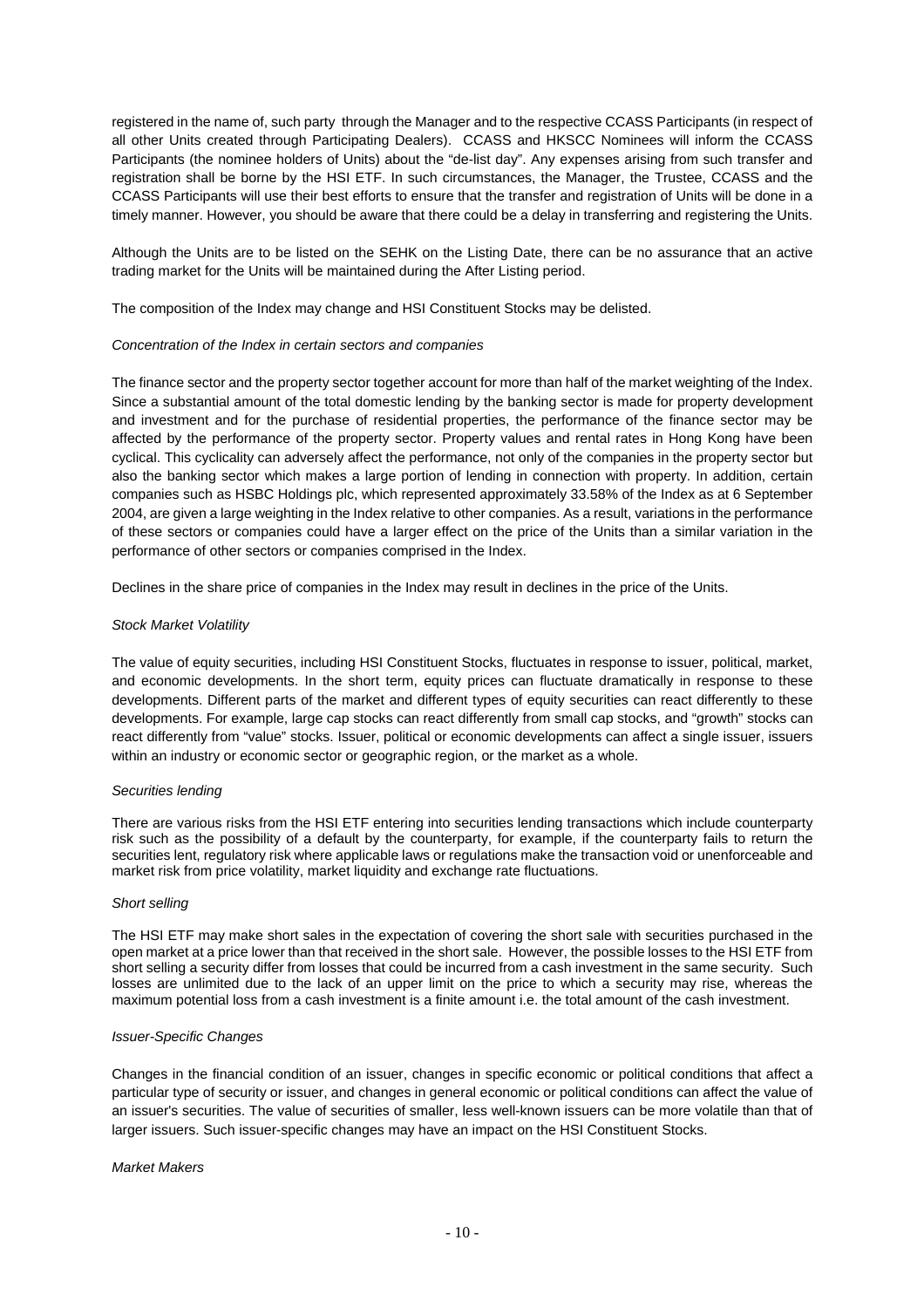There may or may not be market makers for the HSI ETF. Investors should note that liquidity in the secondary market for the Units may be adversely affected if there is no market maker for the HSI ETF.

### **What are the Two Offering Phases and how do they differ?**

The Before Listing phase commences at 9:15 a.m. on 13 September 2004 and runs until 4:15 p.m. on the Dealing Day before the Listing Date, which is expected to be 20 September 2004 but may be postponed by the Manager to a day no later than 30 December 2004.

The After Listing phase commences at 9:30 a.m. on the Listing Date (which is expected to be 21 September 2004 but may be postponed by the Manager to a day no later than 31 December 2004), and shall continue until the HSI ETF is terminated.

During the Before Listing phase and the After Listing phase, in-kind creation and redemption applications may be made by the Participating Dealers and the Feeder Funds but Units may only be subscribed for or redeemed in-cash by the Feeder Funds (See "Special Creations and Redemptions" described below for subscriptions and redemptions by the Feeder Funds). Moreover, during the After Listing phase, Units may be traded on the SEHK like ordinary stocks.

The cut-off time (**Dealing Deadline**) for making a special creation and redemption application by a Feeder Fund is the official closing time of the SEHK (normally 4:00 p.m.) on the relevant Dealing Day , or such other time prior to the calculation of the Net Asset Value of the HSI ETF on that Dealing Day as the Manager may determine and agree with the Trustee. The Dealing Deadline for making an in-kind creation and redemption application by a Participating Dealer is 15 minutes after the official closing time of the SEHK (normally 4:15 p.m.) on each Dealing Day.

#### Before Listing Period

During this period, the HSI ETF will operate like a traditional index fund. You may acquire and dispose of Units in the following ways:

- (1) In-kind creation (until the date that is three Dealing Days prior to the Listing Date) through Participating Dealers for Units to be available for trading on the Listing Date; and
- (2) In-kind redemption through Participating Dealers.

#### *In-kind creation and redemption*

You may apply for in-kind creation of Units based on NAV per Unit through Participating Dealers by tendering a basket (**Basket**) of HSI Constituent Stocks and a cash amount (**Cash Component**) as determined and announced by the Manager in advance. In-kind redemptions of Units can also be made in a similar manner by tendering the relevant number of Units in exchange for the Basket and Cash Component. You should note that in-kind creations and redemptions are made in high minimum transaction sizes and the current in-kind minimum transaction size is 50,000 Units (or multiples thereof). In addition, by applying for an in-kind creation or an in-kind redemption, you are essentially exchanging the underlying constituent stocks of the Index for the Units (in the case of creations) and vice versa (in the case of redemptions). There is no material change in market exposure of your holdings. In other words, your exposure to the share market is neither increased nor decreased through an in-kind creation or redemption but you should note that the HSI ETF will be subject to minimal tracking error due to fees and other factors.

In determining the composition of the Basket, the Manager will take into account the HSI ETF's index tracking strategy, the weightings of the HSI Constituent Stocks in the Index and any forthcoming index rebalancing event. The Cash Component is the cash value of the difference between the NAV of the Units comprising the application and the closing market value of the Basket on the Dealing Day the in-kind creation or redemption application is received. The Cash Component may be positive or negative.

Units will be issued against the relevant Basket and Cash Component (or vice versa) two CCASS Settlement Days after receipt of the application, or on such later date as determined by the Manager. Only Units issued pursuant to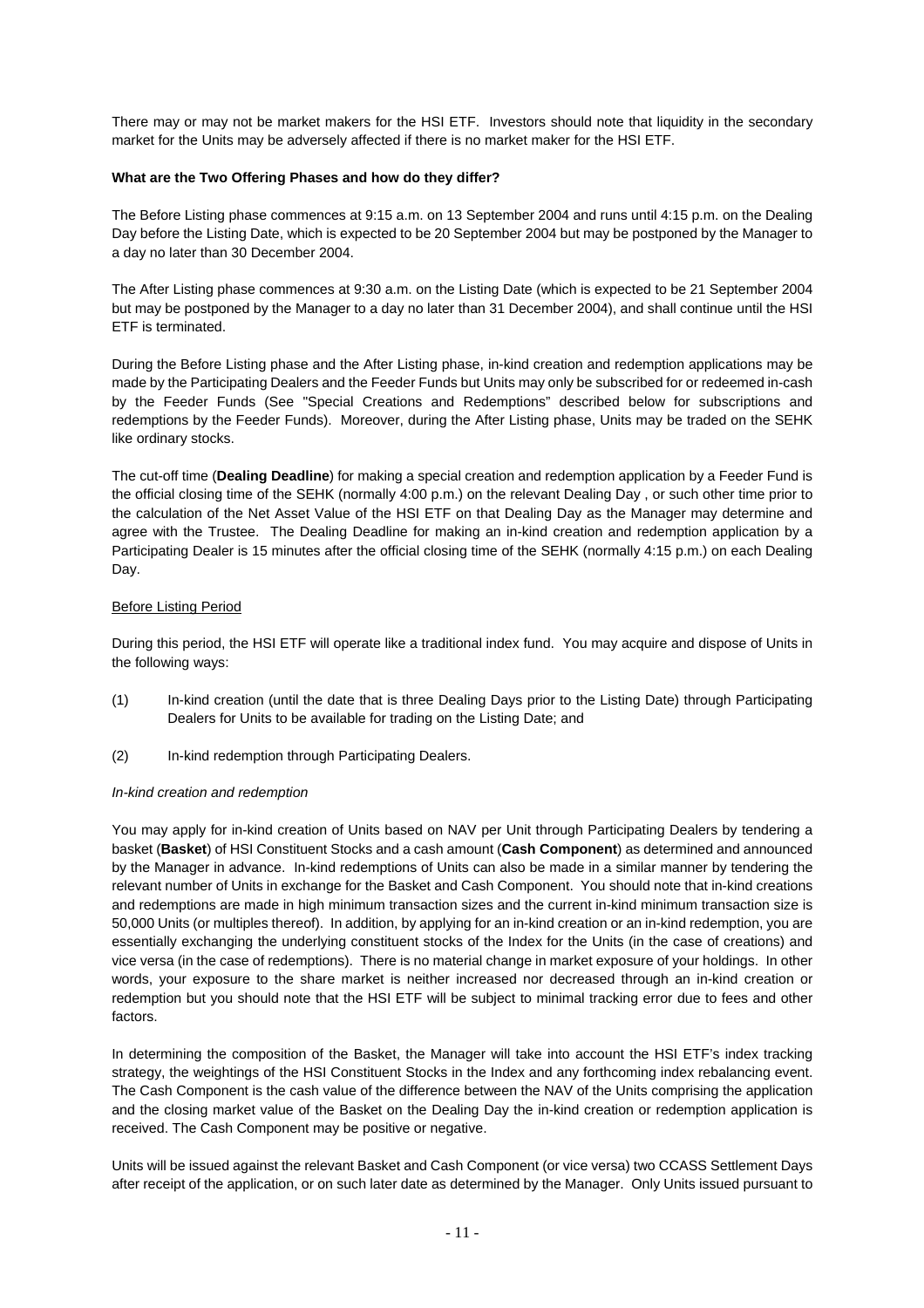in-kind creation applications made and settled on or before the third Dealing Day prior to the Listing Date will be available for trading in the secondary market upon the Listing Date.

Please refer to Appendix 3 for the operational procedures in respect of in-kind creation and redemption applications. A Transaction Fee is applied to each in-kind creation and redemption. Please refer to Appendix 1 for details.

Units issued Before Listing pursuant to in-kind creation through Participating Dealers will be registered in the name of HKSCC Nominees on the register of HSI ETF and will be deposited with CCASS, two CCASS Settlement Days after application. Although such Units are transferable within CCASS before the Listing Date, the Participating Dealers shall not transfer such Units until After Listing.

#### *Special creations and redemptions*

Apart from in-kind creation and in-kind redemption of Units through the Participating Dealers, the Manager may also facilitate cash subscriptions and cash redemptions and in-kind creations and in-kind redemptions of Units by the Feeder Funds. The minimum sizes for in-kind creations and in-kind redemptions of Units through Participating Dealers described above do not apply to such special creations and redemptions. However, such transactions will be subject to the same Dealing Deadlines as applicable to other in-kind creations and in-kind redemptions.

Units issued Before Listing for the Feeder Funds will be registered in the name of The Hongkong and Shanghai Banking Corporation Limited on the register of the HSI ETF. The Hongkong and Shanghai Banking Corporation Limited will deposit such Units with CCASS on the CCASS Settlement Day immediately before the Listing Date. Once deposited with CCASS, such Units will be registered in the name of HKSCC Nominees on the register of the HSI ETF. Such Units shall not be transferred until After Listing.

The ownership of all Units is determined by the register of the HSI ETF.

Redemption proceeds will be paid to the Feeder Funds normally within two business days following receipt of a correctly completed redemption application, but in any case not later than one month.  $C<sub>10</sub>$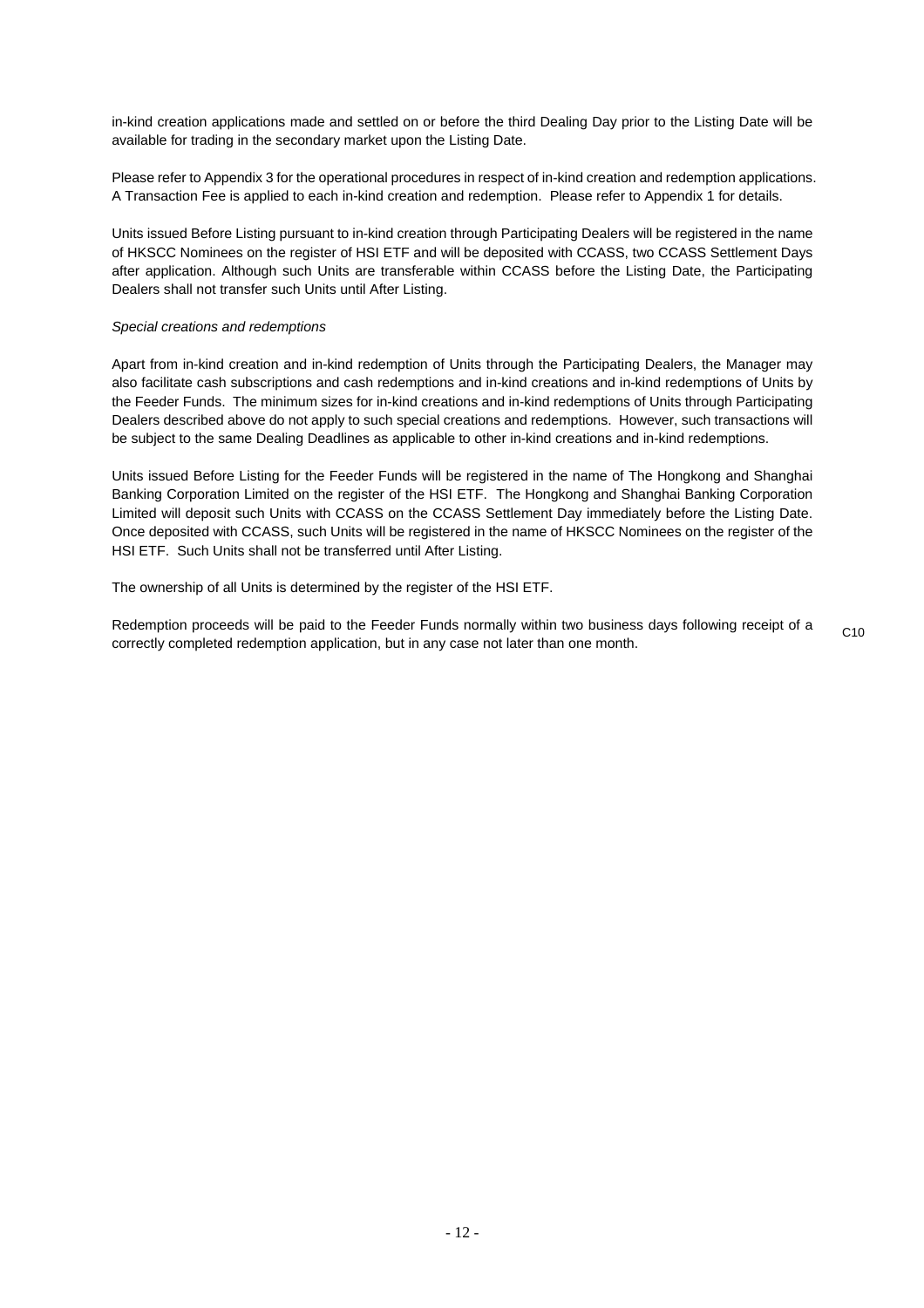The diagram below illustrates the subscription and redemption of Units during the Before Listing period:



Except for Units applied through in-kind creations which are in the respective CCASS Participant accounts in CCASS and registered in the name of HKSCC Nominees, all other Units created and issued through cash and in-kind subscriptions through the Manager (and not then redeemed) will be deposited with CCASS and transferred to and registered in the name of HKSCC Nominees on the CCASS Settlement Day before the Listing Date. Investors can start to trade their Units on the SEHK on and after the Listing Date.

# After Listing Period

The After Listing phase commences on the Listing Date and continues until the HSI ETF is terminated. Dealings in the Units on the SEHK are expected to commence on 21 September 2004, but not later than 31 December 2004.

#### You may

- (1) purchase and sell Units of the HSI ETF in the secondary market on the SEHK; and
- (2) apply for in-kind creation and redemption through Participating Dealers.

#### *Purchase and sale of Units on the SEHK*

After Listing, you can purchase and sell Units in board lots of 100 Units (or multiples thereof) like ordinary listed stocks through an intermediary such as a stockbroker or any of the share dealing services offered by banks or other financial advisers at any time the SEHK is open.

**However, you should note that transactions in the secondary market on the SEHK will occur at market prices which may vary throughout the day and may differ from NAV per Unit due to market demand and supply, liquidity and scale of trading spread for the Units in the secondary market. As a result, the market price of the Units in the secondary market may be higher or lower than NAV per Unit.**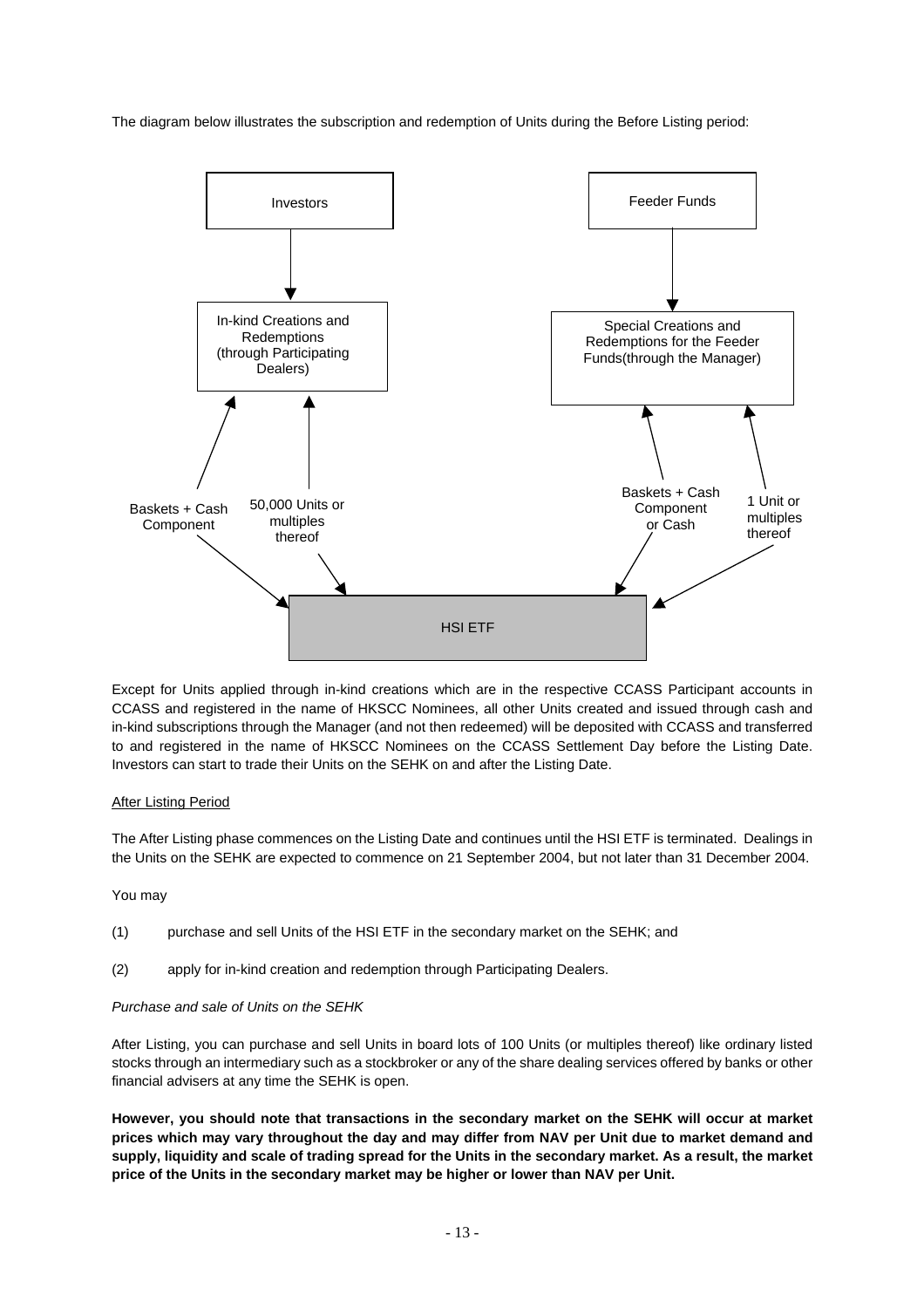Please refer to the section headed "Fees and Charges Payable by Investors" for fees payable by investors in secondary market trading.

# *In-kind creations and in-kind redemptions*

After Listing, Units will continue to be created and redeemed pursuant to in-kind creation and in-kind redemption based on NAV per Unit through Participating Dealers in a minimum number of 50,000 Units (and multiples thereof). The operational procedure for in-kind creation and in-kind redemption will remain the same After Listing as Before Listing.

# *Special creations and redemptions*

After Listing, the Manager may continue to facilitate cash subscription and cash redemption and in-kind creation and in-kind redemption of Units based on NAV per Unit by the Feeder Funds. However, such transactions will be subject to the Dealing Deadline on the relevant Dealing Day.

The diagrams below illustrate the subscription and redemption of Units and trading of Units After Listing:

# (1) Creation and redemption of Units

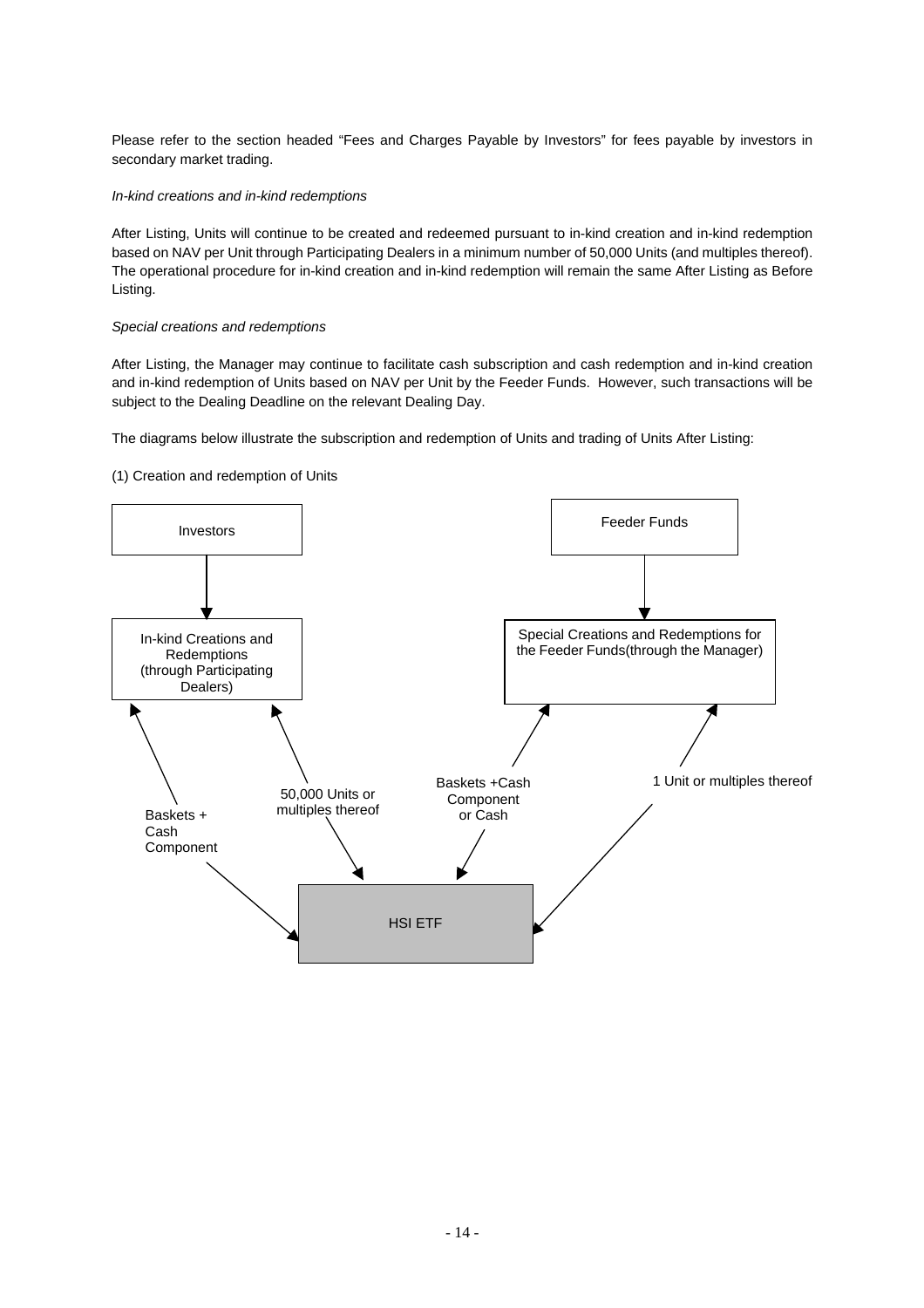# (2) Trading of Units in the secondary market



# **Certificates**

No physical certificates in respect of the Units will be issued.

After Listing, all Units will be registered in the name of HKSCC Nominees Limited on the register of HSI ETF. The register of the HSI ETF is the evidence of ownership of Units. Your beneficial interest in Units shall be established through your chosen CCASS Participant or, as the case may be, other intermediary.

# **Summary of Different Offering and Trading Methods of Units and Related Fees**

*Before Listing* 

| <b>Different</b><br><b>Offering</b><br><b>Methods of Units</b> | Minimum Number<br>of Units<br>(multiple of) | Channel                                 | Available to                                                | Consideration, Fees<br>and Charges                                                                            |
|----------------------------------------------------------------|---------------------------------------------|-----------------------------------------|-------------------------------------------------------------|---------------------------------------------------------------------------------------------------------------|
| In-kind Creation<br>and Redemption                             | 50,000                                      | Through Participating<br><b>Dealers</b> | Any investor<br>satisfying the minimum<br>unit requirements | Basket<br>Cash Component<br><b>Transaction Fee</b><br>Other Fees & Charges<br>(payable to HKSCC and<br>HKCAS) |
| <b>Special Creation</b><br>and Redemption                      |                                             | Through the<br>Manager                  | <b>Only Feeder Funds</b>                                    | Basket + Cash<br>Component (in-kind) or<br>Issue Price (in-cash)                                              |

 $1$  For details, please see the section entitled "Fees and Charges payable by Investors".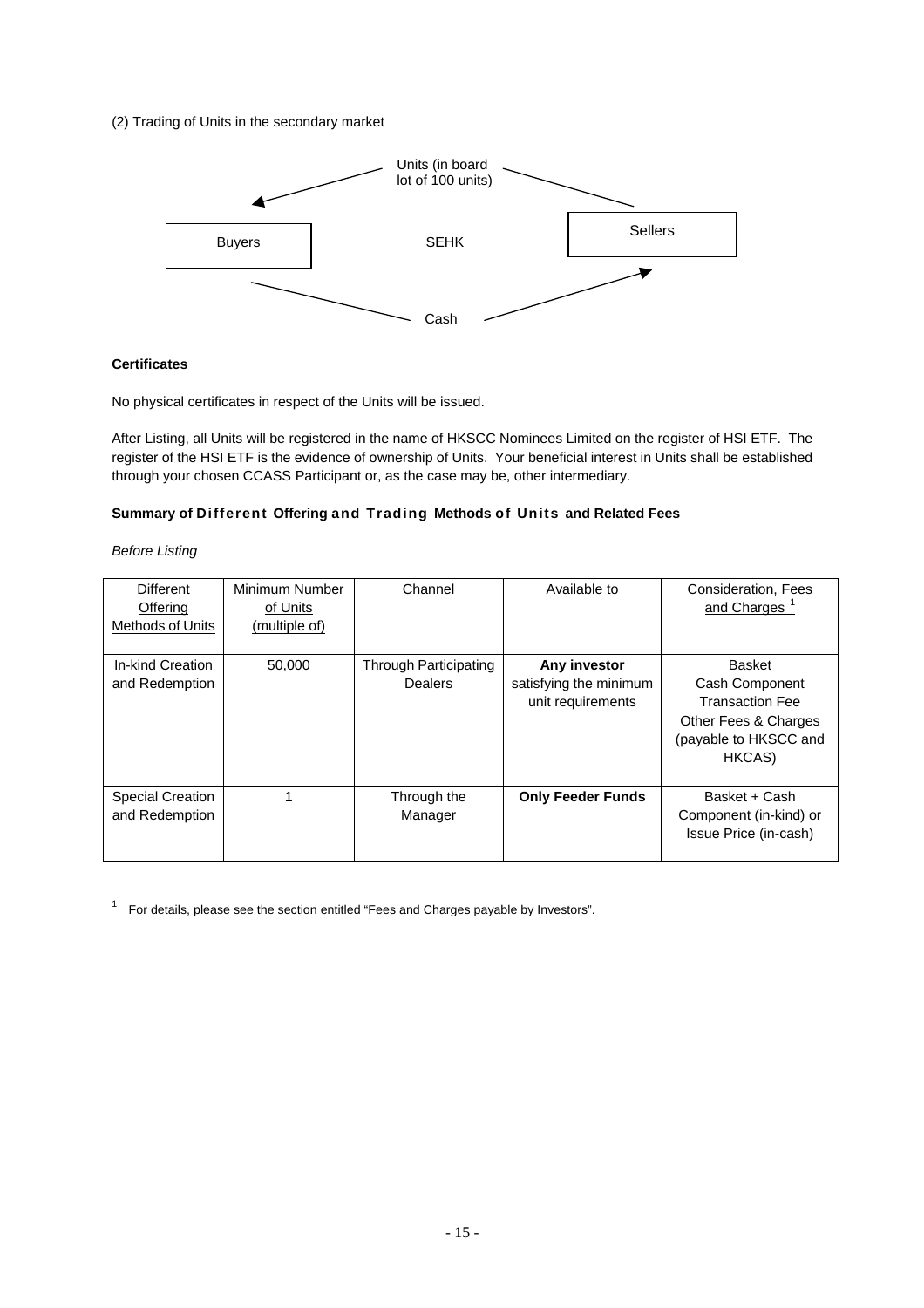# *After Listing*

| Different Trading<br>Methods of<br>Units                                                | Minimum Number<br>of Units<br>(multiple of) | Channel                             | Available to                                                   | <b>Consideration, Fees</b><br>and Charges <sup>1</sup>                                                               |
|-----------------------------------------------------------------------------------------|---------------------------------------------|-------------------------------------|----------------------------------------------------------------|----------------------------------------------------------------------------------------------------------------------|
| Purchase and<br>sale in cash<br>through brokers<br>on the SEHK<br>(secondary<br>market) | board lot of 100                            | On the SEHK                         | Any investor<br>satisfying the<br>minimum unit<br>requirements | Market price of Units on the<br><b>SEHK</b><br>Brokerage Fees and duties<br>and charges                              |
| In-kind Creation<br>and Redemption                                                      | 50,000                                      | Through<br>Participating<br>Dealers | Any investor<br>satisfying the<br>minimum unit<br>requirements | <b>Basket</b><br>Cash Component<br><b>Transaction Fee</b><br>Other Fees & Charges<br>(payable to HKSCC and<br>HKCAS) |
| <b>Special Creation</b><br>and Redemption                                               | 1                                           | Through the<br>Manager              | <b>Only Feeder</b><br><b>Funds</b>                             | Basket + Cash Component<br>(in-kind) or<br>Issue Price (in-cash)                                                     |

 $1$  For details, please see the section entitled "Fees and Charges payable by Investors".

No money should be paid to any intermediary in Hong Kong who is not licensed or registered to carry on Type 1 (dealing in securities) regulated activity under Part V of the Securities and Futures Ordinance.

# *Rejection of Applications*

The Manager reserves the right to reject applications to subscribe for/create Units.

#### *Fractional Units*

The HSI ETF will not issue fractional Units.

#### **Determination of Net Asset Value**

The Net Asset Value of the HSI ETF will be determined in accordance with its trust deed **(Trust Deed)**. The Manager may, with the consent of the Trustee, adjust the value of any investment made by the HSI ETF or permit some other method of valuation of such investment to be used if, having regard to exchange rates, applicable rates of interest, maturity dates, marketability and other considerations the Manager deems relevant, the Manager considers such adjustment or use of such other method is required to reflect the fair value of such investment.

Net Asset Value will be determined as at each Valuation Point on each Dealing Day.

#### **Suspension of the Determination of Net Asset Value and the Right to Redeem Units**

The Manager may, after giving notice to the Trustee, declare the suspension of the determination of Net Asset Value of the HSI ETF and the right to redeem Units for the whole, or any part of, any period when:

- (1) the SEHK is closed;
- (2) dealings on the SEHK or the Hong Kong Futures Exchange Limited are restricted or suspended;
- (3) the settlement or clearing of dealings via CCASS is disrupted;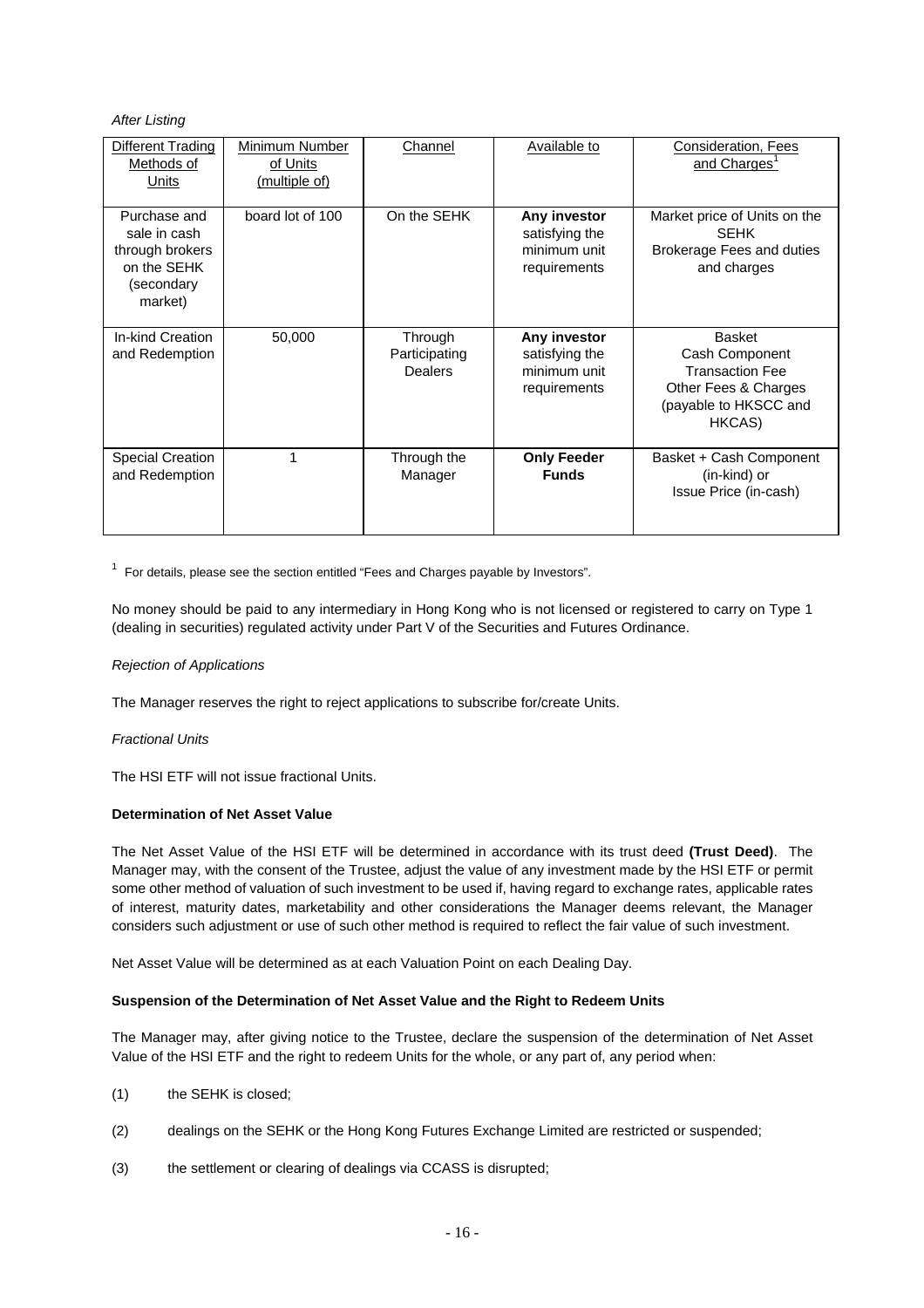- (4) the Index is not compiled or published;
- (5) there exists any state of affairs as a result of which delivery or purchase of HSI Constituent Stocks or disposal of investments for the time being comprised in the HSI ETF cannot, in the opinion of the Manager, be effected normally or without prejudicing the interests of investors in the HSI ETF;
- (6) there is any breakdown in the means normally employed in determining Net Asset Value or when, for any other reason, the value of any investment of the HSI ETF cannot, in the opinion of the Manager, be reasonably, promptly and fairly be ascertained; or
- (7) the remittance or repatriation of other funds which will or may be involved in the realisation of, or in the payment for, investments of the HSI ETF or the issue or redemption of Units is delayed or cannot, in the opinion of the Manager, be carried out promptly at normal rates of exchange.

Any such suspension shall take effect forthwith upon the declaration thereof and thereafter there shall be no determination of the Net Asset Value until the Manager shall declare the suspension at an end, except that the suspension shall terminate in any event on the day following the first Dealing Day on which (i) the condition giving rise to the suspension shall have ceased to exist and (ii) no other condition under which suspension is authorised shall exist.

Whenever the Manager declares such a suspension it shall, as soon as may be practicable after any such declaration, publish a notice on www.hangseng.com/etf and SEHK's website www.hkex.com.hk and/or cause a notice to be given to investors and to all those (whether investors or not) whose applications to redeem Units shall have been affected by such suspension stating that such declaration has been made.

No Units relating to the HSI ETF will be issued or redeemed during such a period of suspension.

#### **Suspension of Dealings in Units on the SEHK**

Dealings in Units on the SEHK may at any time be suspended by the SEHK if the SEHK considers it necessary for the protection of investors or for the maintenance of an orderly market in such circumstances and subject to such conditions as the SEHK sees fit.

#### **Calculation of Issue Price and Redemption Price**

The Trust Deed provides that the Issue Price or Redemption Price of each Unit for any relevant Dealing Day will, subject to the qualification below, be based on the Net Asset Value of the HSI ETF at the Valuation Point divided by the number of Units then in issue or deemed to be in issue, rounded to the nearest two decimal places with any amount of 0.005 or above being rounded up (unless otherwise agreed by the Manager and the Trustee). The benefit of any such rounding shall accrue to the HSI ETF.

To ensure all investors in the HSI ETF are treated fairly, for cash subscriptions and redemptions, where the number of Units to be issued on a Dealing Day exceeds the number of Units to be redeemed on that Dealing Day, the Manager may, in determining the Issue Price of a Unit, add to the NAV per Unit (before making any rounding adjustment) an amount, for the account of the HSI ETF, which it considers to be an appropriate allowance to reflect duties and charges which would be incurred if the appropriate number of HSI Constituent Stocks were purchased at the values attributed to them in calculating the NAV per Unit. Similarly, for cash subscriptions and redemptions where the number of Units to be redeemed on a Dealing Day exceeds the number of Units to be issued on that Dealing Day, the Manager may, when determining the Redemption Price of any Unit, deduct for the account of the HSI ETF from the NAV per Unit (before making any rounding adjustment) an amount which it considers to be an appropriate allowance to reflect the duties and charges which would be incurred if the appropriate number of HSI Constituent Stocks were to be sold at the values attributed to them in calculating the NAV per Unit.

# **Market Price**

Dealings in the Units on the secondary market After Listing may be effected at market prices on the SEHK which may vary throughout the day and may be higher or lower than the NAV per Unit.

# **Fees and Expenses Payable by the HSI ETF**

For details of the amount of fees and expenses currently payable by the HSI ETF, please see "Appendix 1 – Current Fees and Charges (as of 1 February 2005)".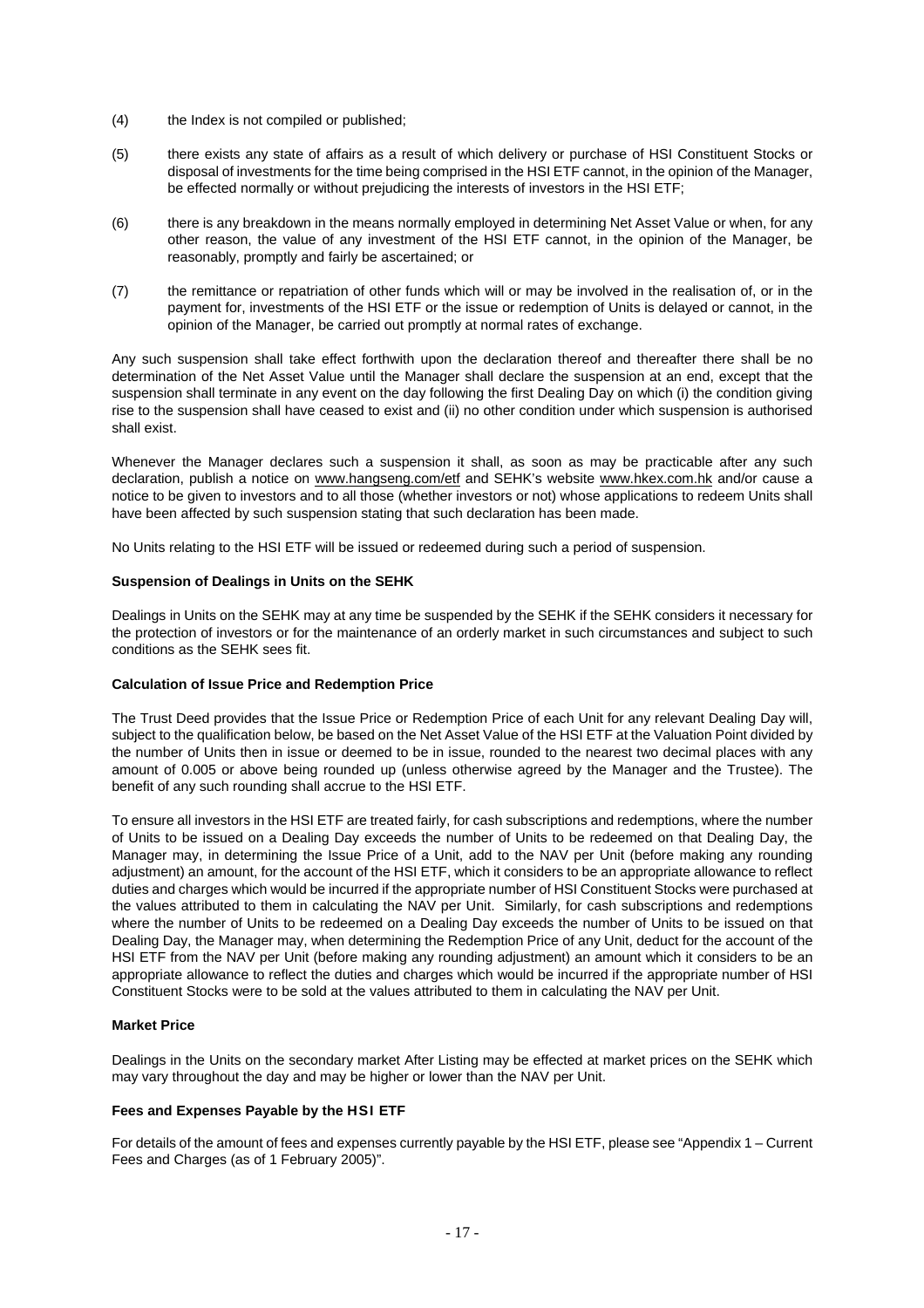#### *Management Fee*

HSI ETF will pay the Manager a monthly fee calculated by reference to daily NAV. Any increase from the current level up to the maximum level (please refer to Appendix 1) will be announced or published on the SEHK's website www.hkex.com.hk and via www.hangseng.com/etf. Any increase in the maximum level must be approved by registered holders of Units in the HSI ETF at an extraordinary general meeting.

### *Trustee Fee*

HSI ETF will pay the Trustee a monthly fee calculated by reference to daily NAV, which fee is inclusive of any fee charged by the Administrator appointed by the Trustee. Any increase from the current level up to the maximum level (please refer to Appendix 1) will be announced or published on the SEHK's website www.hkex.com.hk and via www.hangseng.com/etf. Any increase of the maximum level must be approved by registered holders of Units in the HSI ETF at an extraordinary general meeting.

#### *Other Expenses*

The HSI ETF will bear the expenses which are attributable to it. Such expenses include but are not limited to the costs of the Manager investing on behalf of HSI ETF (including applicable duties), the fees and expenses of the custodians of its assets, the fees and expenses of the Registrar, the fees and expenses of its auditors, valuation costs, legal fees, index licensing fees, the costs incurred in connection with listing the Units on the SEHK and authorisation as a collective investment scheme by the SFC, the costs of preparation and publication of this offering document and the Trust Deed, the costs of communicating with and holding meetings of investors, the costs incurred in the preparation and printing of any document or reports to investors (including, as may be agreed to the Manager, postage costs incurred by any nominee for the benefit of the underlying investors in distributing such reports) and all other operating costs.

The HSI ETF will bear up to HK\$1 million of the costs of establishing the HSI ETF and will share a proportion of the establishment fees of up to HK\$300,000 in respect of the Index Funds Series II and such costs will be amortised in the accounts of the HSI ETF for the period from inception until 31 December 2005.

# *Soft dollar benefits*

Neither the Manager nor persons connected to it will receive cash or other rebates from brokers or dealers in respect of transactions for the account of the HSI ETF. However, the Manager and persons connected to it may enter into soft commission arrangements with brokers or dealers for the provision to the Manager or persons connected to it of goods and services which are of demonstrable benefit to investors. Execution of transactions for the HSI ETF will be consistent with best execution standards and brokerage rates borne by HSI ETF will not be in excess of customary institutional full-service brokerage rates.

# **Fees and Charges Payable by Investors**

For details of the amount of fees currently payable, please see Appendix 1 "Current Fees and Charges (as of 1 February 2005)".

After Listing in respect of dealings in the Units, investors will be required to pay brokerage fees, transaction levies, investor compensation levies, SEHK trading fees and stamp duty in respect of any dealing in the Units on the SEHK.

# **Dividend Policy**

All of the income earned by the HSI ETF will, at the discretion of the Manager, be distributed by way of semi-annual cash dividends (if any) and details of dividend declaration dates, dividend amounts, ex-dividend dates and dividend payment dates shall be published on www.hangseng.com/etf and via the SEHK's website www.hkex.com.hk.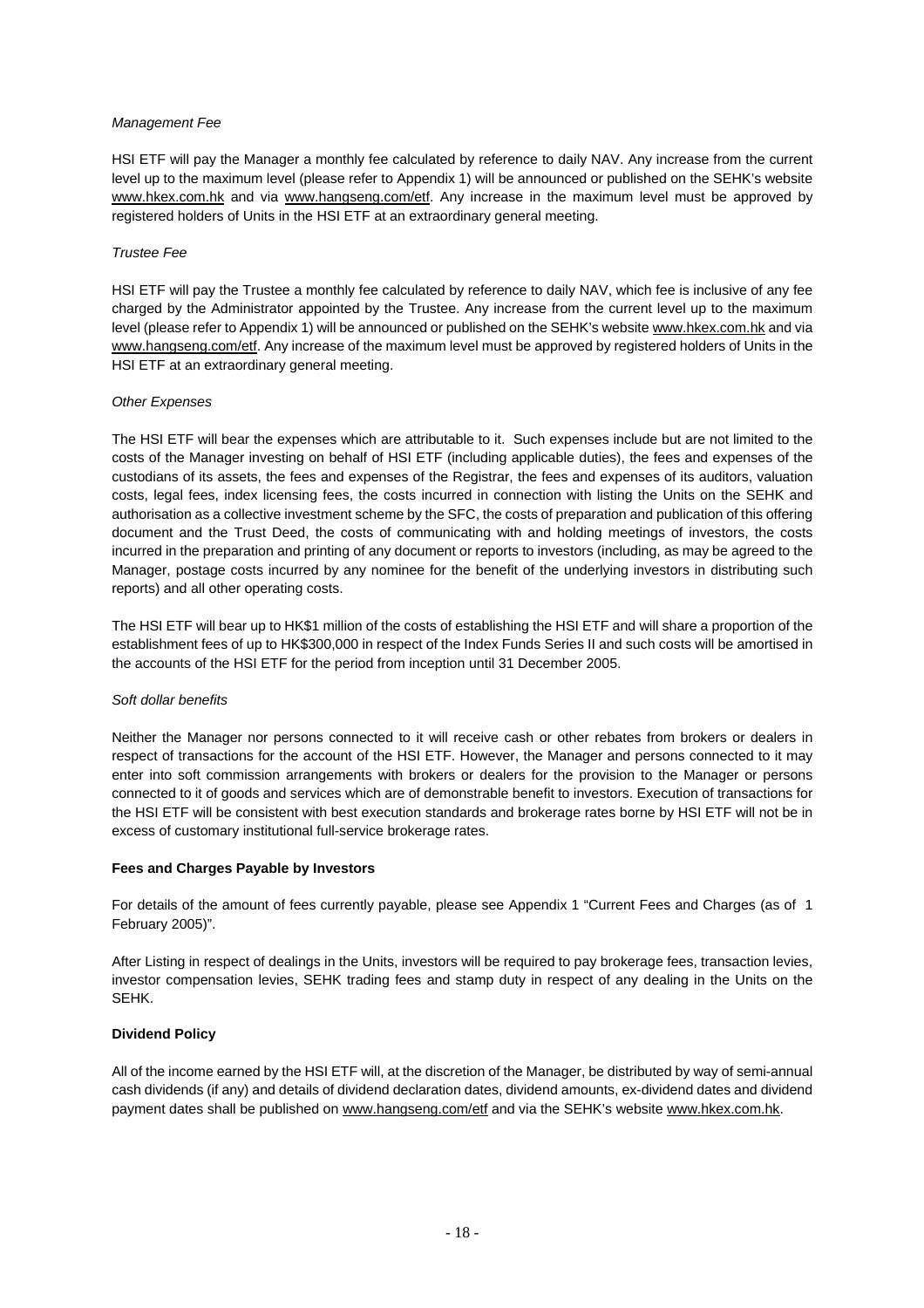# **Reporting to Investors**

#### *Reports and Accounts*

The year-end of the HSI ETF is 31 December in each calendar year. An audited annual report and accounts will be sent to unitholders within four months of the end of each financial year. The first such report and account will be for the period from the inception of the HSI ETF until 31 December 2004.

The semi-annual unaudited financial reports and accounts will also be sent to registered holders of Units in the HSI ETF within two months of the period which they cover. The first semi-annual unaudited financial report and accounts will be for the period from the inception of the HSI ETF until 30 June 2005.

The semi-annual and annual financial reports will also provide a summary illustrating the differences between the daily closing price for the Units on the SEHK and its NAV per Unit over the reporting period.

#### *HSI ETF Information on the Internet*

The Manager will publish information with respect to the HSI ETF, both in Chinese and in English, on www.hangseng.com/etf (and a hyperlink from SEHK's website www.hkex.com.hk is also available). You should regularly review such information. Such information will include:

- this offering document, as it may be updated from time to time:
- the latest semi-annual and annual financial reports of the HSI ETF; and
- any public announcements made by the HSI ETF, including information with respect to any change in manager or trustee, fees, management of the Manager, key service providers to HSI ETF (such as the conversion agent, registrar or auditors), investment objective, underlying index, as well as notices of the suspension of the calculation of NAV, suspension and resumption of trading, termination of the HSI ETF or its merger with another collective investment scheme.

#### *Real-time Trading Information*

After Listing, information on the bid/ask price, queuing display, the previous day's closing NAV and the intraday estimated NAV (or RUPV) in respect of Units will be disclosed on a real time basis on the information pages of the SEHK.

#### *Information About the Index*

Information regarding the Index and the index provider of such index can be found in Appendix 2. Real-time updates about the Index can be obtained through Reuters, Bloomberg, Moneyline Telerate and on www.hsi.com.hk the latter of which contains the additional and latest updated information about the Index and a description of the way in which such index is calculated. It is your responsibility to obtain the current Index information via the www.hsi.com.hk website.

#### **HSI ETF Management**

#### *Manager / Listing Agent*

The manager and listing agent of the HSI ETF is Hang Seng Investment Management Limited. The Manager may appoint other investment managers or investment advisers to assist the Manager with managing the HSI ETF. No such investment manager or investment adviser has yet been appointed as at the date of this offering document.

The Manager is a wholly-owned subsidiary of Hang Seng Bank Limited (**Hang Seng Bank**) and is the investment arm of its parent. The Manager provides investment management services to Hang Seng Bank and Hang Seng Bank's customers and has extensive experience in managing index-tracking funds, retirement funds, institutional accounts and private client portfolios.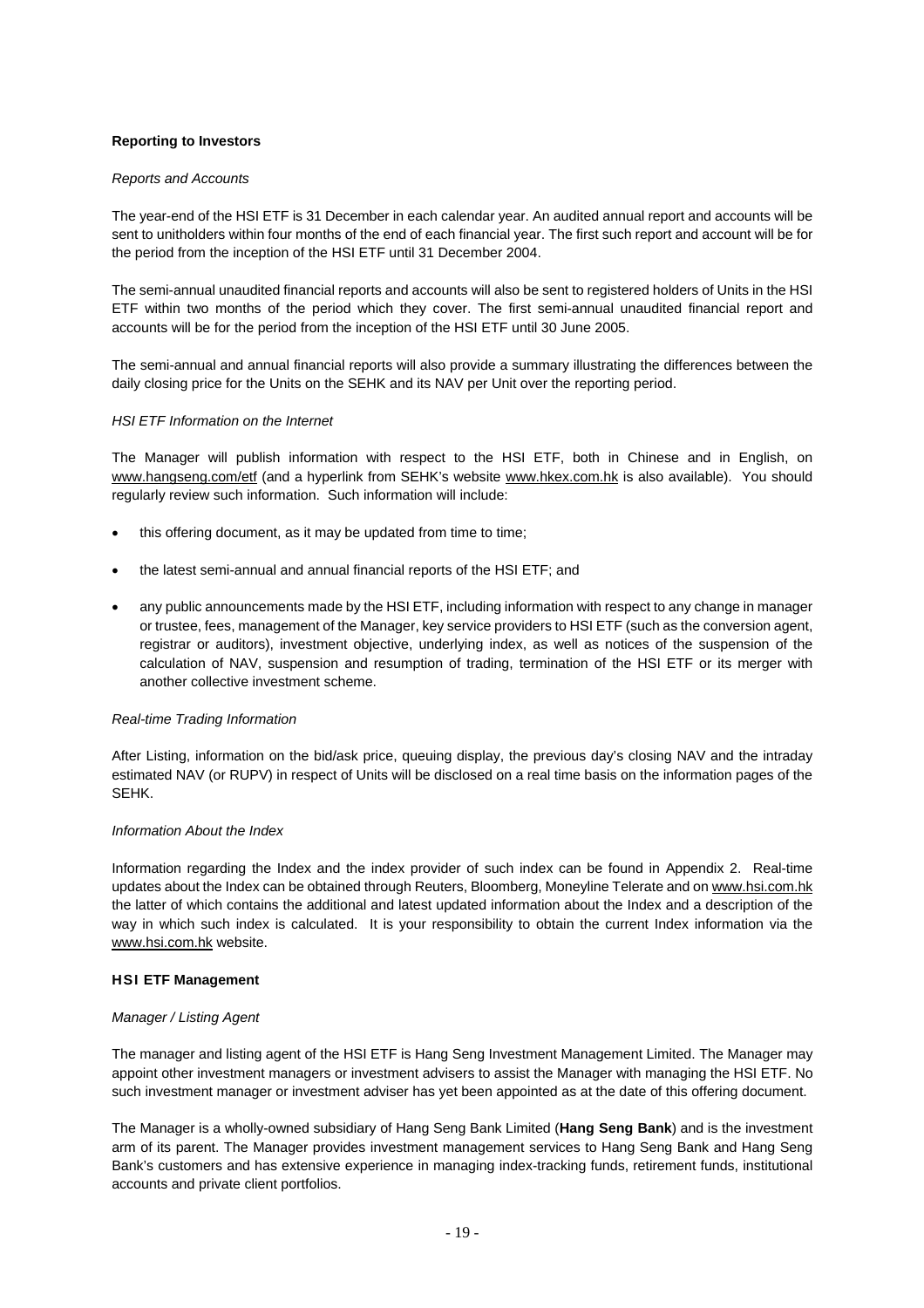Founded in 1933, Hang Seng Bank is a principal member of the HSBC group of companies and the second largest listed bank in Hong Kong in terms of market capitalisation which operates over 160 branches and automated banking centres in Hong Kong; branches in Guangzhou, Shanghai, Shenzhen, Fuzhou and Nanjing; and has representative offices in Beijing, Xiamen and Taipei. With consolidated assets of HK\$503 billion as at 31 December 2003, Hang Seng Bank reported a profit attributable to shareholders of HK\$9.5 billion for the year ended 31 December 2003.

As a wholly-owned subsidiary of Hang Seng Bank, the Manager has the full financial and technical support from its parent including its computer operating systems and internal control procedures.

#### *Trustee, Custodian and Administrator*

The trustee of the HSI ETF is American International Assurance Company (Trustee) Limited.

The Trustee is responsible for the safe-keeping of the assets of the HSI ETF. The Trustee may delegate its administrative and custodian roles to any person or persons. Currently, the Trustee has delegated its administrative and custodian roles to HSBC Provident Fund Trustee (Hong Kong) Limited. The Trustee may change such delegations from time to time. The sub-custodian currently appointed by HSBC Provident Fund Trustee (Hong Kong) Limited is The Hongkong and Shanghai Banking Corporation Limited, although this appointment may be changed from time to time.

#### *Registrar*

The registrar of the HSI ETF is HSBC Provident Fund Trustee (Hong Kong) Limited.

#### *Conversion Agent*

The conversion agent in respect of the HSI ETF is HK Conversion Agency Services Limited (**HKCAS**), a wholly-owned subsidiary of Hong Kong Exchanges and Clearing Limited. The conversion agent performs services under the terms of the Conversion Agency Agreement entered into among the Manager, the Conversion Agent and HKSCC in connection with the creation and redemption of Units by Participating Dealers.

#### *Participating Dealers*

A Participating Dealer is a broker or dealer who acts for its own account or for the account of its clients to make in-kind creation and in-kind redemption applications for a large minimum number of 50,000 Units (or multiples thereof). The latest list of the Participating Dealers is available at www.hangseng.com/etf.

#### *Market Makers (if any)*

A market maker is a broker or dealer permitted by SEHK to act as such by making a market for the Units in the secondary market and whose obligations include quoting bid prices to potential sellers and offer prices to potential buyers when there is a wide spread between the prevailing bid prices and offer prices for the Units on the SEHK. Market makers facilitate the efficient trading of Units by providing liquidity in the secondary market when it is required, in accordance with the market making requirements of the SEHK. Subject to applicable regulatory requirements, the Manager intends to ensure that there is at least one market maker for the HSI ETF on the Listing Date. If SEHK withdraws its permit to the existing market maker(s), the Manager will endeavour to ensure that there is at least one other market maker to facilitate the efficient trading of Units. The latest list of market makers is available at www.hkex.com.hk.

# *Hang Seng Data Services Limited*

Hang Seng Data Services Limited is the proprietor and absolute owner of all of the goodwill, rights, title and interest in the name and mark of the Index and has granted a licence in respect of the use of such name and mark to HSI Services Limited, which manages and compiles the Index and is the index provider to the HSI ETF. Additional information about HSI Services Limited is available at www.hsi.com.hk.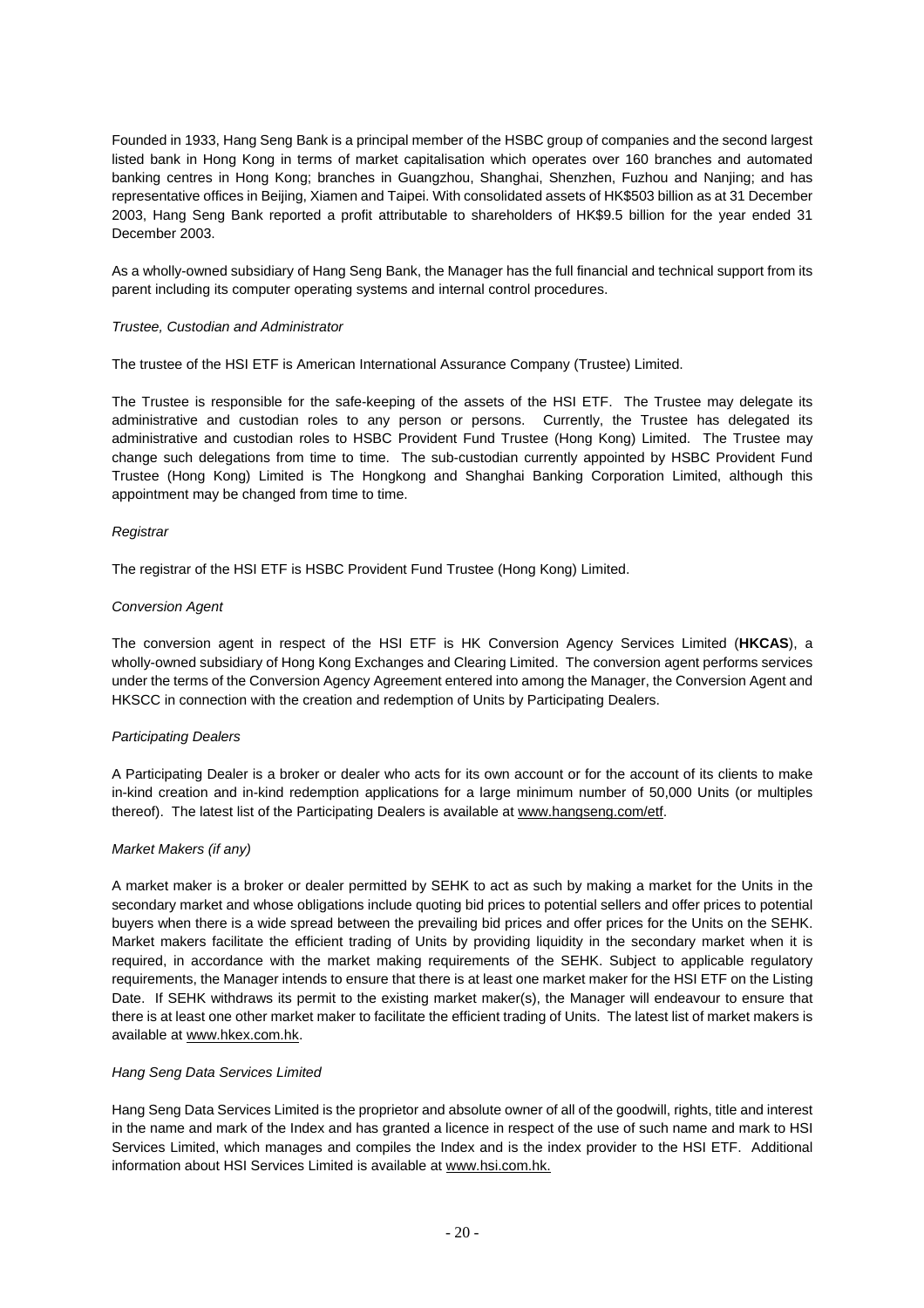### **Conflicts of Interest that may apply to the HSI ETF**

The Manager and the Trustee may from time to time act as trustee, administrator, registrar, secretary, manager, custodian, investment manager or investment adviser (as the case may be) or provide other services in relation to, or be otherwise involved in or with, other funds and clients which have a similar investment objective to HSI ETF. It is possible that in the course of transactions between the HSI ETF and the connected persons to the Manager, there may be potential conflicts of interest with the HSI ETF. If such conflicts arise, the Manager will use its best efforts to ensure that investors in the HSI ETF are treated fairly.

The Manager and the connected persons to it may deal with the HSI ETF as principal. Such transactions will only be made with the prior written consent of the Trustee and such transactions will be disclosed in the HSI ETF's audited annual report.

The Manager and persons connected to the Manager may have banking or other financial relationships with a company whose shares are a HSI Constituent Stock.

The Manager and persons connected to the Manager may hold and deal in Units or in investments held by the HSI ETF either for their own account or for the account of their customers.

The moneys of HSI ETF may be deposited with persons connected to the Manager or invested in certificates of deposit or banking instruments issued by such persons at an interest rate not lower than a rate negotiated at arm's length.

The index provider, HSI Services Limited, and the index proprietor, Hang Seng Data Services Limited are both members of the HSBC group of companies.

The operating parties (including the Manager, the Trustee, the Administrator, the Registrar, the Custodian, Participating Dealers and market makers) may have banking or other financial relationships with each other. Situations may arise where there are conflicts of interest among such entities. If such conflicts arise, the Manager will use its best efforts, to ensure that investors in the HSI ETF are treated fairly.

The Manager is also the manager of the Feeder Funds.

#### **Taxes and Duties Payable by the HSI ETF**

The information below regarding taxation and duties is based on advice received by the HSI ETF regarding the law and practice in force in Hong Kong at the date of this offering document.

#### *Profits Tax*

As an Authorised Fund, profits of HSI ETF arising from the sale or disposal of securities, net investment income received by or accruing to the HSI ETF and all other profits of the HSI ETF are exempted from Hong Kong profits tax.

#### *Stamp Duty*

Pursuant to a remission order issued by the Secretary for the Treasury of Hong Kong on 20 October 1999, any Hong Kong stamp duty (i.e. fixed and ad valorem) on the transfer of a Basket to an ETF by an investor will be remitted or refunded. Similarly, Hong Kong stamp duty on the transfer of a Basket by the HSI ETF to an investor upon redemption of Units will also be remitted or refunded.

No Hong Kong stamp duty is payable by the HSI ETF on an issue or redemption of Units in cash.

The sale and purchase of HSI Constituent Stocks by HSI ETF will be subject to stamp duty at the current rate of 0.2% of the price of the Hong Kong stocks being sold and purchased. The HSI ETF will be liable to one half of such Hong Kong stamp duty.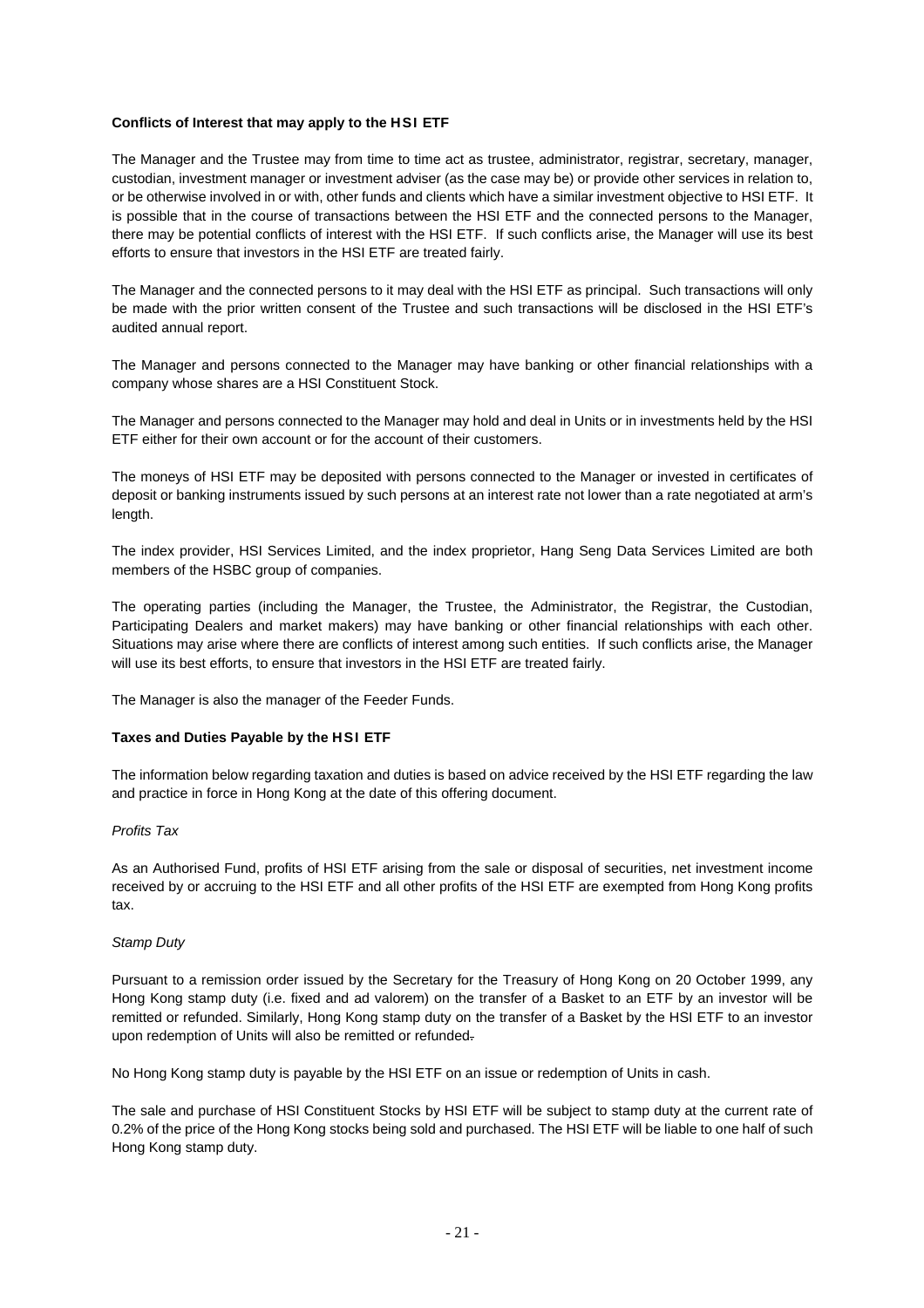#### **Taxes and Duties Payable by Investors**

*You should consult your professional advisers with respect to the consequences of acquiring, holding, redeeming, transferring or selling Units, including tax consequences and any exchange control requirements. The consequences, including the availability of, and the value of, tax relief will vary with the law and practice of your country of citizenship, residence, domicile or incorporation and your personal circumstances.* 

The information below regarding taxation and duties is based on advice received by the HSI ETF regarding the law and practice in force in Hong Kong at the date of this offering document. You should be aware that levels and bases of taxation are subject to change and that the value of any relief from taxation depends upon your personal circumstances. Accordingly, there can be no guarantee that the tax position prevailing at the time you invest will endure indefinitely.

#### *Profits Tax*

Hong Kong profits tax is not payable by the investors (other than investors carrying on a trade, profession or business of investing in securities in Hong Kong) on any gains or profits made on the sale, redemption or other disposal of the Units and on any distributions made by the HSI ETF.

#### *Stamp Duty*

Pursuant to a remission order issued by the Secretary for the Treasury for Hong Kong on 20 October 1999, any Hong Kong stamp duty (i.e. fixed and ad valorem) on the transfer of a Basket to an ETF by an investor will be remitted or refunded. Similarly, Hong Kong stamp duty on the transfer of a Basket by the HSI ETF to an investor upon redemption of Units will also be remitted or refunded.

The sale and purchase of Units by an investor in the secondary market will attract Hong Kong stamp duty at the current rate of 0.2% of the price of the Units being sold and purchased. The seller of the Units and the purchaser of the Units will each be liable for one-half of such Hong Kong stamp duty.

No Hong Kong stamp duty is payable by an investor in relation to an issue of Units to him or her or the redemption of Units by him or her.

# *Estate Duty*

Units will form part of the Hong Kong estate of a deceased investor for the purposes of Hong Kong estate duty.

#### **Trust Deed**

The Trust was established under Hong Kong law by the Trust Deed made between the Manager, the Trustee and the Index Proprietor. All investors are entitled to the benefit of, are bound by and are deemed to have notice of, the provisions of the Trust Deed. In the event of any inconsistency between any of the provisions of this offering document and those of the Trust Deed or Participation Agreement, the provisions of the Trust Deed or Participation Agreement shall prevail. The Trust Deed contains provisions for the indemnification of the Trustee and the Manager and their relief from liability in certain circumstances. You should consult the terms of the Trust Deed.

#### **Supply and Inspection of Documents**

You may inspect a copy of the HSI ETF's constitutive documents, including the Trust Deed, the Delegation Agreement, the Delegation Letter, its agreement with the Conversion Agent and the form of the Participation Agreement free of charge at any time during normal business hours on any day (excluding Saturdays, Sundays and public holidays) at the offices of the Manager, 83 Des Voeux Road Central, Hong Kong and copies may be purchased at that address on payment of a reasonable fee.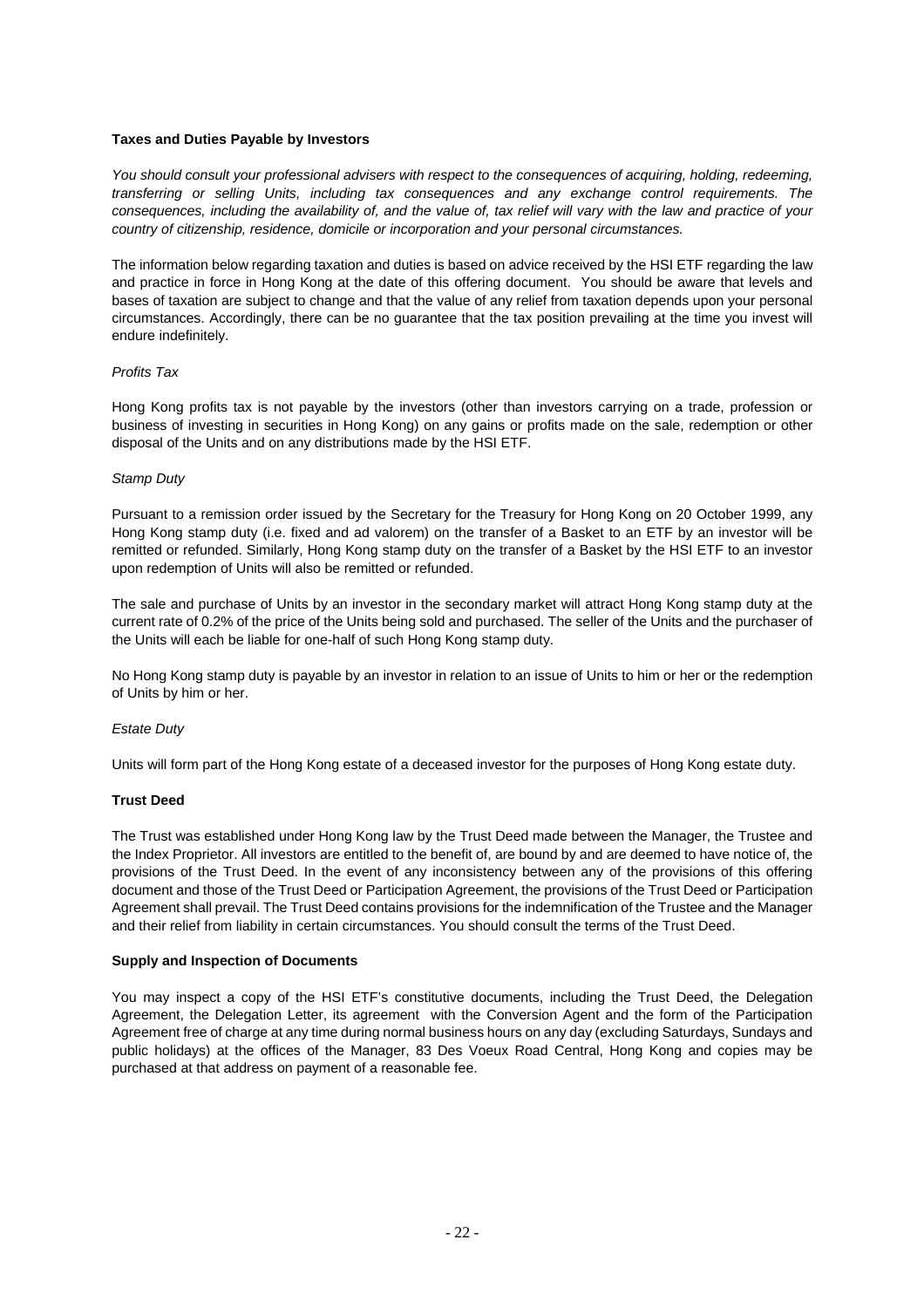#### **General Information**

#### *Anti-Money Laundering Regulations*

As part of the Trustee's and the Manager's responsibility to prevent money laundering, they may require detailed verification of your identity and the source of your payment for any investment in Units.

#### *The Codes on Takeovers and Mergers and Share Repurchases*

You should be aware that any shareholding of HSI Constituent Stocks resulting from an "in-kind" redemption of Units may be subject to the application of the Hong Kong Takeovers Code. In circumstances where you hold a significant amount of HSI Constituent Stocks, you should consult a solicitor or financial adviser so as to ensure full compliance with the Hong Kong Takeovers Code.

#### *Notices to Investors*

With the prior consent of the SFC and the SEHK (as the case may be), notice of general matters may be given to investors in the Units by publication on www.hangseng.com/etf and via the SEHK's website www.hkex.com.hk. In all other cases, as required by the SFC, notices will be sent to investors by post to their mailing address or, if approved by the SFC and agreed with the relevant investors, by electronic mail, electronic publication or other electronic means.

#### *Meetings of Investors*

The Trust Deed provides for meetings of investors to be convened by the Trustee or the Manager upon at least 21 days' notice.

Proxies may be appointed. The quorum at any meetings is investors present in person or by proxy holding not less than 10% (or, in relation to a resolution proposed as an extraordinary resolution, 25%) of the Units in issue. If a quorum is not present, the meeting will be adjourned for not less than 15 days. At an adjourned meeting investors in the Units who are present at the adjourned meeting, whatever their number or the number of units held by them, will form a quorum.

An extraordinary resolution is required under the Trust Deed for certain purposes and is a resolution proposed as such and passed by 75% or more of the total number of votes cast.

The Trust Deed provides that at any meeting of investors in the Units, on a poll, every investor who (being an individual) is present in person or (being a partnership or corporation) is present by an authorised representative shall have one vote for every unit of which he is the holder.

#### *Responsibility Statement*

The directors of the Manager accept responsibility for the information contained in this offering document as being accurate at the date of publication.

#### **Termination of the HSI ETF**

The HSI ETF may be terminated by the Trustee in the following circumstances

- (a) if the Manager shall go into liquidation (except a voluntary liquidation for the purpose of reconstruction or amalgamation upon terms previously approved in writing by the Trustee) or if a receiver is appointed over any of its assets and is not discharged within 60 days;
- (b) if in the opinion of the Trustee the Manager shall be incapable of performing or shall in fact fail to perform its duties satisfactorily or shall do any other thing which in the opinion of the Trustee is calculated to bring the HSI ETF into disrepute or to be harmful to the interests of investors;
- (c) if any law shall be passed which renders it illegal or in the opinion of the Trustee impracticable or inadvisable to continue the HSI ETF;
- (d) if the Manager shall have ceased to be the Manager and, within a period of 30 days thereafter, no other person acceptable to the SFC shall have been appointed by the Trustee as successor Manager; or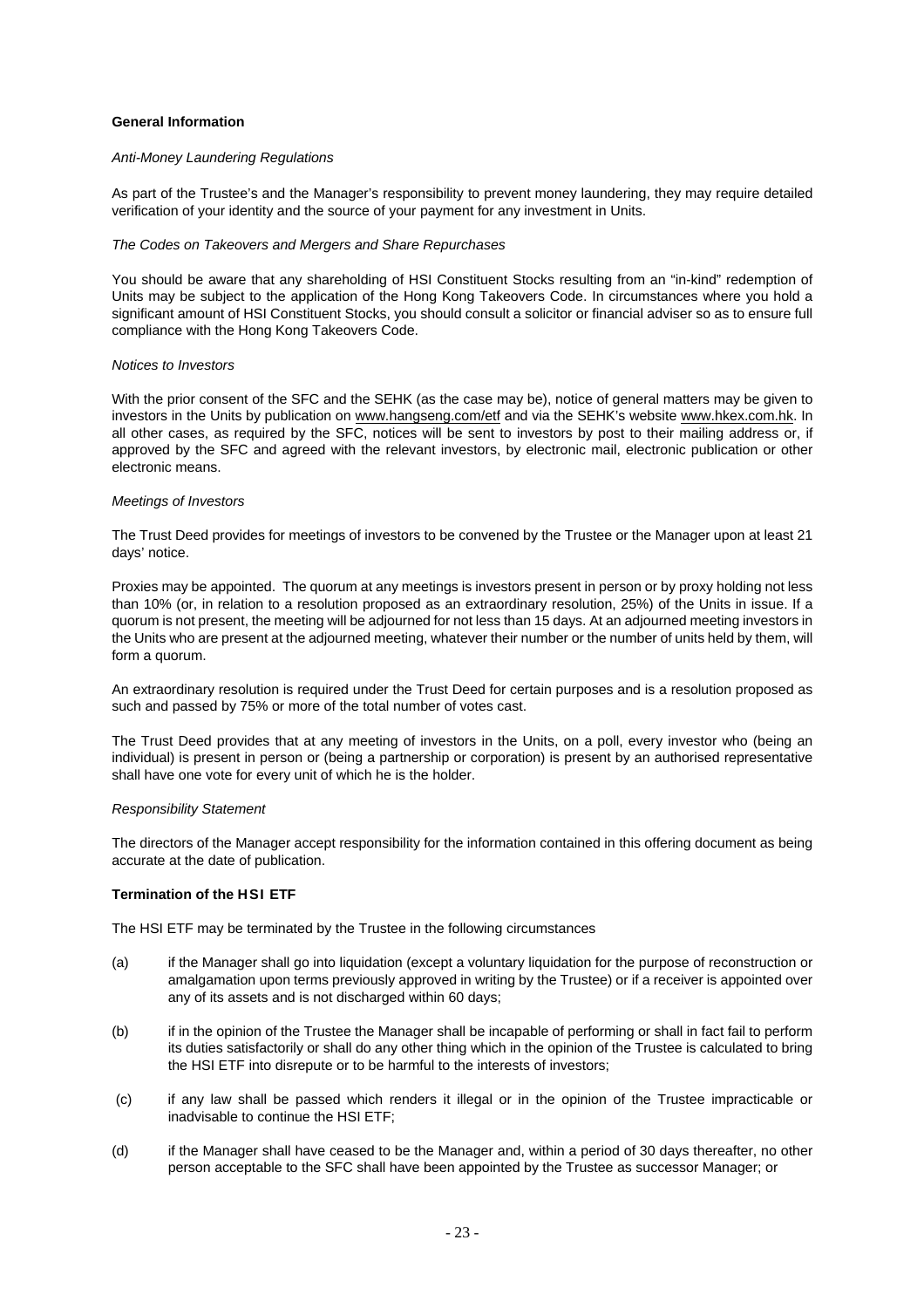(e) if the Index is discontinued or the Manager's license with the index provider and index proprietor is terminated or if the Units cease to be listed on the SEHK or if they are not listed on the SEHK on the Listing Date.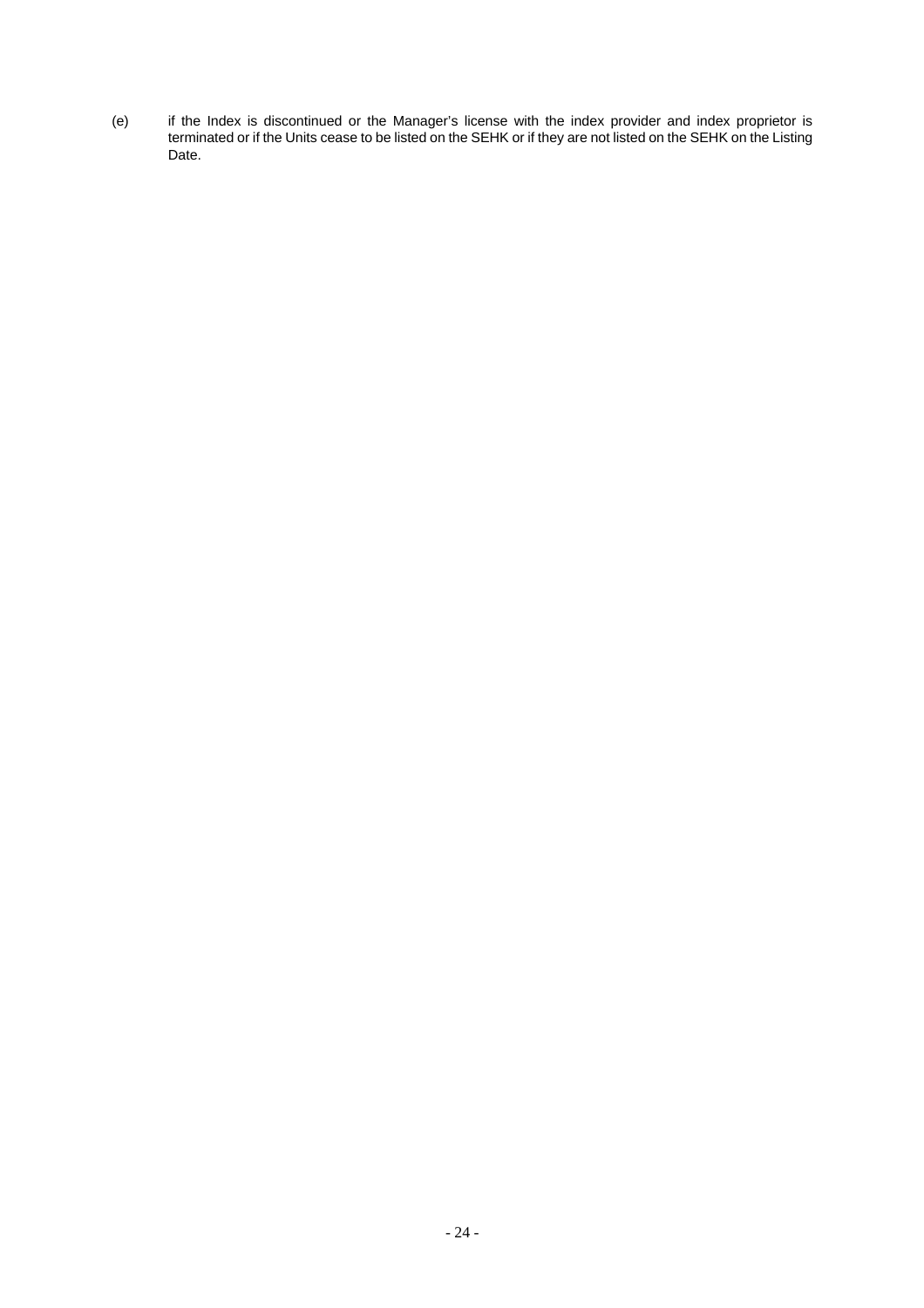# **Appendix 1 – Current Fees and Charges (as of 1 February 2005)**

| Management Fee | $0.05\%$ per annum<br>may be increased up to a maximum of 1% per annum without prior notice to<br>unitholders    |
|----------------|------------------------------------------------------------------------------------------------------------------|
| Trustee Fee    | $0.05\%$ per annum<br>may be increased up to a maximum of 0.15% per annum without prior notice to<br>unitholders |

# **(1) Fees and Expenses Payable by the HSI ETF**

There will be other expenses which will be borne by the HSI ETF including the fees and expenses of the registrar, auditors, legal fees, index licensing fees, printing costs on publication of this offering document and the Trust Deed, etc. Please refer to the section entitled "Fees and Expenses Payable by the HSI ETF" for details.

# **(2) Fees and Charges payable by investors in the HSI ETF**

*(i) Payable by Participating Dealers for in-kind creation or redemption* 

| Fee Payable Upon                       | Fee (if applicable)          | Amount (HK\$)              | Payable to     |
|----------------------------------------|------------------------------|----------------------------|----------------|
| In-kind Application<br>to Issue Units  | Corporate action fee         | HK\$0.80<br>per board lot* | <b>HKSCC</b>   |
|                                        | Application cancellation fee | (1)                        | HSI ETF        |
|                                        | Extension fee                | (1)                        | HSI ETF        |
|                                        | Partial delivery request fee | (1)                        | HSI ETF        |
|                                        | Transaction fee              | (2)                        | HSI ETF        |
| In-kind Application<br>to Redeem Units | Corporate action fee         | HK\$0.80<br>per board lot* | <b>HKSCC</b>   |
|                                        | Application cancellation fee | (1)                        | <b>HSI ETF</b> |
|                                        | Extension fee                | (1)                        | HSI ETF        |
|                                        | <b>Transaction fee</b>       | (2)                        | HSI ETF        |
|                                        | Unit cancellation fee        | HK\$1.00<br>per board lot  | <b>HKCAS</b>   |

\* Subject to a maximum of HK\$10,000 and the tariff specified in the CCASS Operational Procedures in effect from time to time

*Notes:* 

- *(1) The applicable amount is up to HK\$10,000 (actual amount at the Manager's discretion) per Participating Dealer, for aggregate creation and redemption on that day.*
- *(2) The applicable amount is up to HK\$25,000 per Participating Dealer's aggregate creation or redemption on that day and the current amount is HK\$20,000. This fee includes the Conversion Agent's fee which ranges from HK\$5,000 to HK\$12,000 per day per Participating Dealer, depending on the aggregate dollar*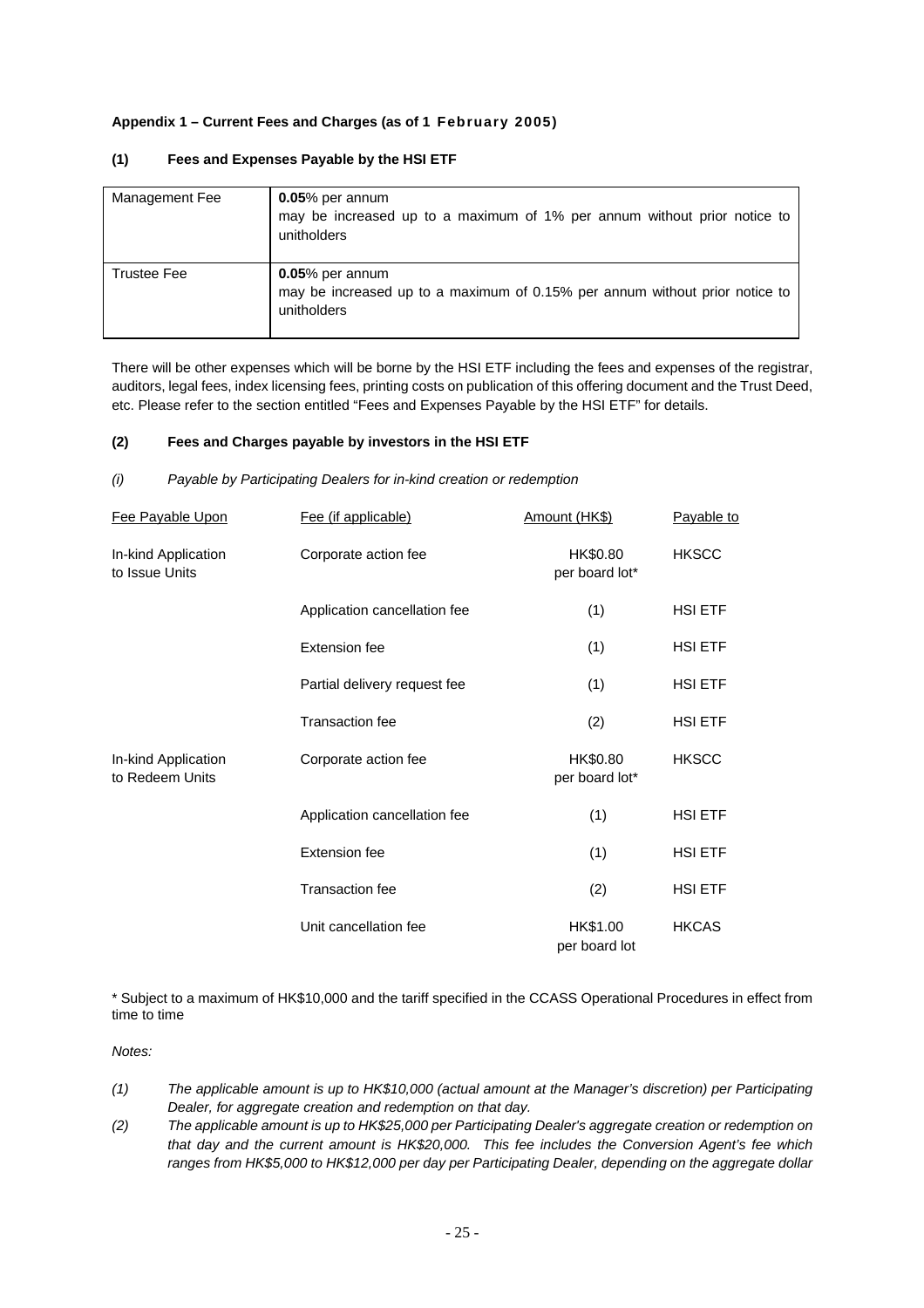*value of creation and redemption applications made on that day by that Participating Dealer, as more fully detailed below.* 

| <b>Total Aggregated Value Transacted Daily</b> | <b>Conversion Agent's Fee</b> |  |  |
|------------------------------------------------|-------------------------------|--|--|
| HK\$1 to HK\$2,000,000                         | HK\$5,000                     |  |  |
| HK\$2,000,001 to HK\$5,000,000                 | HK\$8,000                     |  |  |
| HK\$5,000,001 to HK\$10,000,000                | HK\$10,000                    |  |  |
| Over HK\$10,000,000                            | HK\$12,000                    |  |  |

*(ii) Payable by investors in respect of dealings in the Units on the SEHK* 

| <b>Brokerage</b>               | Market rates                                 |
|--------------------------------|----------------------------------------------|
| <b>SFC Transaction levy</b>    | 0.005% of the price of the<br>Units $(1)$    |
| SFC Investor compensation levy | 0.002% of the price of the<br>Units $(2)$    |
| <b>SEHK</b> trading fee        | 0.005% of the price of the<br>Units $^{(3)}$ |
| Stamp duty                     | 0.2% of the price of the Units $(4)$         |

*Notes:* 

- *(1) An SFC transaction levy of 0.005% of the price of the Units is payable by each of the buyer and the seller alike.*
- *(2) An SFC investor compensation levy of 0.002% of the price of the Units is payable by each of the buyer and the seller alike.*
- *(3) An SEHK trading fee of 0.005% of the price of the Units is payable by each of the buyer and the seller alike.*
- *(4) Stamp duty is 0.2% of the price of the Units, one half of which is payable by the buyer and the other half is payable by the seller.*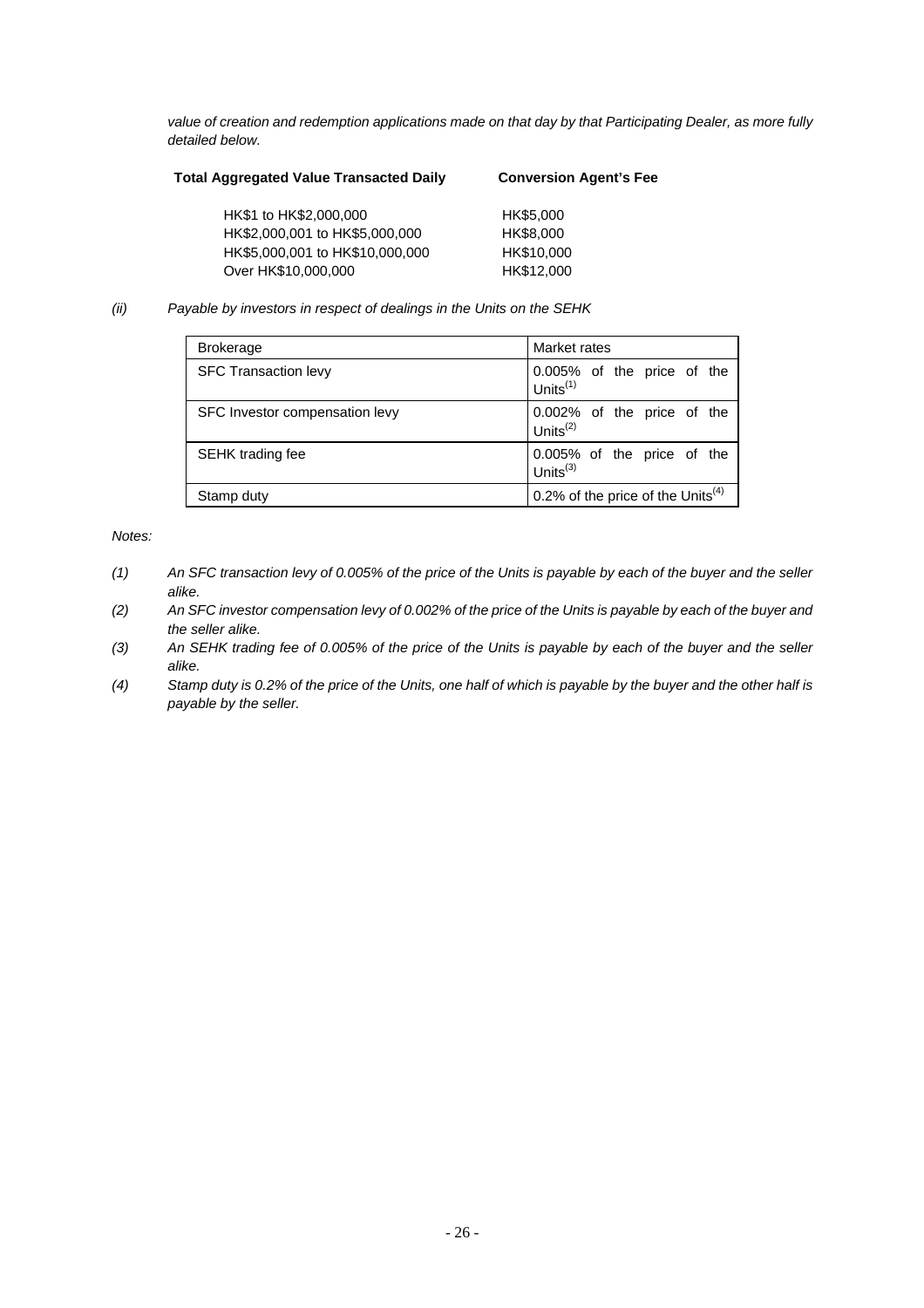# **Appendix 2 – Information about the Hang Seng Index**

The Hang Seng Index (**Index**) is an important indicator of the performance of the Hong Kong stock market. It comprises a representative sample of stocks quoted on The Stock Exchange of Hong Kong Limited (**SEHK**) which have high market value and liquidity. It is constructed to reproduce the performance of a hypothetical portfolio of such stocks, with an interest in each stock proportional to each stock's market value. It is updated on a 15-second basis during trading hours of the SEHK and its closing value is based on official closing prices of stocks announced by the SEHK.

The Index is compiled and managed by HSI Services Limited, a wholly-owned subsidiary of Hang Seng Bank Limited. The constituent stocks of the Index are selected after a rigorous process of detailed analysis and extensive external consultation and reflect the following considerations:-

- the market values and turnover of eligible companies;
- the need to ensure that the Index reflects the various sub-sectors within the market;
- the financial performance of the eligible companies.

Full market capitalisation weighting is adopted for calculation of the Index. The market capitalisation of each individual stock is calculated by multiplying the share price of the stock by the number of shares issued. More information can be obtained at website www.hsi.com.hk

The Index currently comprises 33 constituent stocks which are representative of the Hong Kong stock market. The aggregate market value of these stocks accounts for about 70% of the total market capitalisation of all stocks listed on the Main Board of SEHK

To better reflect the price movements of the major sectors of the Hong Kong stock market, four sub-indexes were introduced. The 33 constituent stocks are grouped under sectors of Finance, Utilities, Properties, and Commerce and Industry.

|  |  |  |  |  |  |  |  |  | As at 31 January 2005, the respective weightings of four sectors of stocks comprising the Index are: |  |
|--|--|--|--|--|--|--|--|--|------------------------------------------------------------------------------------------------------|--|
|--|--|--|--|--|--|--|--|--|------------------------------------------------------------------------------------------------------|--|

| Sector of constituent stocks | Weighting (%) |
|------------------------------|---------------|
| Finance                      | 43.06         |
| <b>Utilities</b>             | 6.46          |
| Properties                   | 12.27         |
| Commerce and Industry        | 38.21         |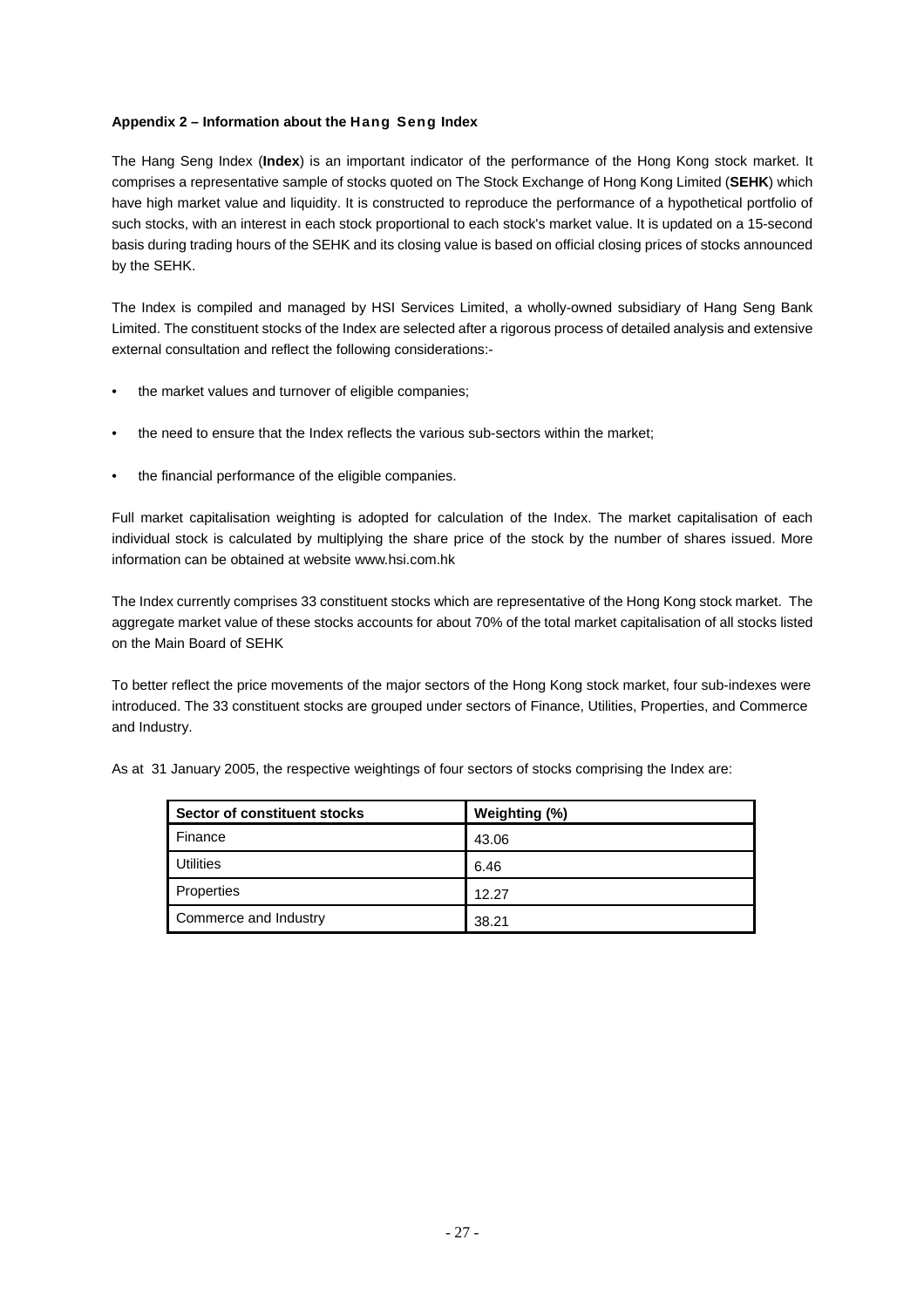| <b>SEHK</b><br><b>Stock</b><br>Code | <b>Stock</b>           | Weighting in the Index<br>$(\%)$ |
|-------------------------------------|------------------------|----------------------------------|
| $\sqrt{5}$                          | <b>HSBC HIdgs</b>      | 33.70                            |
| 941                                 | China Mobile           | 11.26                            |
| 13                                  | Hutchison              | 7.08                             |
| 11                                  | Hang Seng Bank         | 4.72                             |
| 16                                  | SHK Prop               | 4.06                             |
| 883                                 | <b>CNOOC</b>           | 3.96                             |
| $\overline{1}$                      | Cheung Kong            | 3.87                             |
| 2388                                | <b>BOC Hong Kong</b>   | 3.55                             |
| $\overline{2}$                      | <b>CLP HIdgs</b>       | 2.49                             |
| $\overline{3}$                      | HK & China Gas         | 2.13                             |
| 762                                 | China Unicom           | 1.87                             |
| $6\phantom{.0}$                     | <b>HK Electric</b>     | 1.74                             |
| 12                                  | Henderson Land         | 1.57                             |
| 66                                  | <b>MTR Corporation</b> | 1.54                             |
| $\overline{\mathbf{r}}$             | Wharf (HIdgs)          | 1.44                             |
| 19                                  | Swire Pacific 'A'      | 1.33                             |
| 330                                 | <b>Esprit HIdgs</b>    | 1.26                             |
| 1038                                | <b>CKI HIdgs</b>       | 1.23                             |
| 267                                 | <b>CITIC Pacific</b>   | 1.12                             |
| 293                                 | Cathay Pac Air         | 1.10                             |
| 101                                 | Hang Lung Prop         | 1.01                             |
| 494                                 | Li & Fung              | 0.88                             |
| 1199                                | COSCO Pacific          | 0.83                             |
| 23                                  | Bank of E Asia         | 0.81                             |
| 551                                 | Yue Yuen Ind           | 0.77                             |
| 144                                 | China Mer Hldgs        | 0.77                             |
| 97                                  | Henderson Inv          | 0.73                             |
| 179                                 | Johnson Elec H         | 0.64                             |
| 291                                 | China Resources        | 0.57                             |
| $\overline{20}$                     | Wheelock               | 0.56                             |
| $\overline{8}$                      | <b>PCCW</b>            | 0.55                             |
| 203                                 | Denway Motors          | 0.50                             |
| 992                                 | Lenovo Group           | 0.37                             |

As at 31 January 2005, the HSI Constituent Stocks were as follows:

Real-time updates of the Index can be obtained through the SEHK Teletext System, Reuters, Bloomberg, Moneyline Telerate and the website of HSI Services Limited at: www.hsi.com.hk. As for other important news of the Index, HSI Services Limited will make announcement through press release and at website www.hsi.com.hk.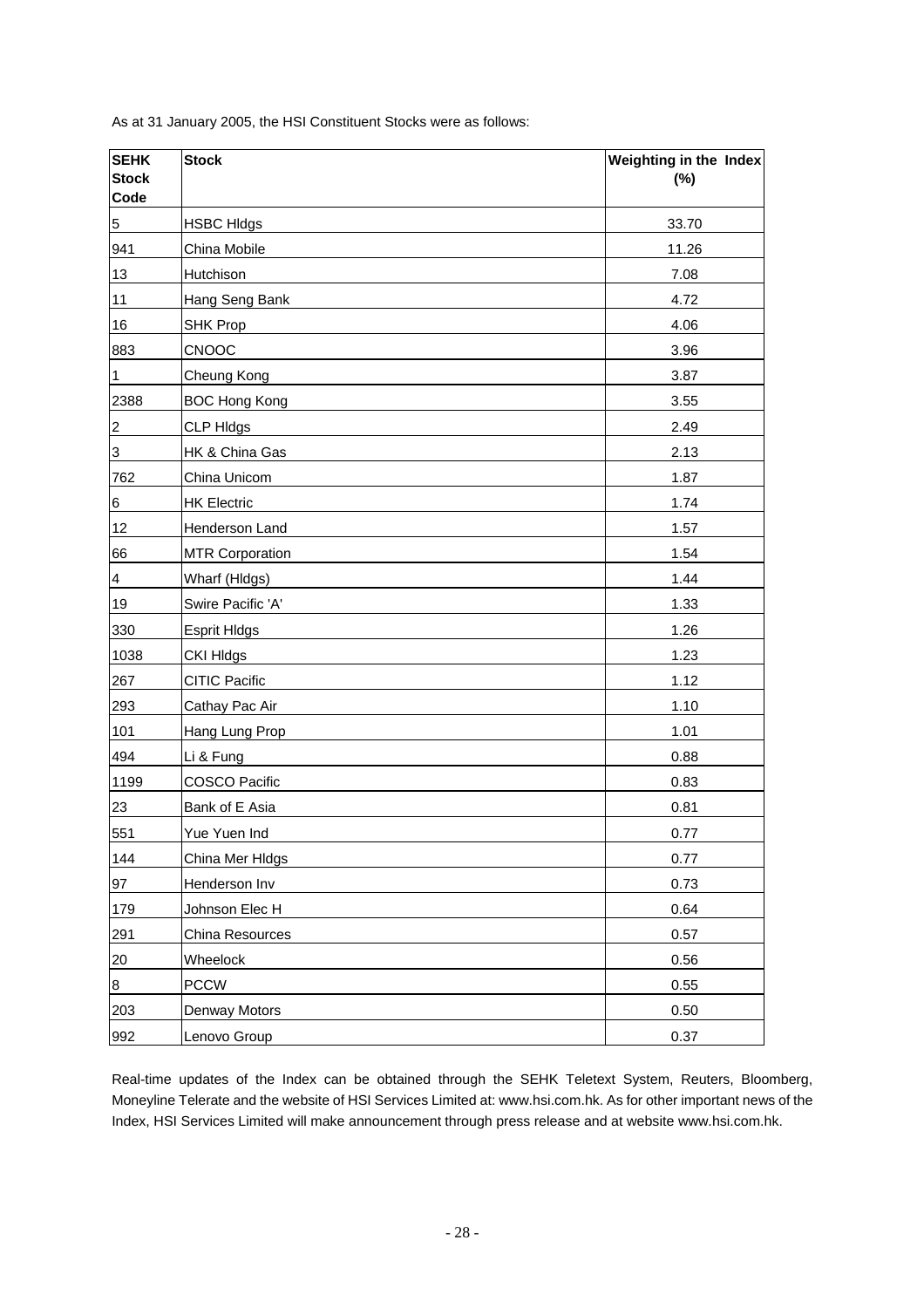# *Please note:*

- The list of constituent stocks which comprise the Index is reviewed by HSI Services Limited on a quarterly basis. The composition of the Index may change and be substituted with other companies as determined by HSI Services Limited if any of the constituent companies were to delist its shares.
- The accuracy and completeness of the calculation of Index may be affected if there is any problem with the system for the computation and/or compilation of the Index.
- Under the terms of the licence agreement regarding the use of the Index, the Manager will indemnify HSI Services Limited and Hang Seng Data Services Limited (**HSDS**) against, among other things, any loss of whatsoever nature which either of them may suffer (including in respect of any claim by any current, former or future unitholder or investor) as a result of any act or omission of HSI Services Limited and HSDS or (except in cases of their wilful misconduct, bad faith or dishonesty) in respect of or in connection with the trading in the Fund, use of the Index in connection with such trading, computation of the Index, or any errors, mistakes or omissions in making such computation or in collecting or using relevant information for that purpose. The Manager will also indemnify HSI Services Limited and HSDS on a full indemnity basis for, among other things, any loss which either of them may suffer as a result of any default by the Manager or any of its duly appointed agents in the performance and observance of the provisions of the license agreement and any misuse or unauthorised use of the Index. As the Manager is entitled to be indemnified from the Fund's assets in respect of any claims made against it including those in relation to the license agreement provided that such losses are not due to the negligence, default, breach of duty or trust on the part of the Manager, this may result in a decrease in the Net Asset Value of the Fund.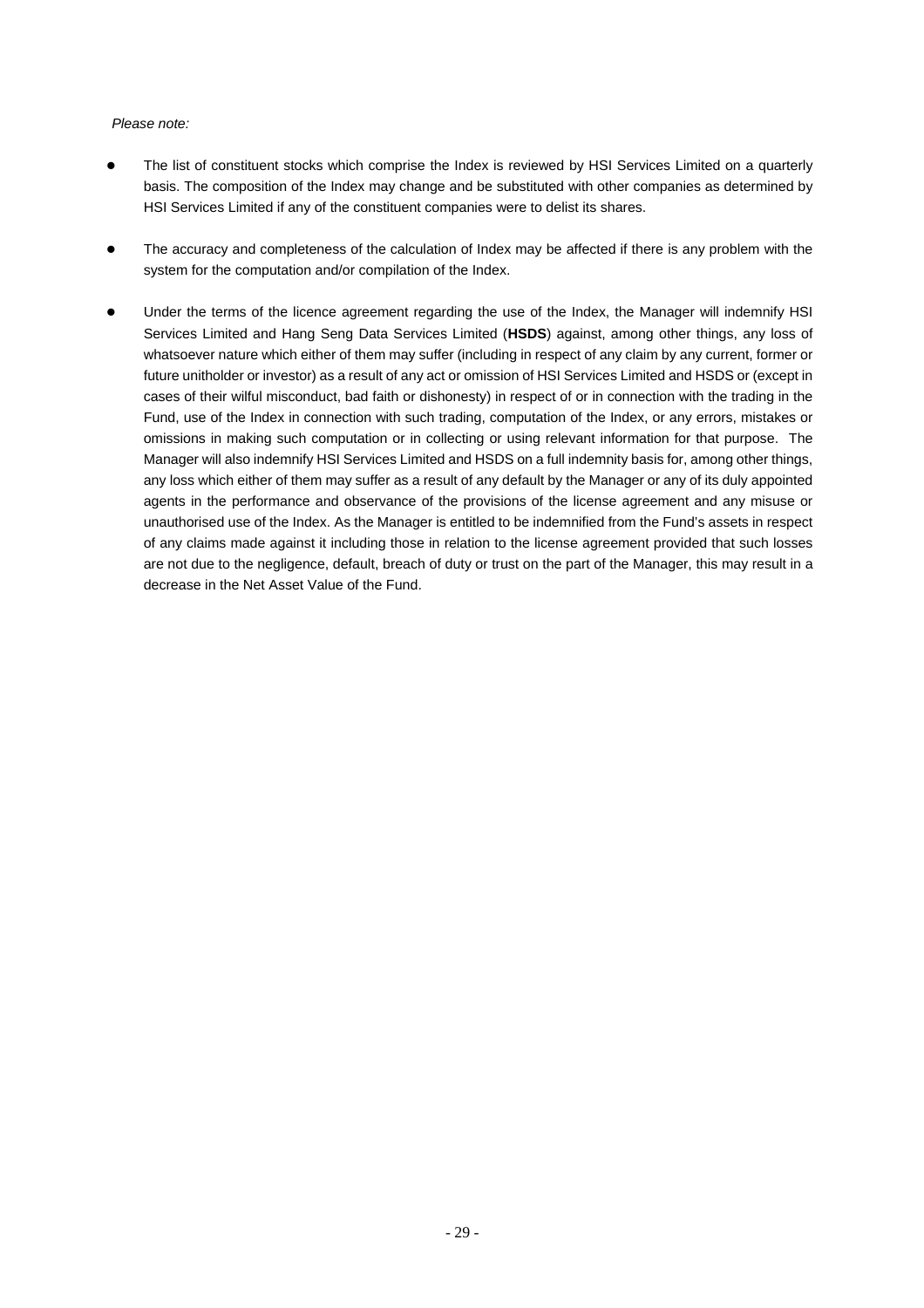# *Disclaimer*

The Index is published and compiled by HSI Services Limited pursuant to a licence from Hang Seng Data Services Limited. The mark(s) and name(s) of the Index are proprietary to Hang Seng Data Services Limited.

No responsibility or liability is accepted by HSI Services Limited or Hang Seng Data Services Limited in respect of the use of and/or reference to the Index by the Manager in connection with the HSI ETF, or for any inaccuracies, omissions, mistakes or errors of HSI Services Limited in the computation of the Index or for any economic or other loss which may be directly or indirectly sustained by any broker or holder of the HSI ETF or any other person dealing with the HSI ETF as a result thereof and no claims, actions or legal proceedings may be brought against HSI Services Limited and/or Hang Seng Data Services Limited in connection with the HSI ETF in any manner whatsoever by any broker, holder or other person dealing with the HSI ETF. The circumstances that may affect the accuracy and completeness of the Index include the malfunctioning of the SEHK software system.

Any broker, holder or other person dealing with the HSI ETF does so therefore in full knowledge of this disclaimer and can place no reliance whatsoever on HSI Services Limited and Hang Seng Data Services Limited. For the avoidance of doubt, this disclaimer does not create any contractual or quasi-contractual relationship between any broker, holder or other person and HSI Services Limited and/or Hang Seng Data Services Limited and must not be construed to have created such relationship.

HSI Services Limited and Hang Seng Data Services Limited have agreed to the use of, and reference to, the Index by the Manager in connection with the HSI ETF, but neither HSI Services Limited nor Hang Seng Data Services Limited warrants or represents or guarantees to any broker or holder of the HSI ETF or any other person the accuracy or completeness of the Index and its computation or any information related thereto and no warranty or representation or guarantee of any kind whatsoever relating to the Index is given or may be implied.

The process and basis of computation and compilation of the Index and any of the related formula or formulae, constituent stocks and factors may at any time be changed or altered by HSI Services Limited without notice.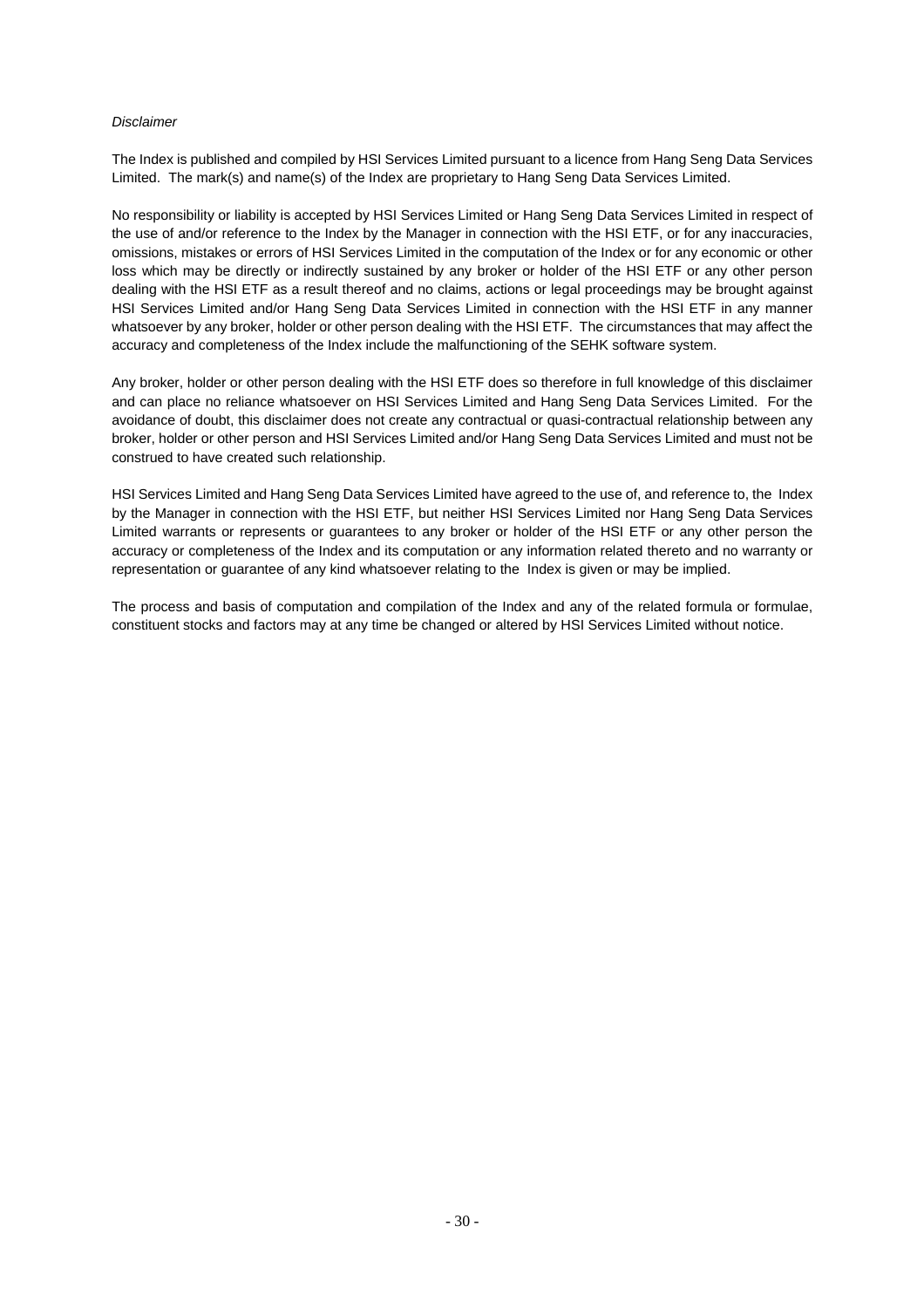#### **Appendix 3 – Procedures for In-kind Creation and In-kind Redemption**

#### Set out below is a summary of the provisions in the Trust Deed governing the in-kind creation and *redemption procedures to be followed by Participating Dealers.*

#### *This summary should be read in conjunction with the Trust Deed.*

#### *Procedures for Creation in Application Unit Size*

The Manager has the exclusive right to effect, for the account of the HSI ETF, the in-kind creation of Units in exchange for the transfer, by a Participating Dealer, to or for the account of the HSI ETF, of the HSI Constituent Stocks constituting a Basket for the relevant Units and a cash amount equivalent to any duties and charges payable plus, if the Cash Component is a positive value, a cash payment equivalent to the amount of the Cash Component. If the Cash Component is a negative value, the Trustee shall be required to make a cash payment equivalent to the amount of the Cash Component (expressed as a positive figure) to the Participating Dealer. In the event that the HSI ETF has insufficient cash required to pay any Cash Component payable by the HSI ETF, the Manager may effect sales of the deposited property of the HSI ETF, or may borrow moneys to provide the cash required.

The Manager has the right to reject or suspend a creation application if (i) in the opinion of the Manager, acceptance of the HSI Constituent Stocks constituting a Basket would have certain adverse tax consequences for the HSI ETF; (ii) the Manager reasonably believes that the acceptance of the HSI Constituent Stocks constituting a Basket would be unlawful; (iii) the acceptance of the HSI Constituent Stocks constituting a Basket would otherwise, in the opinion of the Manager, have an adverse effect on the HSI ETF; (iv) circumstances outside the control of the Manager make it for all practicable purposes impossible to process creation applications or (v) the Manager has suspended the rights of Participating Dealers pursuant to the Trust Deed.

Once the Units are created, the Manager shall effect, for the account of the HSI ETF, the issue of Units to a Participating Dealer in accordance with the Operating Guidelines.

Units are denominated in Hong Kong dollars (unless otherwise determined by the Manager) and no fractions of a Unit shall be created or issued by the Trustee.

An application for the creation and issue of Units shall only be made or accepted (as the case may be) on a Dealing Day, shall only be in respect of Units constituting an Application Unit size or whole multiples thereof and shall only be accepted if made by or through a Participating Dealer in accordance with the terms of a Participation Agreement.

The creation and issue of Units pursuant to a creation application shall be effected on the Dealing Day on which the creation application is received (or deemed received) and accepted in accordance with the Operating Guidelines but, for valuation purposes only, Units shall be deemed created and issued after the Valuation Point on the Dealing Day on which the relevant creation application was received or deemed received and the register of the HSI ETF will be updated on Settlement Day or the Dealing Day immediately following Settlement Day if the settlement period is extended.

If a creation application is received on a day which is not a Dealing Day or is received after the Dealing Deadline on a Dealing Day, that creation application shall be treated as having been received at the opening of business on the next following Dealing Day, which shall be the relevant Dealing Day for the purposes of that creation application.

No Units shall be issued to any Participating Dealer unless (i) the application is in a form and substance satisfactory to, and accompanied by such documents as may be required by, the Trustee and the Manager in accordance with the Operating Guidelines, (ii) the Trustee and the Manager receive copies of the certifications required under the Participation Agreement in respect of the creation of new Units and (iii) the Trustee and the Manager receive such other certifications and opinions of counsel as each may consider necessary to ensure compliance with applicable securities laws and other laws in relation to the creation and issue of Units which are the subject of the creation application.

The Manager may charge a Transaction Fee in respect of creation applications and may on any day vary the amount of the Transaction Fee it charges (but not as between different Participating Dealers in respect of the HSI ETF). The Transaction Fee shall be paid by or on behalf of the Participating Dealer applying for such Units (and may be set off and deducted against any Cash Component due to the Participating Dealer in respect of such creation application(s)) for the benefit of the Trust.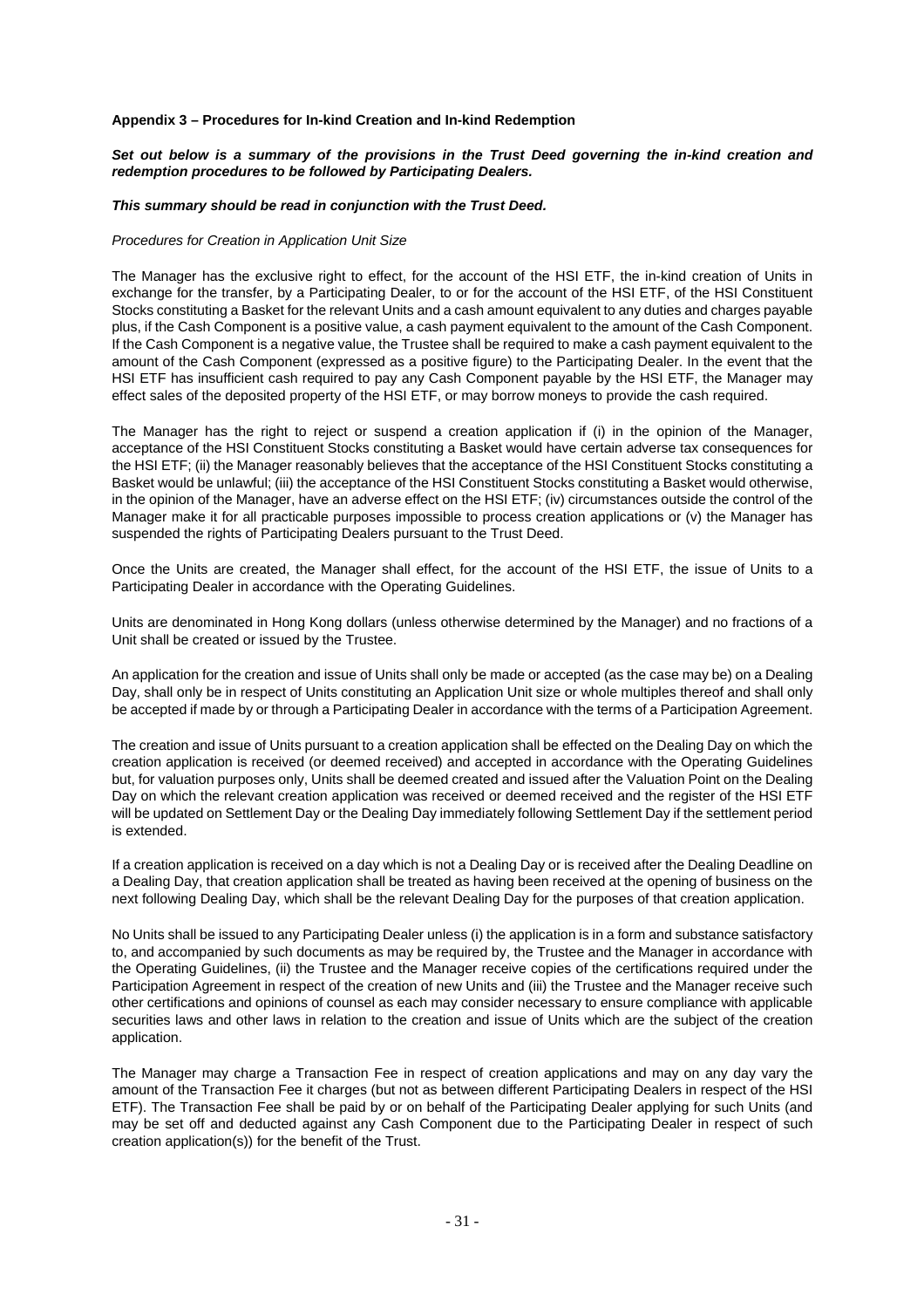Any commission, remuneration or other sum payable by the Manager to any agent or other person in respect of the issue or sale of any Unit shall not be added to the Issue Price of such Unit and shall not be paid from the deposited property of the HSI ETF.

The Trustee shall be entitled to refuse to enter (or allow to be entered) Units in the register if at any time the Trustee is of the opinion that the provisions of the Trust Deed, in regard to the issue of Units, are being infringed.

#### *Cancellation of Units*

The Trustee shall cancel Units created and issued in respect of a creation application if all the HSI Constituent Stocks constituting the Basket deposited for exchange have not been vested by or on the relevant Settlement Day in the HSI ETF or to the Trustee's satisfaction or evidence of title and instruments of transfer satisfactory to the Trustee have not been produced to or to the order of the Trustee; or the full amount of (i) the Cash Component (if applicable) and (ii) any duties and charges and Transaction Fee payable have not been received in cleared funds by or on behalf of the Trustee by such time on the Settlement Day as prescribed in the Operating Guidelines; provided that, in either event the Manager may, in its discretion, with the approval of the Trustee, extend the settlement period (either for the creation application as a whole or for a particular HSI Constituent Stock or HSI Constituent Stocks) such extension to be on such terms and conditions (including as to the payment of an Extension Fee to the HSI ETF) as the Manager may determine.

Upon the cancellation of any Units as provided for above or if a Participating Dealer otherwise withdraws a creation application other than in the circumstances contemplated in the Trust Deed, such HSI Constituent Stocks constituting the Basket deposited for exchange (or equivalent HSI Constituent Stocks of the same type) as have been vested in the HSI ETF and any cash received by or on behalf of the HSI ETF in connection with a creation application (in either case in respect of such cancelled Units) shall be redelivered to the Participating Dealer and the relevant Units shall be deemed for all purposes never to have been created and the applicant therefore shall have no right or claim against the Manager or the Trustee in respect of such cancellation provided that:

- the Manager may charge the Participating Dealer for the account of the HSI ETF an Application Cancellation Fee; and
- no previous valuations of the HSI ETF shall be re-opened or invalidated as a result of the cancellation of such Units.

#### *Manager's Discretion to Accept Cash for Creation and Issue of Units*

- If the Manager determines in its discretion (following an application by a Participating Dealer) that HSI Constituent Stocks are likely to be unavailable for delivery or available in sufficient quantity for delivery to the Trustee in connection with a creation application; or
- if the Manager (following an application by a Participating Dealer) is satisfied that, in connection with the issue of any Units, the Participating Dealer in question is prevented by regulation or otherwise from investing or engaging in a transaction in any HSI Constituent Stock,

then the Manager shall have the right, in its discretion, to accept cash equal to the market value at the Valuation Point for the relevant Dealing Day of such HSI Constituent Stocks in lieu of accepting such HSI Constituent Stocks as constituting part of the relevant Basket provided that the Manager shall be entitled in its discretion to charge (for the account of the HSI ETF) to the applicant of any Units for which cash is paid in lieu of delivering any HSI Constituent Stocks such additional sum as represents the appropriate provision for duties and charges.

#### *Manager's Discretion to Accept Cash Collateral*

If the Manager determines in its discretion (following a partial delivery request by a Participating Dealer) that any HSI Constituent Stocks are likely to be unavailable for delivery or available in insufficient quantity for delivery to the Trustee in connection with a creation application, then the Manager shall have the right in its discretion to accept an amount of cash determined by reference to the market value at the Valuation Point for the relevant Dealing Day of such HSI Constituent Stocks as collateral for such HSI Constituent Stock(s) until they are delivered.

Any such collateral will be held for the account of the HSI ETF in a non-interest bearing account and shall be redelivered to the Participating Dealer after delivery of such HSI Constituent Stocks (by 4:00 p.m. on the Dealing Day on which the delivery is made (**Delivery Date**) if such HSI Constituent Stocks have been successfully debited by 2:00 p.m. on the Delivery Date or, by 2:00 p.m. on the Dealing Day immediately following the Delivery Date if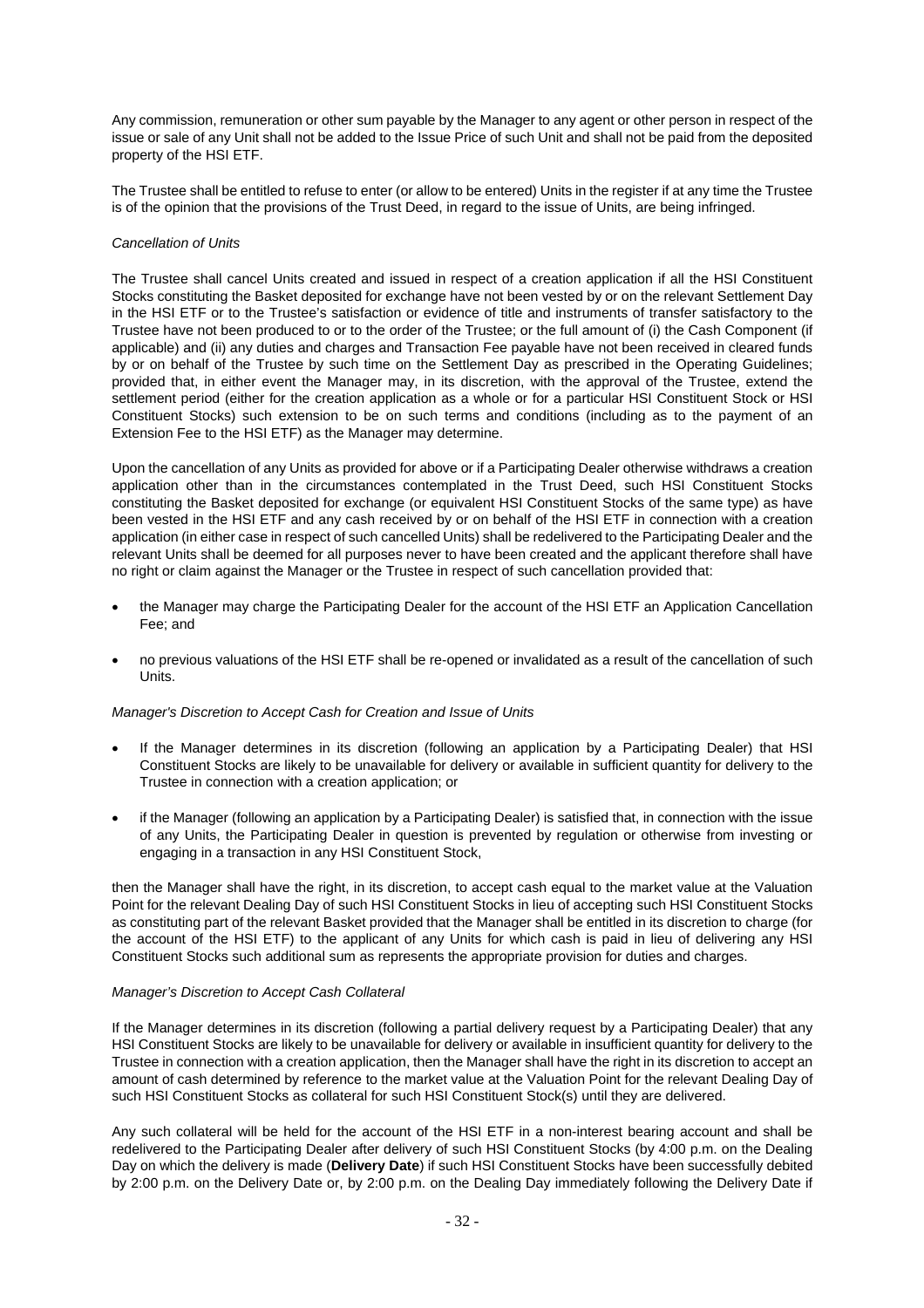such HSI Constituent Stocks have been successfully debited after 2:00 p.m. on the Delivery Date) or, immediately upon demand in the circumstances described in (b) below.

The unavailable HSI Constituent Stocks will be marked to market daily by the Manager by reference to their closing price on the previous trading day and if the cash collateral (a) falls below the prescribed percentage of such market value, the Manager may, in its discretion, request the Participating Dealer to provide additional cash collateral to make up the shortfall; or (b) exceeds the prescribed percentage of such market value, the Manager shall inform the Participating Dealer and shall offer to return any such excess cash collateral to the Participating Dealer.

The Manager may, subject to the provisions of the Participation Agreement, charge the Participating Dealer for the account of the HSI ETF a Partial Delivery Request Fee.

#### *Procedures For Redemption in Application Unit Size*

The Manager has the exclusive right, at any time and from time to time following a redemption application made by a Participating Dealer in accordance with the Operating Guidelines, by notice in writing to the Trustee to effect a reduction of the HSI ETF on the relevant Settlement Day by the order of the Trustee for the cancellation of the Units represented thereby and by requiring the Trustee to cancel the number of Units specified in such notice.

The Manager has the right to reject or suspend a redemption application if (i) circumstances outside the control of the Manager make it for all practicable purposes impossible to process redemption applications or (ii) the Manager has suspended the rights of Participating Dealers to make redemption applications pursuant to the Trust Deed.

A redemption application shall only be made or accepted (as the case may be) on a Dealing Day and shall only be in respect of Units constituting an Application Unit size or whole multiples thereof and shall only be accepted if made by or through a Participating Dealer in accordance with the terms of a Participation Agreement.

If a redemption application is received on a day which is not a Dealing Day or is received after the Dealing Deadline on a Dealing Day, that redemption application shall be treated as having been received at the opening of business on the next following Dealing Day, which shall be the relevant Dealing Day for the purposes of that redemption application. For the purpose of valuation, the relevant Valuation Point shall be the Valuation Point for the Dealing Day on which the redemption application is treated as having been received.

The Manager shall, on receipt of an effective redemption application for a particular HSI ETF from a Participating Dealer, effect the redemption of the relevant Units and shall require the Trustee to transfer to the Participating Dealer the appropriate number of HSI Constituent Stocks constituting the Basket for the relevant Units plus, where the Cash Component is a positive value, a cash payment equivalent to the amount of the Cash Component. In the event that the HSI ETF has insufficient cash required to pay any Cash Component payable by the HSI ETF, the Manager may effect sales of the deposited property of the HSI ETF, or borrow moneys to provide the cash required. If the Cash Component is a negative value, the Participating Dealer shall be required to make a cash payment equivalent to the amount of the Cash Component (expressed as a positive figure) to or to the order of the Trustee.

To be effective, a redemption application must:

- be given by a Participating Dealer in accordance with a Participation Agreement;
- specify the number and class of Application Units which is the subject of the redemption application; and
- include the certifications required in the Operating Guidelines in respect of redemptions of Units, together with such certifications and opinions of counsel as the Trustee and the Manager may consider necessary to ensure compliance with applicable securities laws and other laws in relation to the redemption of Units which are the subject of the redemption application.

A redemption application once given cannot be revoked or withdrawn without the consent of the Manager. The Conversion Agent may charge a Unit Cancellation Fee in connection with each accepted redemption application.

The Manager may deduct from and set off against any Cash Component payable to a Participating Dealer on the redemption of Units such sum (if any) as the Manager may consider represents the appropriate provision for duties and charges and the Transaction Fee. To the extent that the Cash Component is insufficient to pay such duties and charges and the Transaction Fee payable on such redemption the Participating Dealer shall promptly pay the shortfall in the currency of account for the HSI ETF to or to the order of the Trustee. The Trustee shall not be obliged to deliver (and shall have a general lien over) the HSI Constituent Stocks constituting the Basket to be transferred in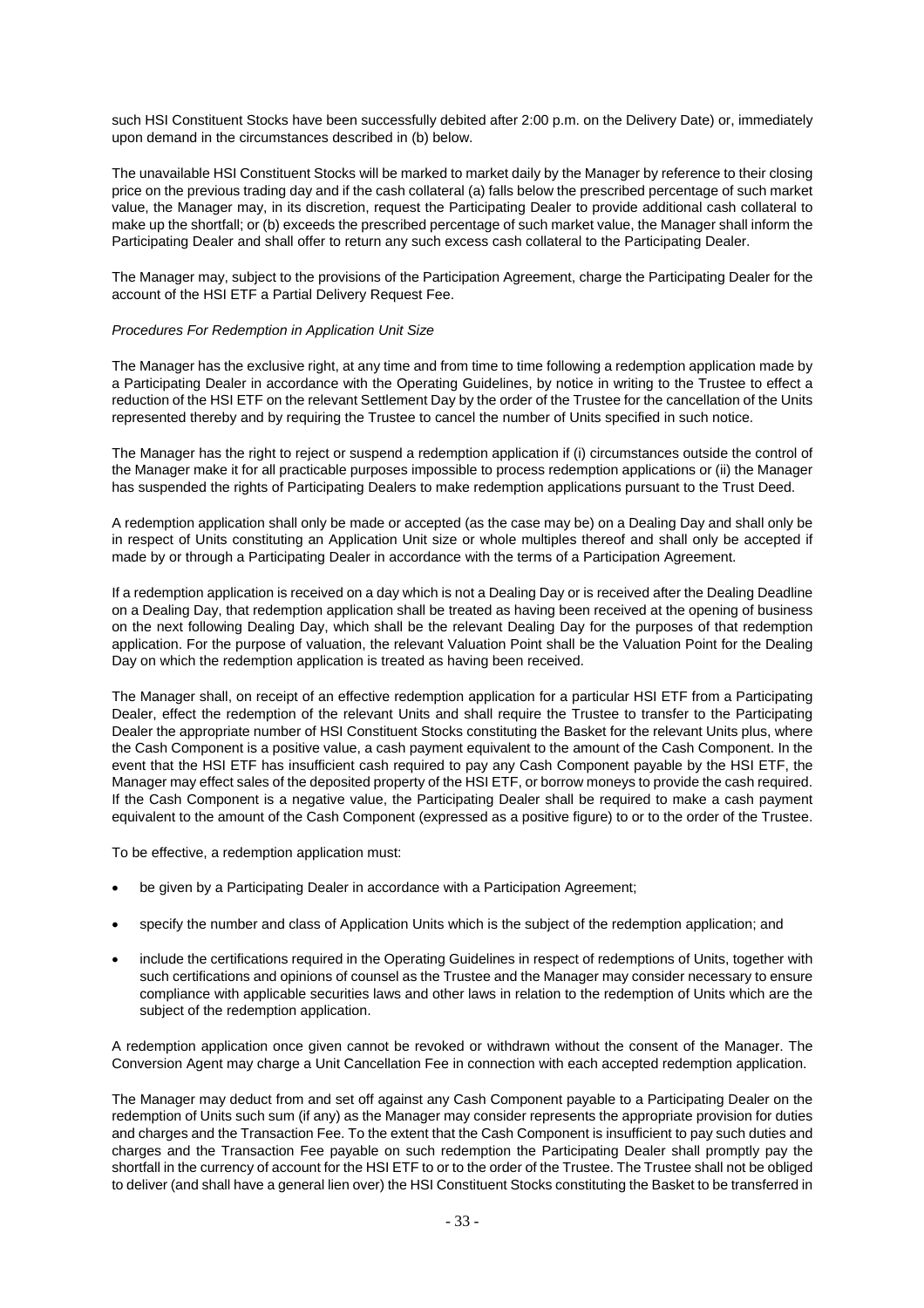respect of the relevant redemption application until such shortfall and any Cash Component, Transaction Fee and Extension Fee payable by the Participating Dealer is paid in full in cleared funds to or to the order of the Trustee.

Unless specifically requested to do so by the Participating Dealer concerned, not later than one month after the relevant Dealing Day, the Trustee shall be under no obligation to check the calculation of the Redemption Price in connection with any redemption or cancellation of Units but shall be entitled at any time before the audited accounts of the HSI ETF, covering the relevant Dealing Day, have been prepared, to require the Manager to justify its calculation of the Redemption Price.

Any HSI Constituent Stocks transferable and Cash Component payable (less any amount deducted) to a Participating Dealer in respect of a redemption application may be transferred or paid sooner but shall be transferred and paid, on the Settlement Day provided that a redemption application duly signed by a Participating Dealer (to the satisfaction of the Manager and, where any amount is to be paid by telegraphic transfer to a bank account, verified in such manner as may be required by, and to the satisfaction of, the Trustee) has been received in accordance with the Operating Guidelines and the full amount of any Cash Component payable by the Participating Dealer and any duties and charges and the Transaction Fee payable have been deducted or otherwise paid in full.

On the relevant Settlement Day in relation to an effective redemption application:-

- the Units, which are the subject of the redemption application, shall be redeemed and cancelled;
- the HSI ETF shall be reduced by the cancellation of those Units but, for valuation purposes only, such Units shall be deemed to have been redeemed and cancelled after the Valuation Point as at the Dealing Day on which the redemption application was received; and
- the name of the holder of such Units shall be removed from the register in respect of those Units on the relevant Settlement Day,

the Trustee shall transfer the HSI Constituent Stocks constituting the Basket relevant to the redemption application out of the deposited property of the HSI ETF to the Participating Dealer and shall pay any Cash Component (with such deductions as are permitted by the Trust Deed) payable by the Trustee.

No HSI Constituent Stocks shall be transferred and no Cash Component shall be paid in respect of any redemption application unless the requisite documents in respect of the Units which are the subject of the redemption application have been delivered to the Manager by such time on the Settlement Day as the Trustee and the Manager shall for the time being prescribe for redemption applications generally.

In the event that such documents are not delivered to the Manager in accordance with the foregoing:

- the redemption application shall be deemed never to have been made except that the Transaction Fee in respect of such application shall remain due and payable and once paid, shall be retained by the HSI ETF;
- the Manager may charge the Participating Dealer for the account of the HSI ETF an Application Cancellation Fee; and
- no previous valuations of the HSI ETF shall be re-opened or invalidated as a result of an unsuccessful redemption application.

The Manager, with approval of the Trustee, may at its discretion extend the settlement period with respect to a redemption application, such extension to be on such terms and conditions (including as to the payment of an Extension Fee to the HSI ETF) as the Manager may determine but, in any event, not later than one month from the receipt of an effective redemption application.

The Manager may charge a Transaction Fee in respect of redemption applications and may on any day vary the amount of the Transaction Fee it charges (but not as between different Participating Dealers in respect of the HSI ETF). The Transaction Fee shall be paid by or on behalf of the Participating Dealer submitting the redemption application(s) (and may be set off and deducted against any Cash Component due to the Participating Dealer in respect of such redemption application(s)) for the benefit of the Trustee and/or the Conversion Agent.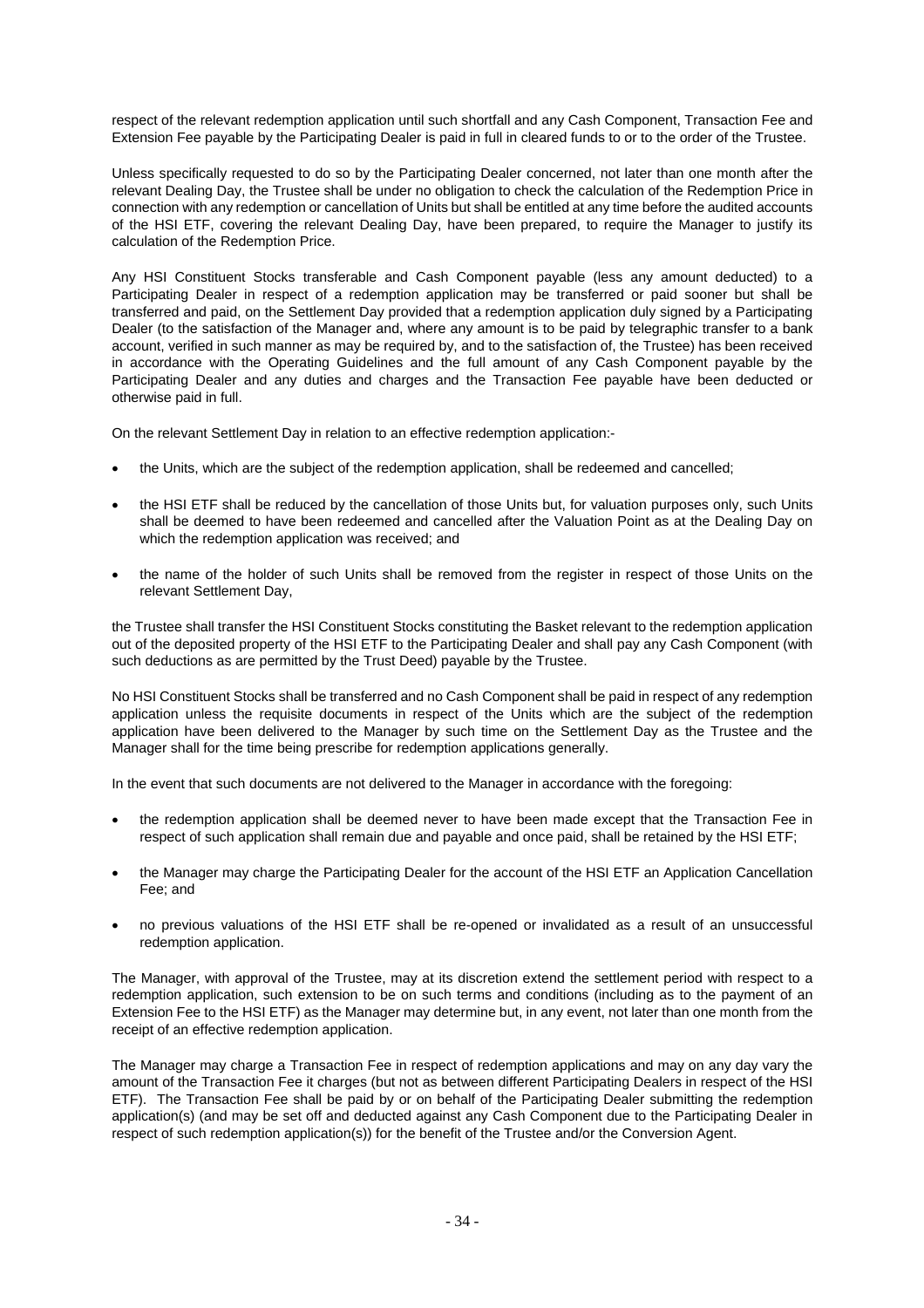# **Appendix 4 – Glossary**

Set out below are detailed definitions of capitalised terms used in this offering document and, where appropriate, as used in the Trust Deed.

| Administrator                       | any person or persons to whom the Trustee delegates certain of its<br>administrative duties in respect of the HSI ETF                                                                                                                                                                                                                                                                                                                                                                                                                                                                                     |  |
|-------------------------------------|-----------------------------------------------------------------------------------------------------------------------------------------------------------------------------------------------------------------------------------------------------------------------------------------------------------------------------------------------------------------------------------------------------------------------------------------------------------------------------------------------------------------------------------------------------------------------------------------------------------|--|
| <b>After Listing</b>                | the period which commences on the Listing Date and continues until the<br><b>HSI ETF</b> is terminated                                                                                                                                                                                                                                                                                                                                                                                                                                                                                                    |  |
| <b>Application Cancellation Fee</b> | the fee which may, at the discretion of the Manager, be charged to each<br>Participating Dealer for the account of the HSI ETF in respect of a<br>cancellation (for more information, see "Cancellation of Units" in<br>Appendix 3) of a creation application or a redemption application by a<br>Participating Dealer, the current fee level of which is set out in Appendix<br>1                                                                                                                                                                                                                        |  |
| <b>Application Unit</b>             | such number of Units of a class or whole multiples thereof as specified<br>in this offering document or such other multiple of Units of a class from<br>time to time determined by the Manager and approved by the Trustee                                                                                                                                                                                                                                                                                                                                                                                |  |
| <b>Authorised Fund</b>              | a Collective Investment Scheme that is authorised by the SFC pursuant<br>to Section 104(1) of the Securities and Futures Ordinance                                                                                                                                                                                                                                                                                                                                                                                                                                                                        |  |
| <b>Basket</b>                       | a portfolio of HSI Constituent Stocks based on the stock weightings in<br>the Index on the relevant Dealing Day for the purpose of an in-kind<br>creation or an in-kind redemption of Units                                                                                                                                                                                                                                                                                                                                                                                                               |  |
| <b>Before Listing</b>               | the period from 9:15 a.m. on 13 September 2004 until 4:15 p.m. on the<br>Dealing Day before the Listing Date                                                                                                                                                                                                                                                                                                                                                                                                                                                                                              |  |
| <b>Cash Component</b>               | the difference between (i) the aggregate Net Asset Value of the Units<br>comprising an Application Unit (in the case of a Participating Dealer<br>Application) or of such other number of Units as determined by the<br>Manager from time to time (in the case of a Special Application) and (ii)<br>the value of the applicable Basket                                                                                                                                                                                                                                                                   |  |
| <b>CCASS</b>                        | the Central Clearing and Settlement System established and operated<br>by HKSCC                                                                                                                                                                                                                                                                                                                                                                                                                                                                                                                           |  |
| <b>CCASS Participant</b>            | a participant in CCASS                                                                                                                                                                                                                                                                                                                                                                                                                                                                                                                                                                                    |  |
| <b>CCASS Settlement Day</b>         | a settlement day as determined by HKSCC for CCASS                                                                                                                                                                                                                                                                                                                                                                                                                                                                                                                                                         |  |
| <b>Collective Investment Scheme</b> | has the same meaning as in the Securities and Futures Ordinance<br>(Cap. 571) of Hong Kong                                                                                                                                                                                                                                                                                                                                                                                                                                                                                                                |  |
| <b>Conversion Agent</b>             | HK Conversion Agency Services Limited                                                                                                                                                                                                                                                                                                                                                                                                                                                                                                                                                                     |  |
| <b>Dealing Day</b>                  | a day (other than a Saturday) on which the SEHK is open for normal<br>trading and on which the Index is compiled and published, but<br>excluding any day on which a number 8 typhoon signal or higher or a<br>black rain storm warning or other similar event is in force in Hong Kong<br>at any time after the SEHK officially opens for trading and before the<br>SEHK officially closes for trading on that day (or such other times as<br>may from time to time be determined by the Manager) or such other day<br>as the Manager may from time to time determine with the approval of<br>the Trustee |  |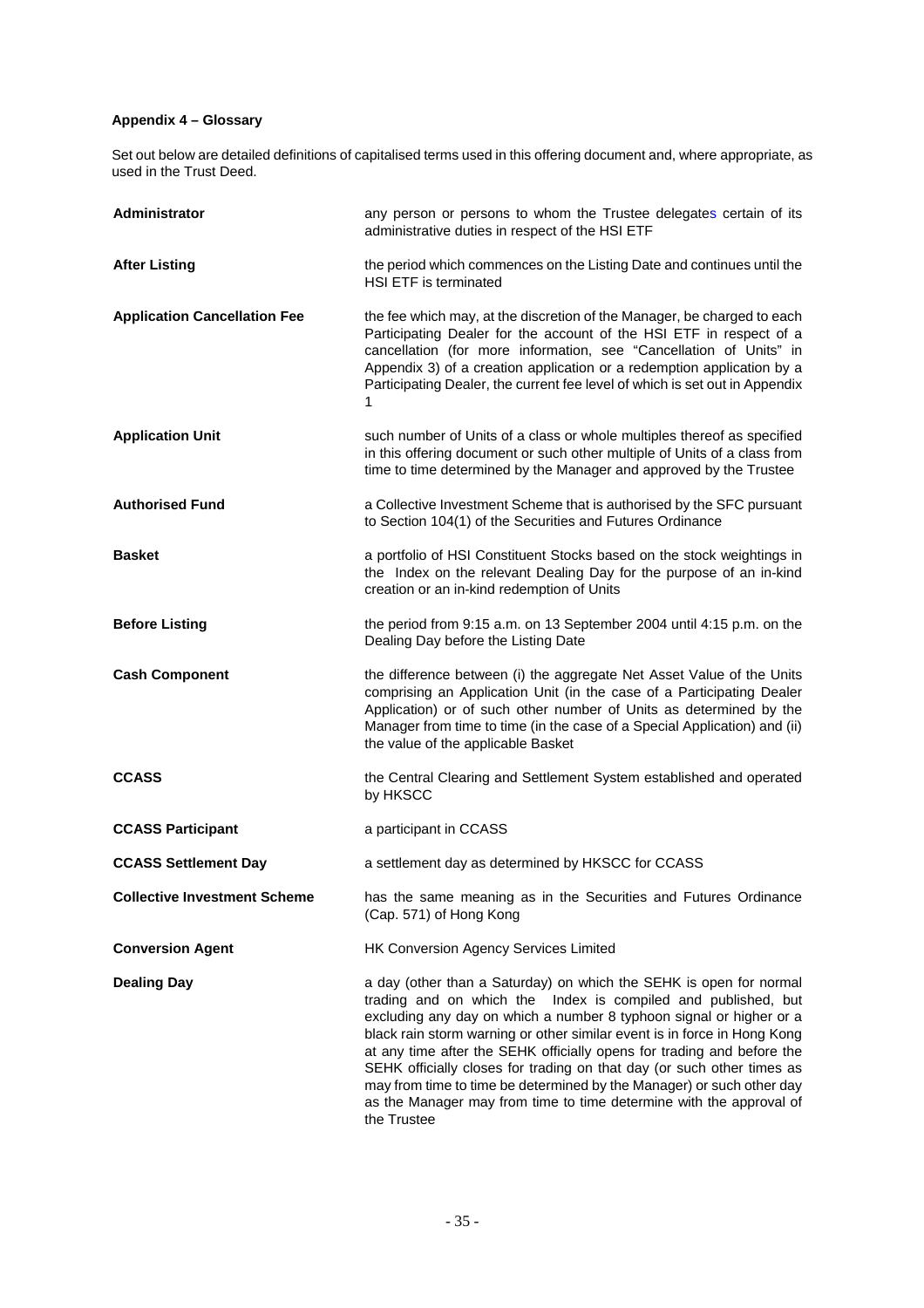| <b>Dealing Deadline</b>              | the cut-off time for making creation applications or redemption<br>applications on any particular Dealing Day is the official closing time of<br>the SEHK on that Dealing Day (in the case of the Feeder Funds), and<br>15 minutes after the official closing time of the SEHK on that Dealing<br>Day (in the case of the Participating Dealers) or such other times prior<br>to the calculation of the Net Asset Value of the HSI ETF on that Dealing<br>Day as the Manager may determine and agree with the Trustee |  |
|--------------------------------------|-----------------------------------------------------------------------------------------------------------------------------------------------------------------------------------------------------------------------------------------------------------------------------------------------------------------------------------------------------------------------------------------------------------------------------------------------------------------------------------------------------------------------|--|
| <b>Delegation Agreement</b>          | an agreement entered into between the Trustee and HSBC Provident<br>Fund Trustee (Hong Kong) Limited setting out, (amongst other things),<br>the delegation of certain of the Trustee's duties and its custodial<br>function to HSBC Provident Fund Trustee (Hong Kong) Limited                                                                                                                                                                                                                                       |  |
| <b>Delegation Letter</b>             | a letter agreement entered into between the Trustee and the Manager<br>setting out, (amongst other things), the delegation of certain of the<br>voting rights conferred on the Trustee pursuant to the Trust Deed to the<br>Manager                                                                                                                                                                                                                                                                                   |  |
| <b>Delivery Date</b>                 | the Dealing Day on which previously unavailable HSI Constituent<br>Stocks are delivered to complete a partial delivery of the relevant<br>Basket by a Participating Dealer, for more information, see "Manager's<br>Discretion to Accept Cash Collateral" in Appendix 3                                                                                                                                                                                                                                               |  |
| <b>ETF</b>                           | an exchange traded fund                                                                                                                                                                                                                                                                                                                                                                                                                                                                                               |  |
| <b>Extension Fee</b>                 | the fee payable in connection with a request made by a Participating<br>Dealer to extend the date on which an in-kind creation application or<br>redemption application is to be settled which may at the discretion of the<br>Manager, be charged to each Participating Dealer for the account of the<br>HSI ETF, the current fee level of which is set out in Appendix 1                                                                                                                                            |  |
| <b>Feeder Funds</b>                  | the Hang Seng Index Tracking Fund and, subject to further notice and<br>SFC prior approval, the Hang Seng Index Fund                                                                                                                                                                                                                                                                                                                                                                                                  |  |
| <b>Hang Seng Index Fund</b>          | a SFC authorised fund which is managed by the Manager and with<br>substantially the same investment objective as the HSI ETF                                                                                                                                                                                                                                                                                                                                                                                          |  |
| <b>Hang Seng Index Tracking Fund</b> | a SFC authorised fund investing solely in the HSI ETF, also approved<br>by the Mandatory Provident Fund Schemes Authority, managed by the<br>Manager and a constituent fund of the following four schemes Hang<br>Seng Mandatory Provident Fund - Supertrust, Hang Seng Mandatory<br>Provident Fund - Supertrust Plus, HSBC Mandatory Provident Fund -<br>Supertrust and HSBC Mandatory Provident Fund - Supertrust Plus                                                                                              |  |
| <b>HKCAS</b>                         | HK Conversion Agency Services Limited                                                                                                                                                                                                                                                                                                                                                                                                                                                                                 |  |
| <b>HKSCC</b>                         | Hong Kong Securities Clearing Company Limited                                                                                                                                                                                                                                                                                                                                                                                                                                                                         |  |
| <b>HKSCC Nominees</b>                | HKSCC Nominees Limited or such other nominee company as may be<br>used by HKSCC from time to time                                                                                                                                                                                                                                                                                                                                                                                                                     |  |
| <b>HSI Constituent Stocks</b>        | the constituent stocks of the Index                                                                                                                                                                                                                                                                                                                                                                                                                                                                                   |  |
| <b>Index</b>                         | the Hang Seng Index                                                                                                                                                                                                                                                                                                                                                                                                                                                                                                   |  |
| <b>Index Proprietor</b>              | Hang Seng Data Services Limited, the owner of the mark and name of<br>the Index against which the HSI ETF benchmarks its investments                                                                                                                                                                                                                                                                                                                                                                                  |  |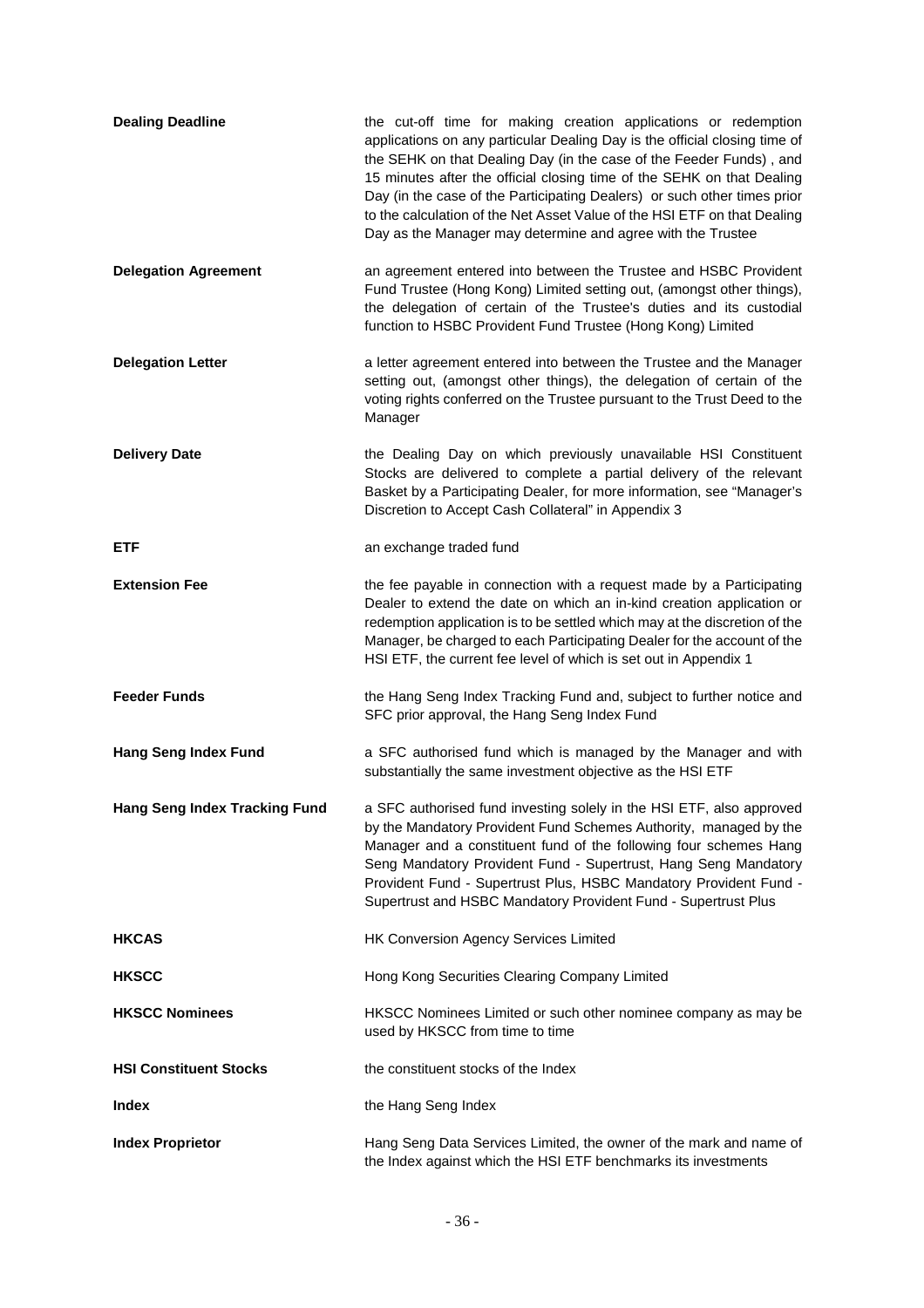| <b>Index Provider</b>                   | HSI Services Limited, the person responsible for managing and<br>compiling the Index against which the HSI ETF benchmarks its<br>investments                                                                                                                                                                                                                                                                                                         |
|-----------------------------------------|------------------------------------------------------------------------------------------------------------------------------------------------------------------------------------------------------------------------------------------------------------------------------------------------------------------------------------------------------------------------------------------------------------------------------------------------------|
| Index Share(s)                          | the constituent stock(s) of a stock index                                                                                                                                                                                                                                                                                                                                                                                                            |
| <b>Index Funds Series II</b>            | the Hang Seng Investment Index Funds Series II                                                                                                                                                                                                                                                                                                                                                                                                       |
| <b>Issue Price</b>                      | the price at which Units will be issued, as more fully described in<br>"Calculation of Issue Price and Redemption Price"                                                                                                                                                                                                                                                                                                                             |
| <b>Listing Date</b>                     | a date, which is expected to be on 21 September 2004 but not later than<br>31 December 2004, on which dealings in the Units commence on the<br><b>SEHK</b>                                                                                                                                                                                                                                                                                           |
| <b>Manager</b>                          | Hang Seng Investment Management Limited                                                                                                                                                                                                                                                                                                                                                                                                              |
| <b>Net Asset Value/NAV</b>              | the net asset value, of the HSI ETF or, as the context may require, of a<br>Unit, calculated in accordance with the provisions of the Trust Deed                                                                                                                                                                                                                                                                                                     |
| <b>Operating Guidelines</b>             | the Operating Guidelines governing Participating Dealers                                                                                                                                                                                                                                                                                                                                                                                             |
| <b>Partial Delivery Request Fee</b>     | the fee payable in connection with a request made by a Participating<br>Dealer relating to a partial delivery of the relevant Basket in connection<br>with a creation application (for more information, see "Manager's<br>Discretion to Accept Cash Collateral"), which may at the discretion of<br>the Manager, be charged to each Participating Dealer for the account of<br>the HSI ETF, the current fee level of which is set out in Appendix 1 |
| <b>Participation Agreement</b>          | a written agreement entered into between the Administrator, the<br>Manager, HKSCC, the Conversion Agent and a Participating Dealer<br>setting out, (amongst other things), the arrangements in respect of<br><b>Participating Dealer Applications</b>                                                                                                                                                                                                |
| <b>Participating Dealer</b>             | a broker or dealer who has entered into a Participation Agreement                                                                                                                                                                                                                                                                                                                                                                                    |
| <b>Participating Dealer Application</b> | an application by a Participating Dealer for an in-kind creation or<br>redemption of Units through CCASS, in accordance with the<br>procedures for creation and redemption of Units set out in the<br><b>Participating Dealer Operating Guidelines</b>                                                                                                                                                                                               |
| <b>Redemption Price</b>                 | the price at which Units will be redeemed, as more fully described in<br>"Calculation of Issue Price and Redemption Price"                                                                                                                                                                                                                                                                                                                           |
| Registrar                               | HSBC Provident Fund Trustee (Hong Kong) Limited                                                                                                                                                                                                                                                                                                                                                                                                      |
| <b>RUPV</b>                             | Reference Underlying Portfolio Value (or intra-day estimated NAV)                                                                                                                                                                                                                                                                                                                                                                                    |
| <b>Settlement Day</b>                   | the Dealing Day which is two CCASS Settlement Days after the relevant<br>Dealing Day on which the creation or redemption is submitted or such<br>other number of Dealing Days after the relevant Dealing Day as the<br>Manager and the Trustee may from time to time agree                                                                                                                                                                           |
| <b>SEHK</b>                             | The Stock Exchange of Hong Kong Limited                                                                                                                                                                                                                                                                                                                                                                                                              |
| <b>SFC</b>                              | the Securities and Futures Commission                                                                                                                                                                                                                                                                                                                                                                                                                |
| <b>Special Application</b>              | a Special Creation Application and/or a Special Redemption Application                                                                                                                                                                                                                                                                                                                                                                               |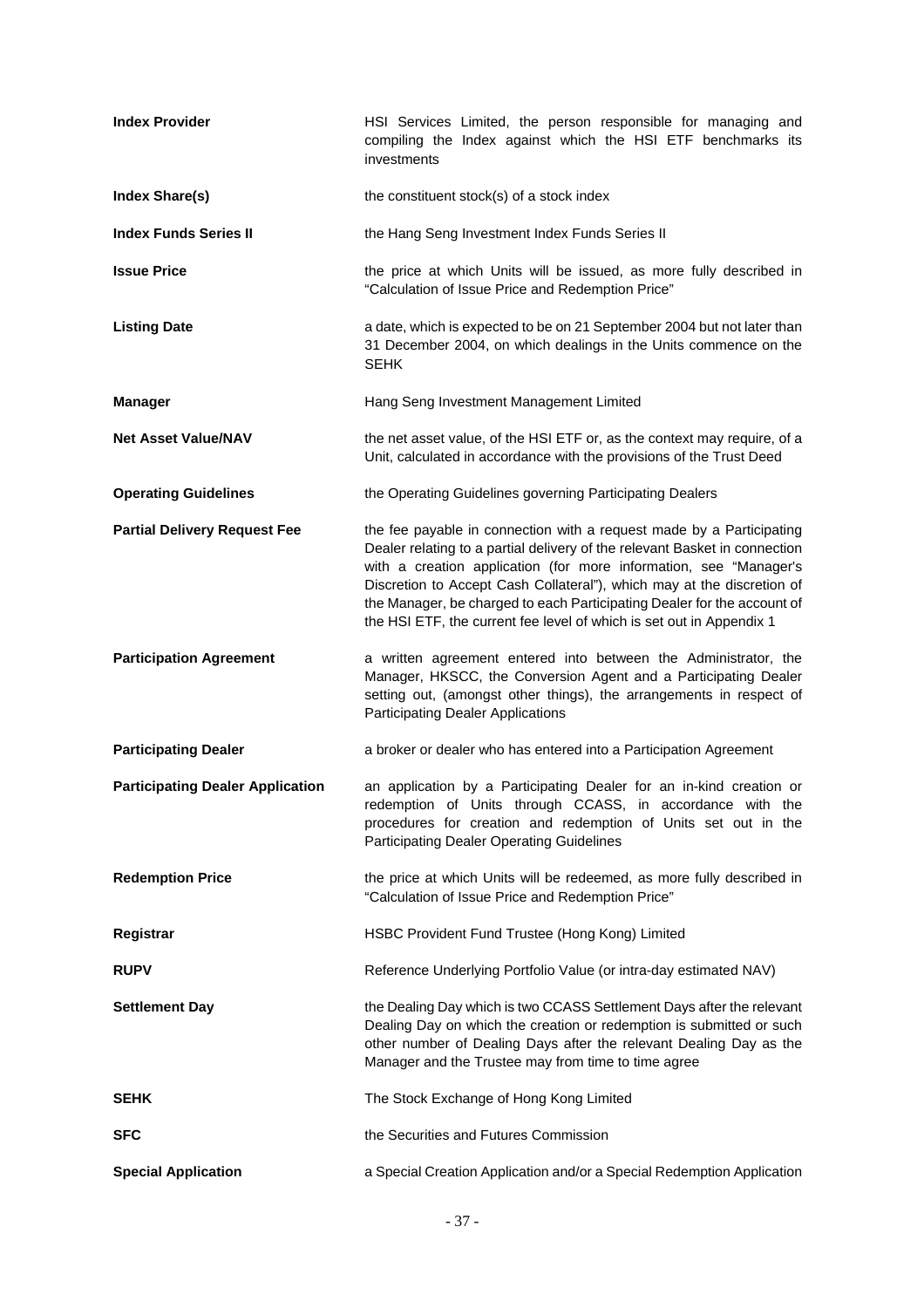| <b>Special Creation Application</b>   | an application for the creation and issue of Units by a Feeder Fund                                                                                                                                                                                                                                                                                                                         |  |
|---------------------------------------|---------------------------------------------------------------------------------------------------------------------------------------------------------------------------------------------------------------------------------------------------------------------------------------------------------------------------------------------------------------------------------------------|--|
| <b>Special Redemption Application</b> | an application for the redemption of Units by a Feeder Fund                                                                                                                                                                                                                                                                                                                                 |  |
| <b>Transaction Fee</b>                | the fee which may, at the discretion of the Manager, be charged to each<br>Participating Dealer for the account of the HSI ETF (a) on each in-kind<br>creation application and (b) on each in-kind redemption application, the<br>current fee level of which is set out in Appendix 1                                                                                                       |  |
| <b>Trust</b>                          | the unit trust constituted by the Trust Deed                                                                                                                                                                                                                                                                                                                                                |  |
| <b>Trust Deed</b>                     | the trust deed between the Trustee, the Manager and the Index<br>Proprietor dated 10 September 2004 constituting the Index Funds<br>Series II, as amended from time to time                                                                                                                                                                                                                 |  |
| <b>Trustee</b>                        | American International Assurance Company (Trustee) Limited                                                                                                                                                                                                                                                                                                                                  |  |
| Unit                                  | one undivided share of the HSI ETF                                                                                                                                                                                                                                                                                                                                                          |  |
| <b>Unit Cancellation Fee</b>          | the fee charged by the Conversion Agent in respect of the<br>cancellation of Units in connection with an accepted redemption<br>application, the current fee level of which is set out in Appendix 1                                                                                                                                                                                        |  |
| <b>Valuation Point</b>                | the official close of trading on the SEHK or such other time or times<br>as determined by the Manager and the Trustee from time to time<br>provided that there shall always be a Valuation Point on each<br>Dealing Day of the HSI ETF other than where there is a suspension<br>of the determination of the Net Asset Value of the HSI ETF pursuant<br>to the provisions in the Trust Deed |  |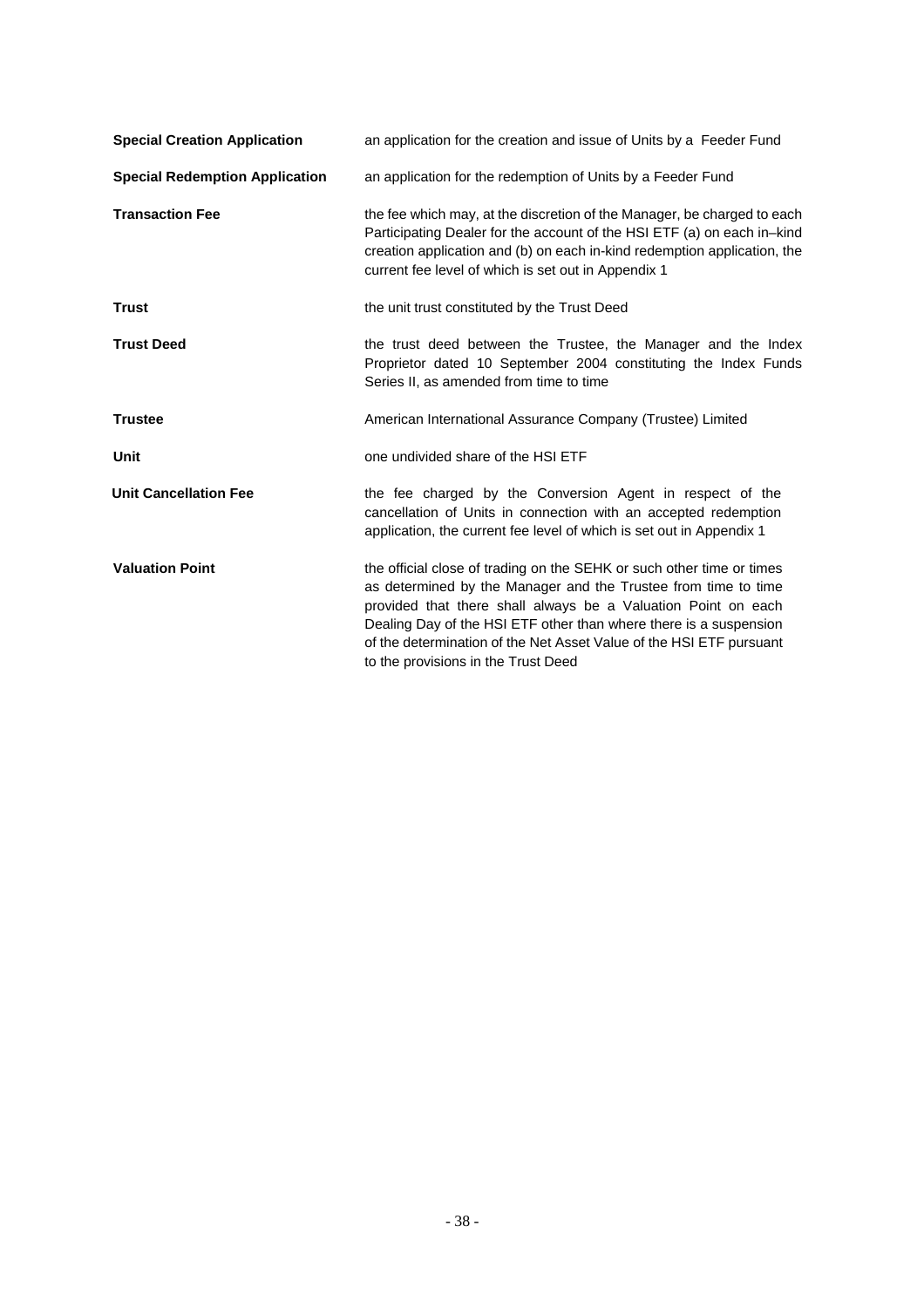#### **REGISTERED ADDRESS OF THE HSI ETF**

c/o **Hang Seng Investment Management Limited** 83 Des Voeux Road Central Hong Kong

# **MANAGER AND LISTING AGENT**

# **DIRECTORS OF THE MANAGER AND LISTING AGENT**

**Hang Seng Investment Management Limited** 83 Des Voeux Road Central Hong Kong

Cheung Ka Ming Tse Raymond Lee Pui Shan Chu Yuen Yi, Joanna Luk Sai Lung Lau Chuen Chung Ma Chan Chi

## **TRUSTEE**

**American International Assurance Company (Trustee) Limited**  15th Floor, AIA Building 1 Stubbs Road Hong Kong

#### **REGISTRAR**

**HSBC Provident Fund Trustee (Hong Kong) Limited** 

6th Floor, Tower 1, HSBC Centre 1 Sham Mong Road, Kowloon Hong Kong

# **CONVERSION AGENT**

**HK Conversion Agency Services Limited** 

2nd Floor, Vicwood Plaza 199 Des Voeux Road **Central** Hong Kong

# **LEGAL ADVISERS TO THE MANAGER**

# **Johnson Stokes & Master**

16-19th Floors, Prince's Building 10 Chater Road, Central Hong Kong

# **AUDITORS**

**KPMG**  8th Floor, Prince's Building 10 Chater Road, Central Hong Kong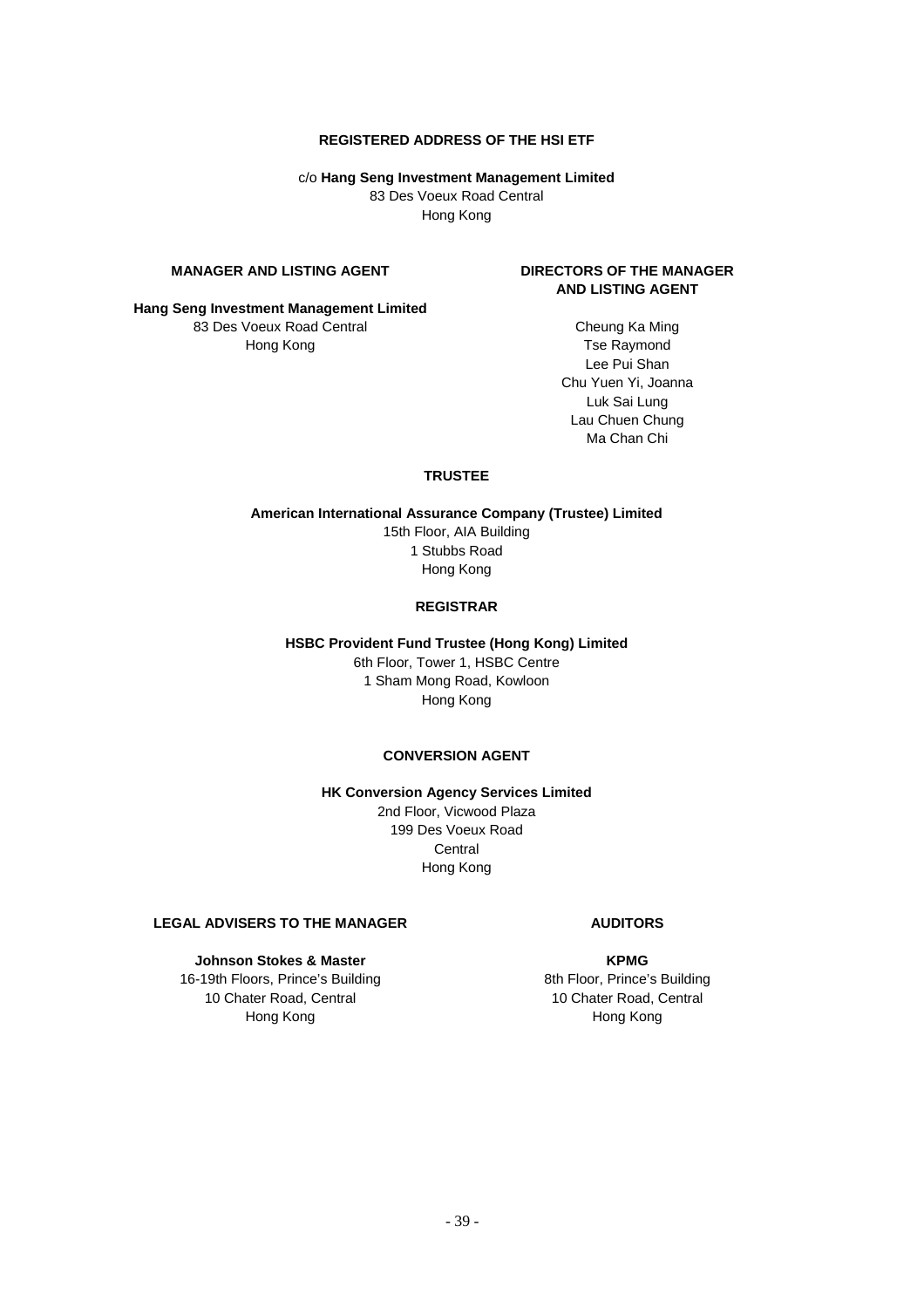# **Hang Seng Investment Index Funds Series II Hang Seng Index ETF (Stock Code: 2833) (the "Fund")**

# **Notice to Unitholders**

**This document is important and requires your immediate attention. If you are in doubt about the contents of this document, you should seek independent professional financial advice.** 

Dear Unitholders,

# **Amendment to the Hong Kong Offering Document**

We, as the Manager of the Fund, hereby inform you that the Hong Kong Offering Document of the Fund has been revised with effect from 23 April 2007. The "Amendment to the Hong Kong Offering Document" is enclosed for your easy reference.

If you have any queries concerning the above, please contact us at (852) 2198 5911 or (852) 2198 3379 during office hours.

We accept responsibility for the accuracy of the contents of this document.

Hang Seng Investment Management Limited 15 May 2007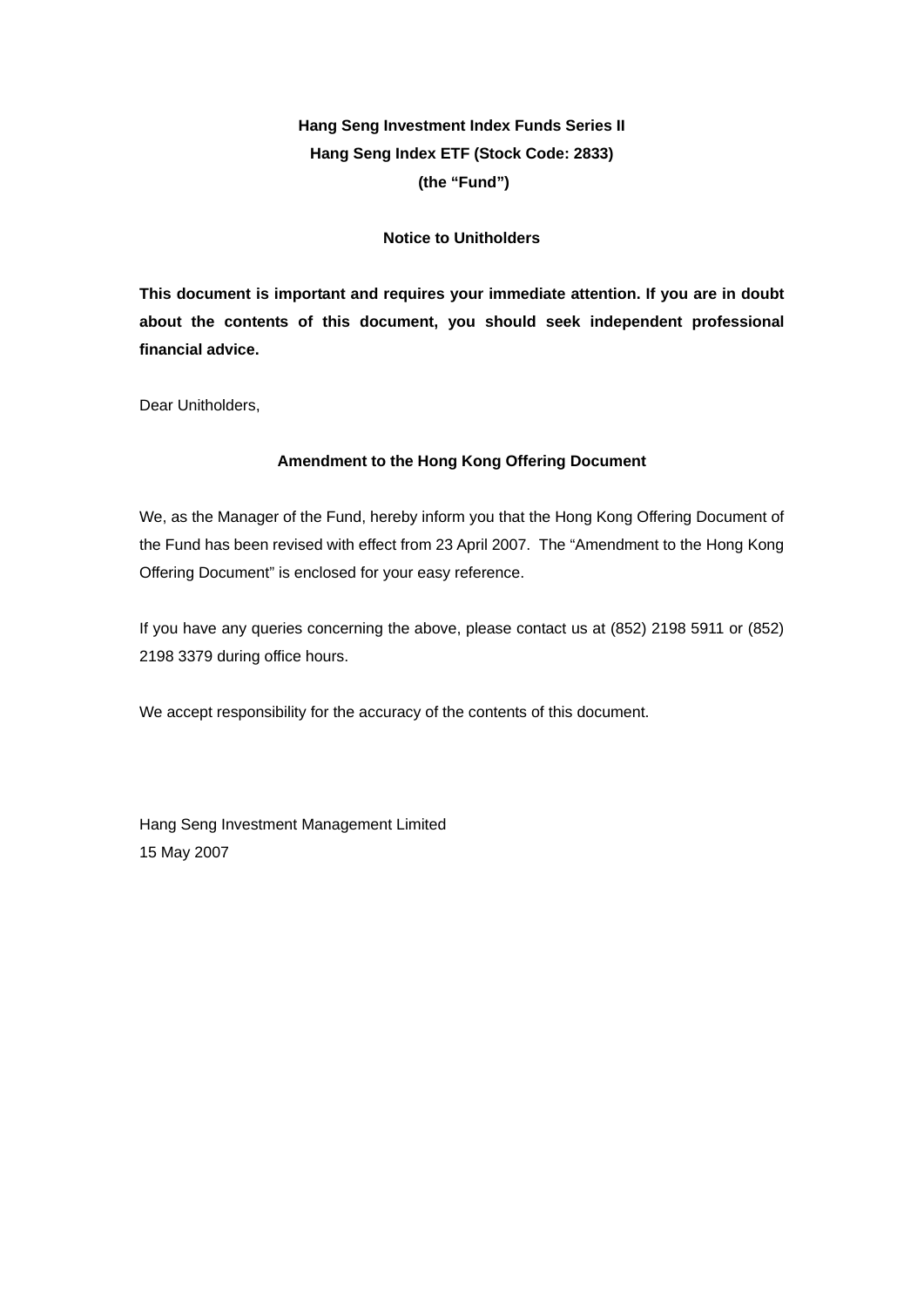# **Hang Seng Investment Index Funds Series II Hang Seng Index ETF (Stock Code: 2833) (the "Fund")**

# **Amendment to the Hong Kong Offering Document**

The following amendment has been made to the Hong Kong Offering Document of the Fund with effect from 23 April 2007. Accordingly, this amendment forms part of the Hong Kong Offering Document of the Fund which should be read as amended by this amendment.

The section "**DIRECTORS OF THE MANAGER AND LISTING AGENT**" on page 39 of the Hong Kong Offering Document of the Fund has been deleted in its entirety and replaced with the following:

# **"DIRECTORS OF THE MANAGER AND LISTING AGENT**

Fung Hau Chung, Andrew Lee Pui Shan Chu Yuen Yi, Joanna Luk Sai Lung Lau Chuen Chung Wong Tung Po, Mabel"

If you have any queries concerning the above, please contact us at (852) 2198 5911 or (852) 2198 3379 during office hours.

We accept responsibility for the accuracy of the contents of this document.

Hang Seng Investment Management Limited 15 May 2007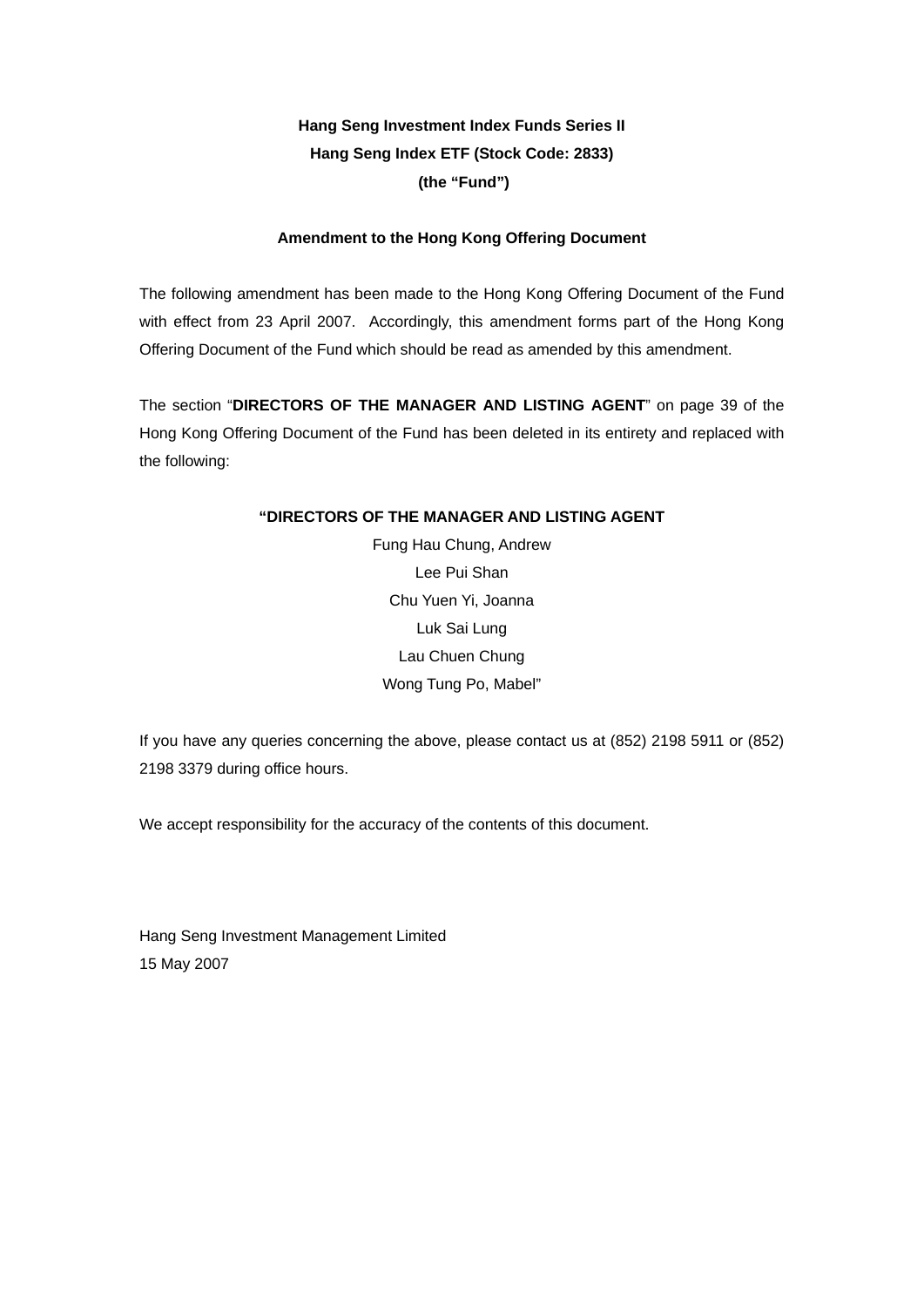#### **Hang Seng Investment Series**

#### **Hang Seng Index ETF (stock code: 2833)**

### **(the "Fund")**

#### **Notice to Unitholders**

# **This document is important and requires your immediate attention. If you are in doubt about the contents of this document, you should seek independent professional financial advice.**

Dear Unitholders,

### **Change in Calculation Methodology for the Hang Seng Index (the "Index")**

We, as the Manager of Hang Seng Investment Series, hereby inform you that the Hong Kong Offering Document of the Fund will be revised with effect from 23 October 2006.

We have been notified by the complier of the index, HSI Services Limited, that:

- Eligible H-share companies has entered the stock universe for the regular review for constituent stocks of the Index in August 2006;
- the compilation of the Index will be switched from a full market capitalization formula to a freefloat-adjusted market capitalization weighted formula with a 15% cap on individual stock weightings and such changes will be phased in over a period of 12 months from September 2006 to September 2007; and
- the number of constituent stocks of the Index will gradually increase starting from September 2006.

For details of the above changes, please refer to the Amendments to the Hong Kong Offering Document of the Fund.

If you have any queries concerning the above, please contact us at (852) 2198 3379 during office hours.

We accept responsibility for the accuracy of the contents of this Notice.

Hang Seng Investment Management Limited 18 October 2006

Encl.: Amendments to the Hong Kong Offering Document of the Fund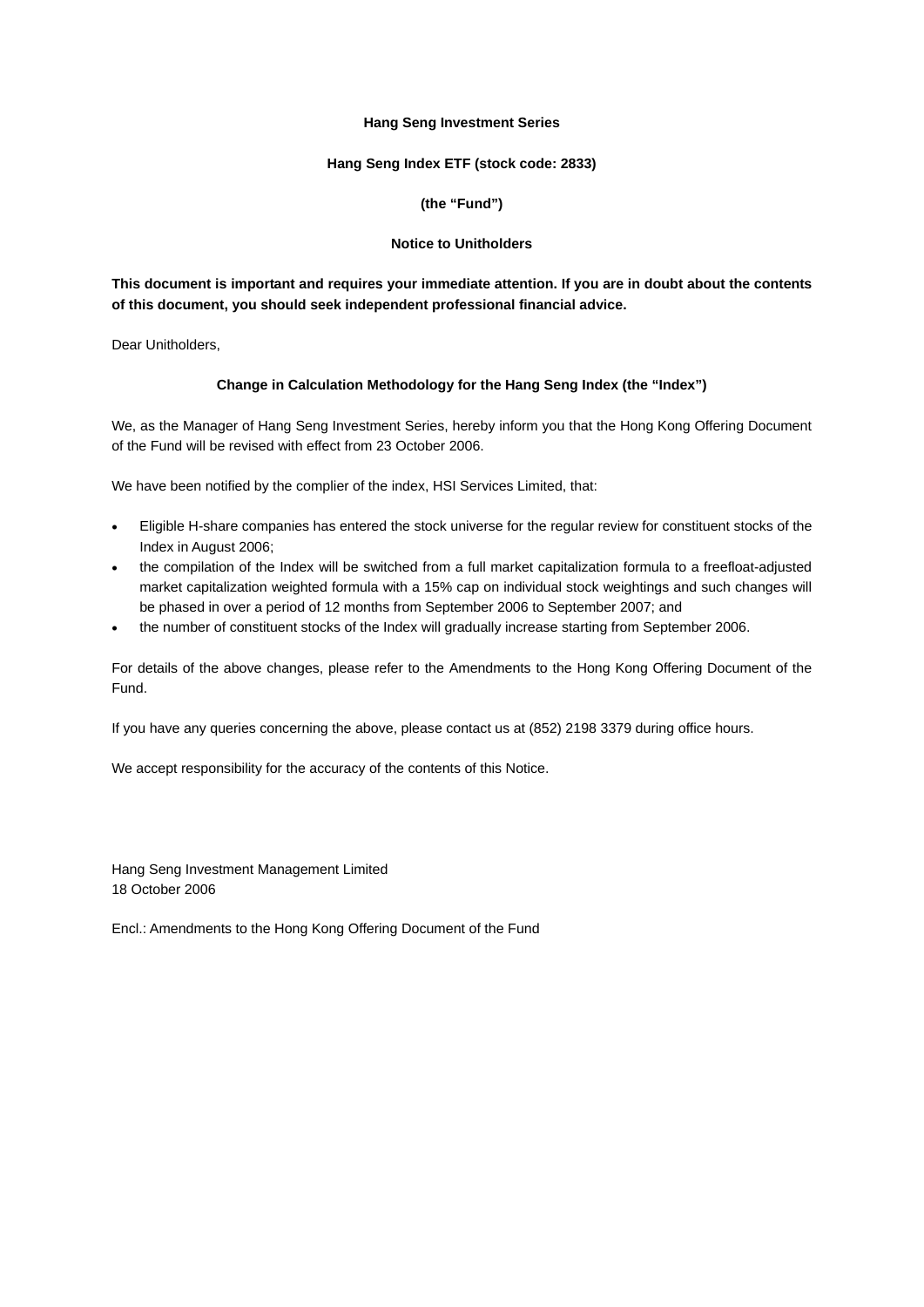#### **Hang Seng Investment Series**

#### **Hang Seng Index ETF (stock code: 2833)**

#### **(the Fund")**

#### **Amendments to the Hong Kong Offering Document of the Fund**

The following amendments will be made to the Hong Kong Offering Document of the Fund due to the recent changes in the calculation methodology of the Hang Seng Index. Accordingly, these amendments will form part of and should be read in conjunction with the Hong Kong Offering Document of the Fund with effect from 23 October 2006.

#### **Amendments to Appendix 2 – Information about the Hang Seng Index**

The  $1<sup>st</sup>$  to  $8<sup>th</sup>$  paragraphs under this Appendix will be deleted in its entirely and replaced by the following:

"The Hang Seng Index (the "Index") is compiled and managed by HSI Services Limited, a wholly-owned subsidiary of Hang Seng Bank Limited. Constituent stocks of the Index are selected by a rigorous process of detailed analysis, supported by extensive external consultation.

The compilation of the Index will be switched from a full market capitalization weighted formula to a freefloat-adjusted market capitalization weighted formula with a 15% cap on individual stock weightings. The above changes will be phased in over a period of 12 months from September 2006 to September 2007 to ensure a smooth transition and to minimize any impact on the market.

As announced by HSI Services Limited on 10 February 2006, for mainland China enterprises that have a H-share listing in Hong Kong ("H-share companies"), those that meet one of the following conditions will be eligible for inclusion in the Index:

- 1. The H-share company has 100% of its ordinary share capital in the form of H-shares which are listed on the SEHK;
- 2. The H-share company has completed the process of the share reform according to the relevant PRC rules and regulations, with the result that there is no unlisted share capital in the company; or
- 3. For new H-share IPOs, the company has no unlisted share capital.

Eligible H-share companies has entered the stock universe for the regular index review in August 2006 while China Construction Bank (stock code: 939) was the first H-share constituent stock (with effective from 11 September 2006) included in the Index.

The Index comprises 34 constituent stocks starting from 11 September 2006, which are representative of the Hong Kong stock market. While the number of constituent stocks of the Index will gradually increase, the number of non-H-share constituents will be maintained at 33. HSI Services Limited, the complier of the Index, will make